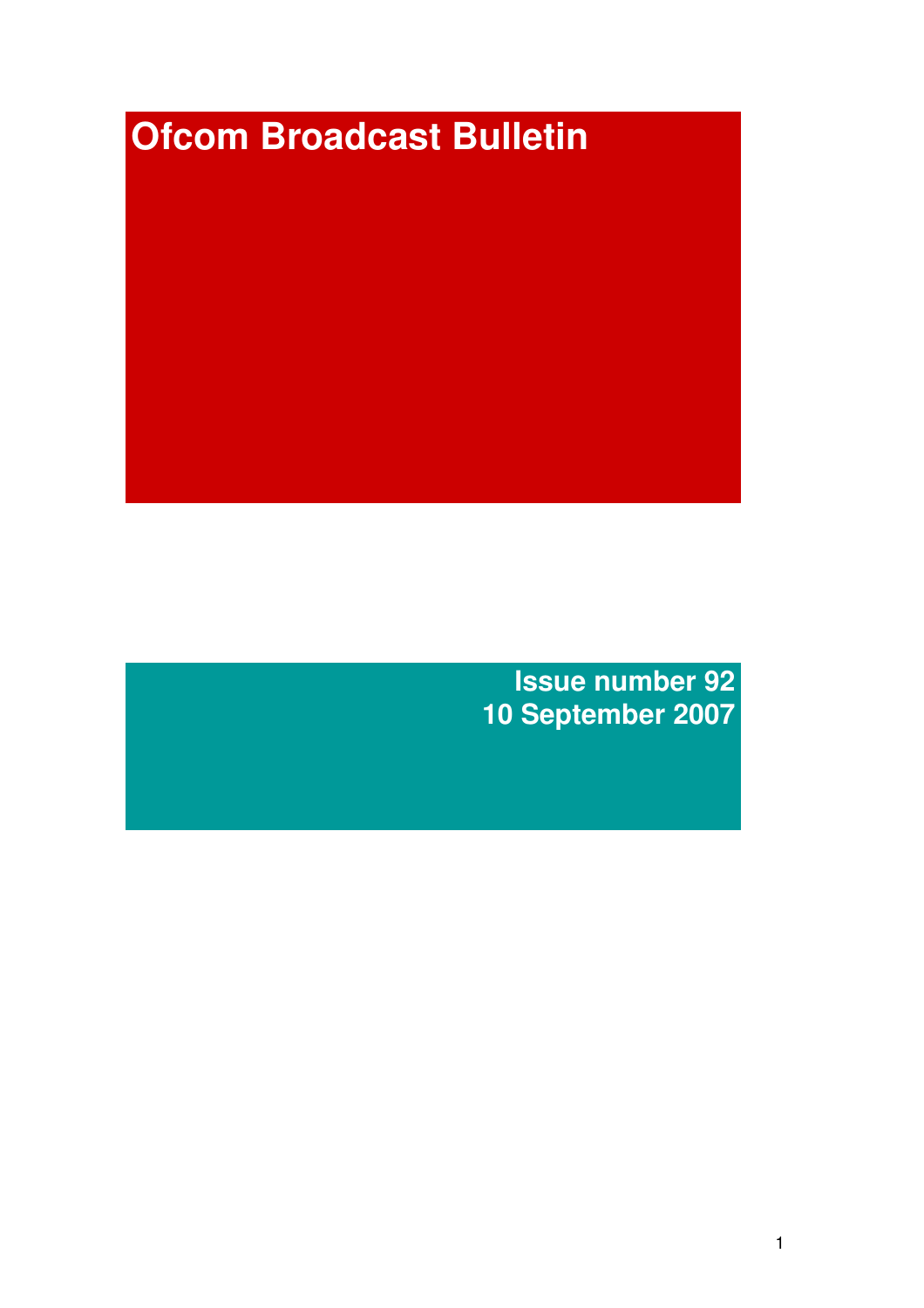# **Contents**

| Introduction                                    | 3  |
|-------------------------------------------------|----|
| <b>Standards cases</b>                          |    |
| In Breach                                       | 4  |
| Resolved                                        | 17 |
| Not in Breach                                   | 19 |
| Note to Broadcasters (Additional Code Guidance) | 21 |
| <b>Fairness &amp; Privacy cases</b>             |    |
| Upheld                                          | 22 |
| Not Upheld                                      | 28 |
|                                                 |    |
| Other programmes not in breach/outside remit    | 49 |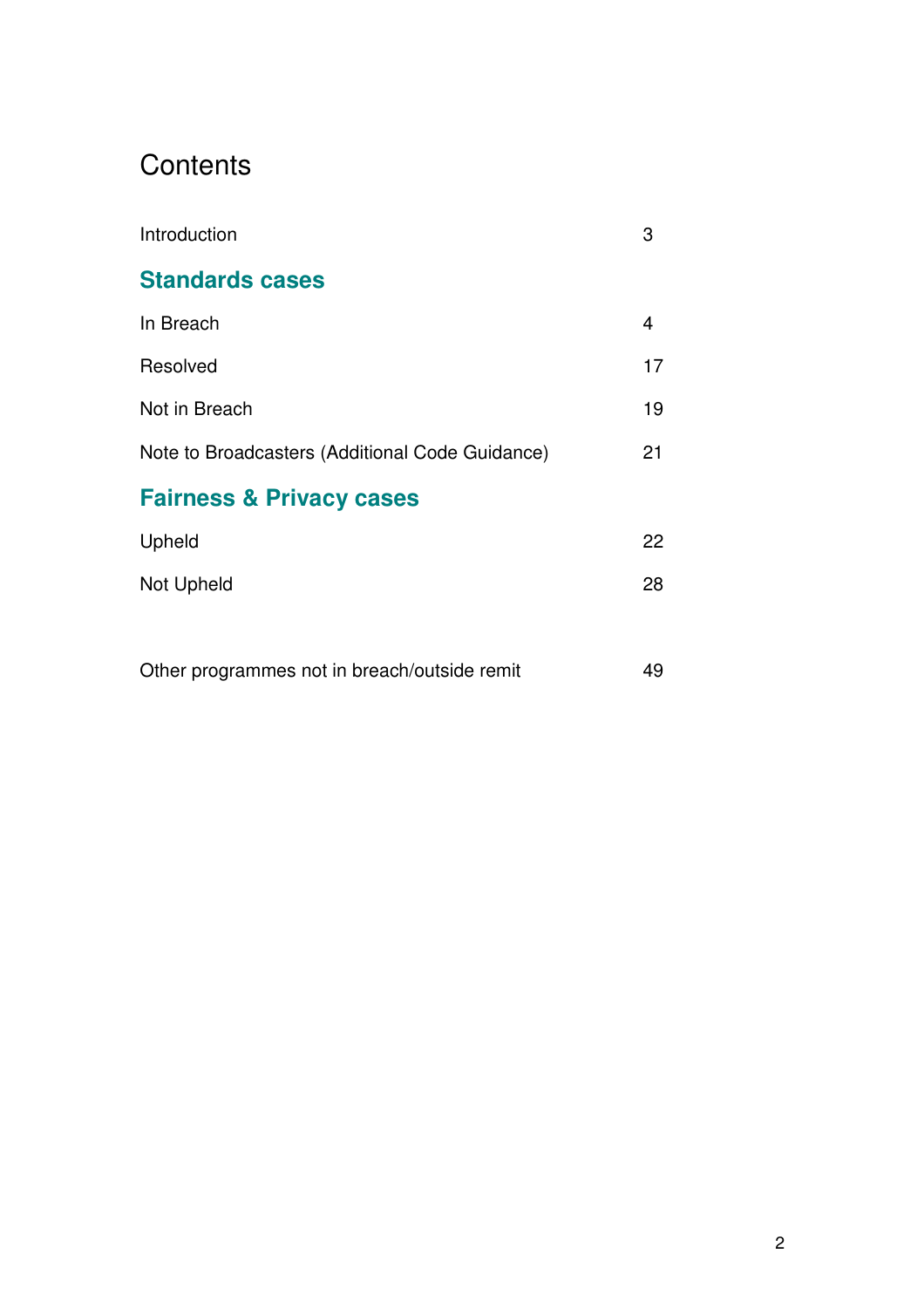# Introduction

Ofcom's Broadcasting Code ("the Code") took effect on 25 July 2005 (with the exception of Rule 10.17 which came into effect on 1 July 2005). This Code is used to assess the compliance of all programmes broadcast on or after 25 July 2005. The Broadcasting Code can be found at http://www.ofcom.org.uk/tv/ifi/codes/bcode/

The Rules on the Amount and Distribution of Advertising (RADA) apply to advertising issues within Ofcom's remit from 25 July 2005. The Rules can be found at http://www.ofcom.org.uk/tv/ifi/codes/advertising/#content

From time to time adjudications relating to advertising content may appear in the Bulletin in relation to areas of advertising regulation which remain with Ofcom (including the application of statutory sanctions by Ofcom).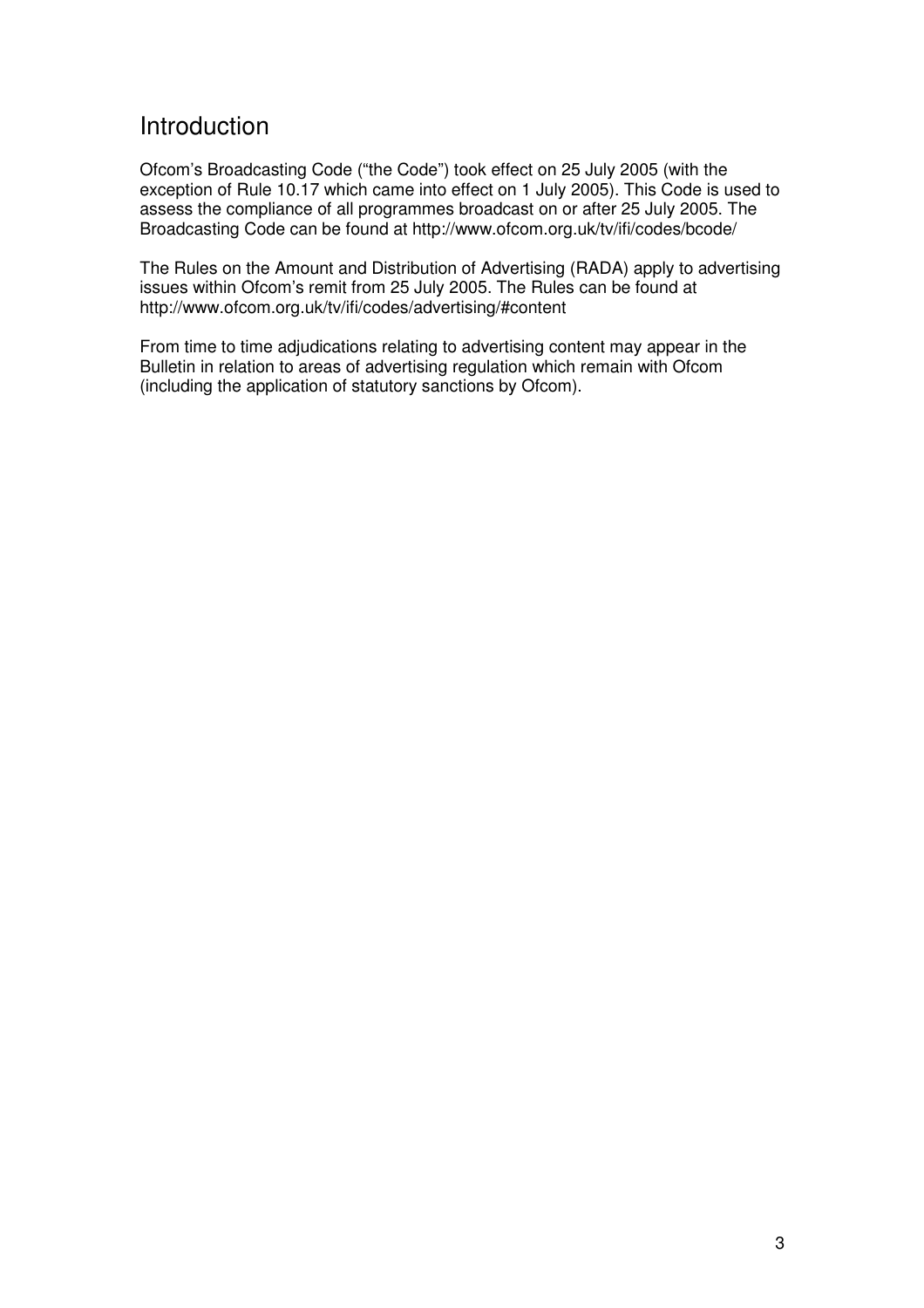# **Standards cases**

# **In Breach**

# **BBC News**

*BBC1, 4 and 6 June 2007, 18:00*

#### **Introduction**

Ofcom received 8 complaints regarding the transmission of the video logo designed for the 2012 London Olympics during three separate news bulletins on BBC1 on 4 and 6 June 2007. The images were broadcast as part of a report on the launch of the 2012 Olympics logo. The complainants included the British Epilepsy Association. The complainants were all concerned that broadcast of part of the animated 2012 logo, as part of the news reports, was harmful because of its likelihood to cause epileptic seizures.

Certain types of flashing images may trigger seizures in viewers who are susceptible to photosensitive epilepsy ("PSE"). The Code therefore contains rules aimed at minimising the risk to viewers who have photosensitive epilepsy.

Rule 2.13 of the Code states that "Broadcasters must take precautions to maintain a low level of risk to viewers who have PSE. Where it is not reasonably practicable to follow the Ofcom guidance (see the Ofcom website), and where broadcasters can demonstrate that the broadcasting of flashing lights and/or patterns is editorially justified, viewers should be given an adequate verbal and also, if appropriate, text warning at the start of the programme or programme item".

On 4 June 2007, the BBC transmitted part of the Olympics video with a sequence of images containing rapid flashing images. Therefore the BBC was asked to comment on the compliance of this broadcast with Rule 2.13.

While the broadcast of 6 June 2007 contained images from the Olympic video, it did not transmit what appeared to be the more problematic sequence of flashing images.

#### **Response**

The BBC accepted that a section of the news report on 4 June 2007 "may have been a risk to viewers with photosensitive epilepsy". However, it did not believe that it was in breach of Rule 2.13 of the Code.

The BBC explained that the news item in question covered the launch of the Olympics logo, which was a significant news event, and that the logo was featured as part of that event. It said that whilst the logo had been described in advance as dynamic and moving, no indication had been given to the BBC that it might be problematic. It said that its expectation in this case had been that a major public body launching a promotion such as this to the public would already have taken steps to ensure compliance and that the graphics would have been tested for photosensitivity and be safe for it to broadcast. The BBC said it would not normally expect to test such images before broadcast.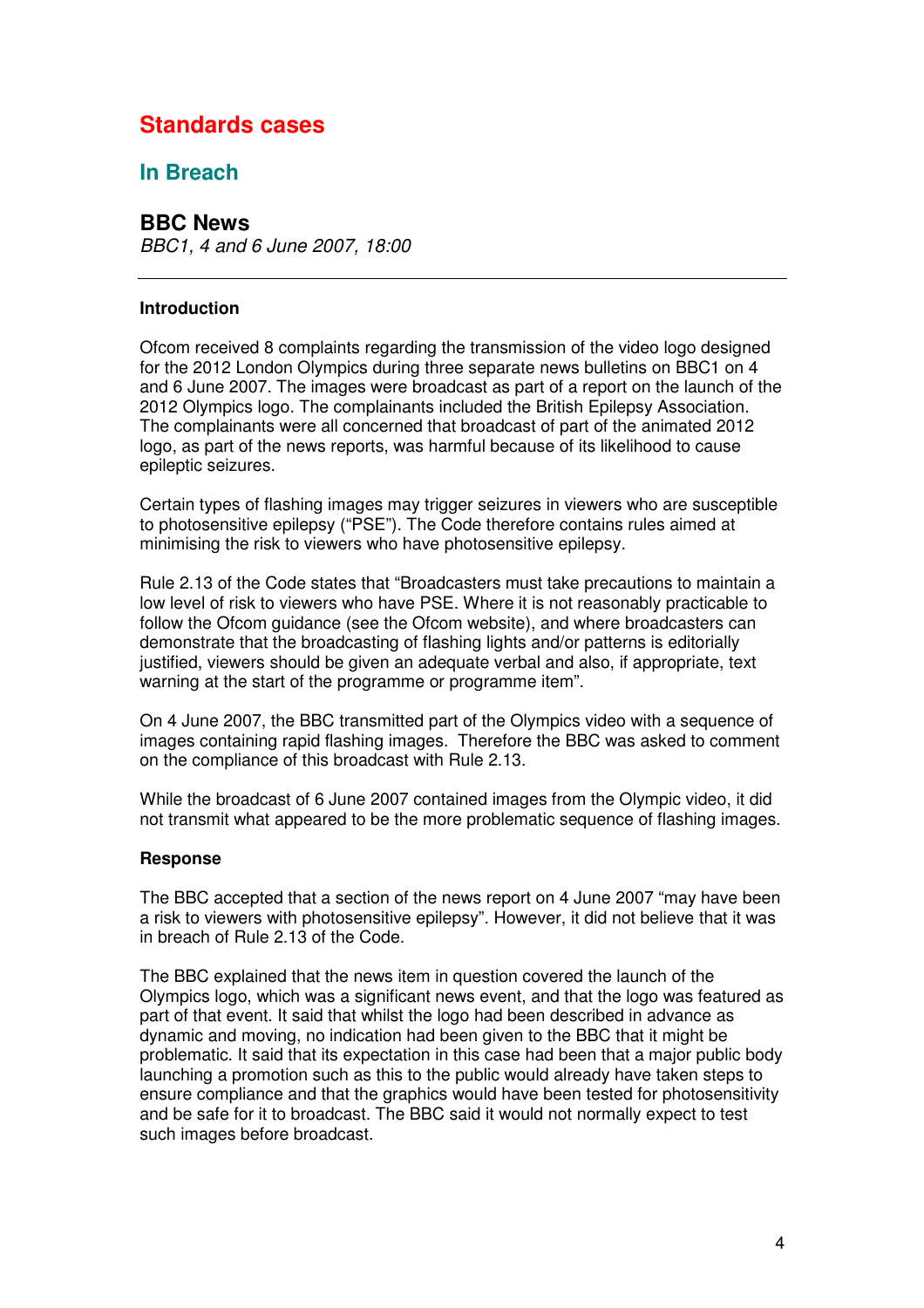The broadcaster went on to argue that it transmitted the material in good faith, that the image in question was used sparingly, and that it was not given any preview of the logo or time to assess the material in advance. It said its initial assumption – until it was alerted to the problem by calls, texts and emails from viewers – was that it was safe for transmission.

The BBC concluded its response by stating that it did not use the animated images in subsequent news bulletins and that it was reasonable, and consistent with the BBC's obligations to maintain a "low level" of risk, to rely upon the launch body (the 2012 Olympic Committee in this case) to have ensured that the item was safe for broadcast.

# **Decision**

Flickering or intermittent images and certain types of regular patterns can cause problems for some viewers who have PSE. Ofcom has drawn up guidelines<sup>1</sup>, following consultation with leading medical experts in this area, with the aim of reducing viewers' risk of exposure to potentially harmful images of this type.

In view of the potential harm which certain material can cause to PSE sufferers, broadcasters must exercise care when dealing with sequences which contain flashing images. Content which contains rapid scene cuts and/or where there is a change in screen brightness between cuts, should be reviewed with special care.

Ofcom tested the excerpt of the promotional video for the 2012 Olympics transmitted in the 4 June 2007 news bulletin. It found that the majority was unproblematic. However, a brief diving sequence of 45 frames (around 2 seconds in length) contained an excessive number of 'flashes' that were clearly in breach of the guidelines.

The BBC stated that it was not given time to assess the material in advance, and it would not normally expect to test such images before broadcast. However, irrespective of the source, it is the responsibility of the broadcaster to ensure that material it transmits complies with Ofcom's Broadcasting Code. This responsibility is particularly important where there is the potential for harm to viewers.

The broadcast of this material was therefore in breach of Rule 2.13.

# **Breach of Rule 2.13**

<sup>&</sup>lt;sup>1</sup> Guidance is available at http://www.ofcom.org.uk/tv/ifi/guidance/bguidance/guidance2.pdf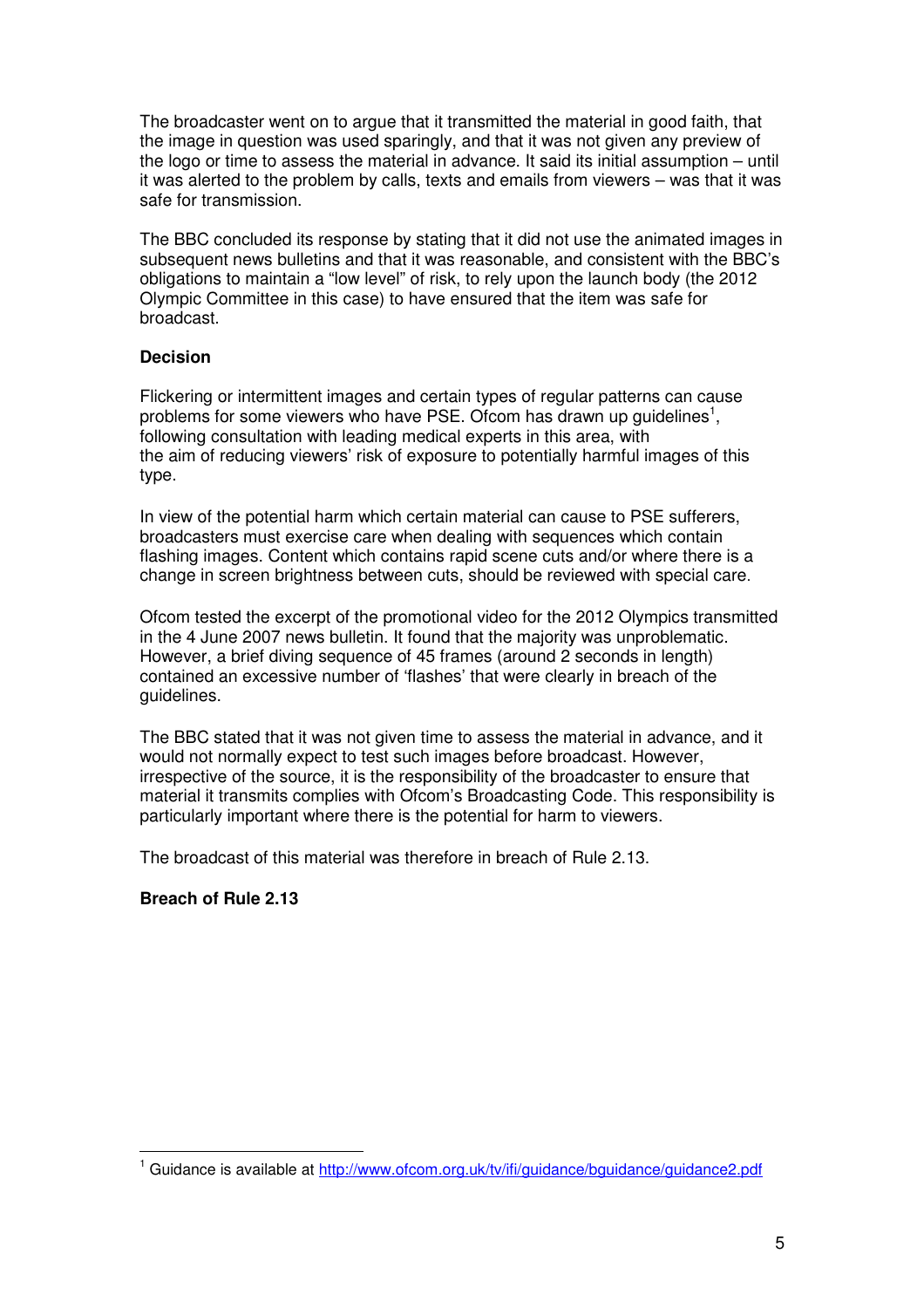# **Hustler TV output**

*Hustler TV, 29 June 2007, 01:30 – 04:30*

# **Introduction**

Hustler TV is an encrypted adult channel. A viewer queried why a premium rate adult chat line was promoted on-screen during pre-recorded adult programming; he thought it looked like advertising.

Under Rule 10.2 of the Code, the advertising and programme elements of a service must be kept separate.

Rule 10.3 states that products and services must not be promoted in programmes. This does not apply to programme-related material, defined in the Code as "products or services that are both directly derived from a specific programme and intended to allow listeners or viewers to benefit fully from, or to interact with, that programme".

Rule 10.9 states:

"Premium rate numbers will normally be regarded as products or services and must therefore not appear in programmes, except where:

- they form part of the editorial content of the programme: or
- they fall within the meaning the programme-related material".

We asked the broadcaster to explain, with reference to the above rules, the basis upon which the chat line was promoted during programme content.

#### **Response**

With respect to Rule 10.2, the broadcaster considered that display of the premium rate telephone number on screen was not advertising and that it was clear to viewers of adult channels that numbers such as this were "promotional only". It said that the number was "not under the Hustler TV name, so viewers can clearly separate advertising from promotional". There was no prompt for the viewer to call the number, or to participate in any calls.

The broadcaster also argued that the chat line was programme-related material. It said that the erotic nature of the programme and the erotic nature of the chat lines were "obviously related to one another". Viewers were "able to interact with women who are similar to the ones featured in the programme, to enhance their viewing pleasure, giving viewers the dual benefit of watching the programme and experiencing the chat lines with women".

The broadcaster removed the chat line number from its output pending the conclusion of Ofcom's enquiries.

#### **Decision**

One of the fundamental principles of European broadcasting regulation is that advertising and programming (that is editorial content) must be kept separate. This is set out in Article 10 of the Television Without Frontiers Directive which is in turn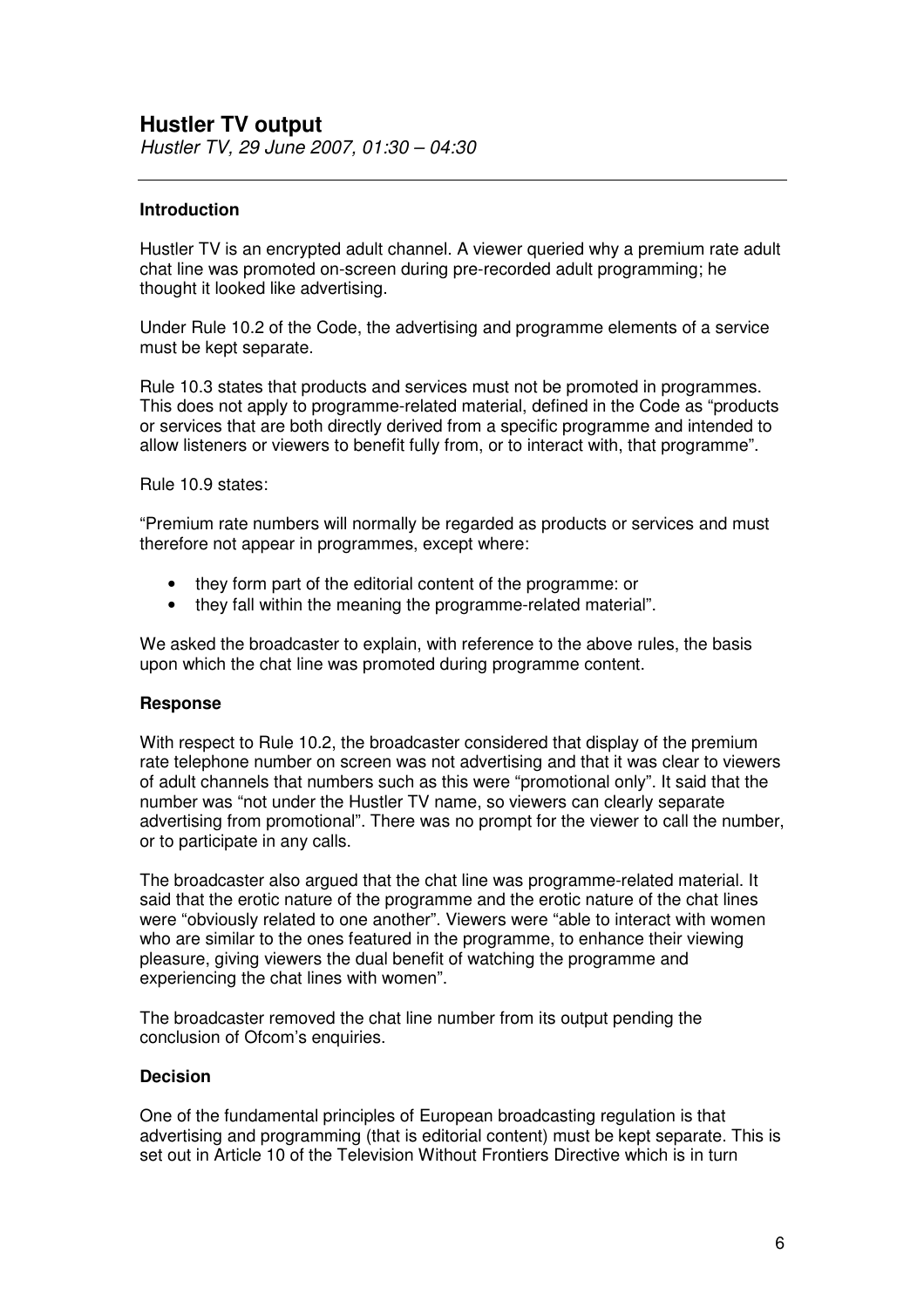reflected in the rules in Section Ten (Commercial References in Programmes) of the Code.

Rule 10.3 prohibits the promotion of products or services in programmes except where they are programme-related.

'Programme-related material' is narrowly defined in the Code; it must be both directly derived from a specific programme and intended to allow listeners or viewers to benefit fully from, or interact with, that programme. As Ofcom's published guidance makes clear, similarity, in terms of genre or theme, between a programme and product or service is not in itself sufficient to establish that the product or service is directly derived from the programme.

In this case, it was clear that the live chat service was not directly derived from the specific programme. Moreover, the premium rate telephone number was displayed over pre-recorded material, meaning that no viewer could interact with the programme and contribute to its editorial content. It therefore did not satisfy the definition of programme-related material and its promotion within the programme was in breach of Rules 10.3 and 10.9.

Whilst the programme may not have included an explicit advertising message or 'call to action' in respect of the chat line, the inclusion of the chat line number was clearly intended to be promotional. Such a promotion was therefore, in effect, an advertisement for an adult chat line and in breach of Rule 10.2 which requires advertisements and editorial to be kept separate.

We welcomed the action taken by the broadcaster in response to our queries. However, we were concerned that it had not understood its responsibilities under the Code, despite the availability of detailed guidance on the meaning of 'programmerelated material' and relevant findings recently published in Ofcom's Broadcast Bulletin.

#### **Breach of Rules 10.2, 10.3 and 10.9**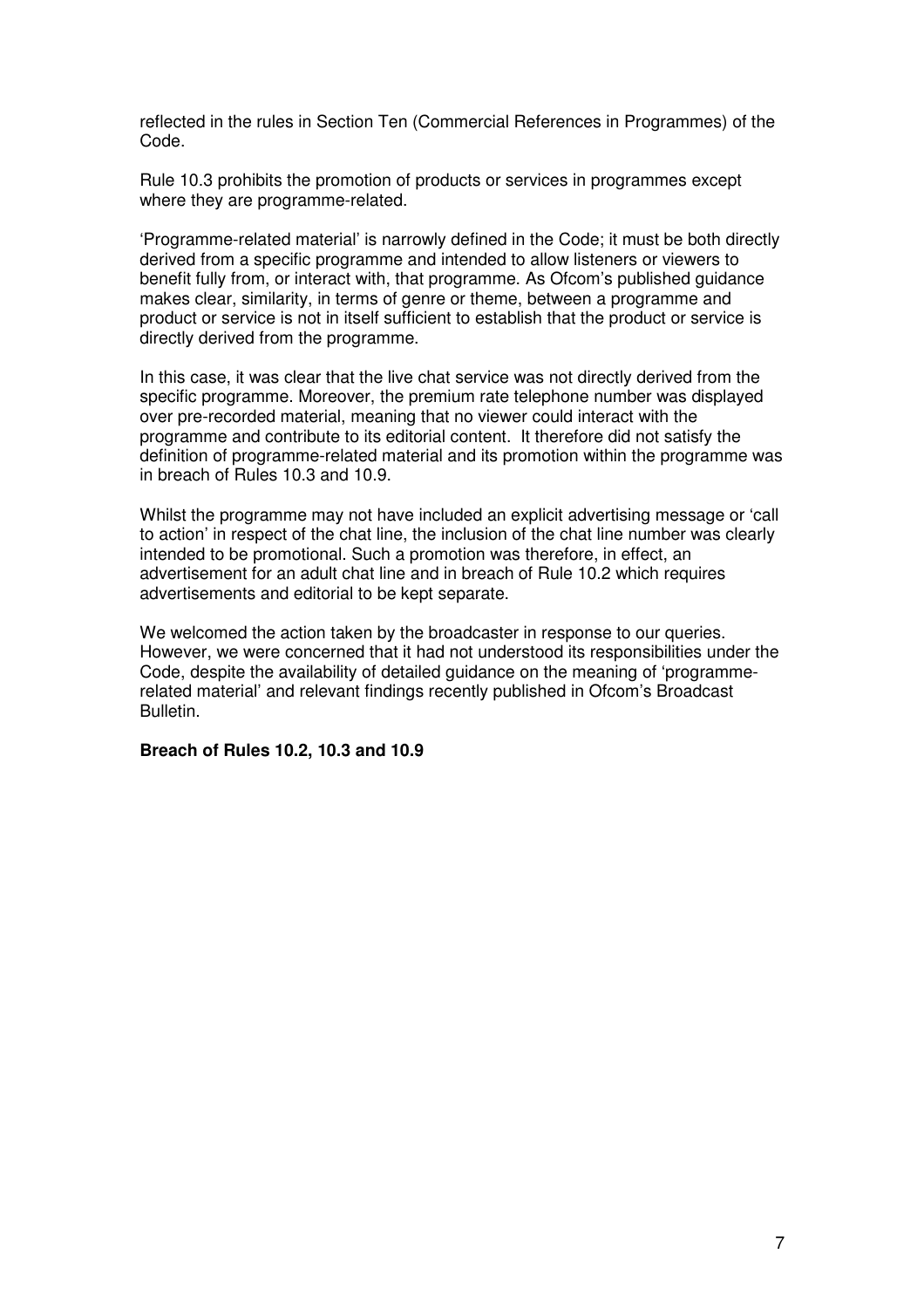# **Kaun Banega Crorepati**

*STAR Plus, 22 January 2007 and other dates, 21:00*

#### **Introduction**

*Kaun Banega Crorepati* is a game show series, produced in India and originally intended for the Indian television market, and subsequently transmitted in the UK. It is based on the UK gameshow, *Who Wants To Be A Millionaire.* The host of the show and the contestant both use computers throughout the show.

A viewer in the UK expressed concerns that *Kaun Banega Crorepati* appeared to contain product placement by the computer firm, Compaq. The viewer said that the gameshow host repeatedly referred to Compaq.

Rule 10.4 of the Code provides that no undue prominence may be given in any programme to a product or service.

Rule 10.5 prohibits product placement. However, the Code states that product placement does not include:

"Television arrangements covering the inclusion of products or services in a programme acquired from outside the UK and films made for cinema provided that no broadcaster regulated by Ofcom and involved in the broadcast of that programme or film directly benefits from the arrangement".

Having viewed a number of shows in the series, Ofcom requested the broadcaster's comments under Rule 10.4.

#### **Response**

STAR Group responded on behalf of the Ofcom licensee, STAR Television Entertainment Ltd.

It advised that the programme was acquired from outside the UK and that STAR Television Entertainment Ltd did not directly benefit from any placement arrangement.

It acknowledged that Compaq's red logo was at times visible on the back of the computers although it said that there were no direct close ups on the logo. It also said that during the show the host addressed the computers on a few occasions with expressions such as *"Is that correct, Mr Computer?"*, *"Compaq da"*, or *"Compaq garu"*, an Indian local dialect expression.

STAR Group considered that the computers were a necessary part of the show and served as a technical tool which allowed both the host and the contestants to view the questions being asked, provide possible answers and then display the correct answer. It added that Compaq had no input into editorial decisions regarding the broadcast of the show in the UK.

The series in question ended in April 2007; however, STAR Group said that, going forward, it would endeavour to comply with Rule 10.4.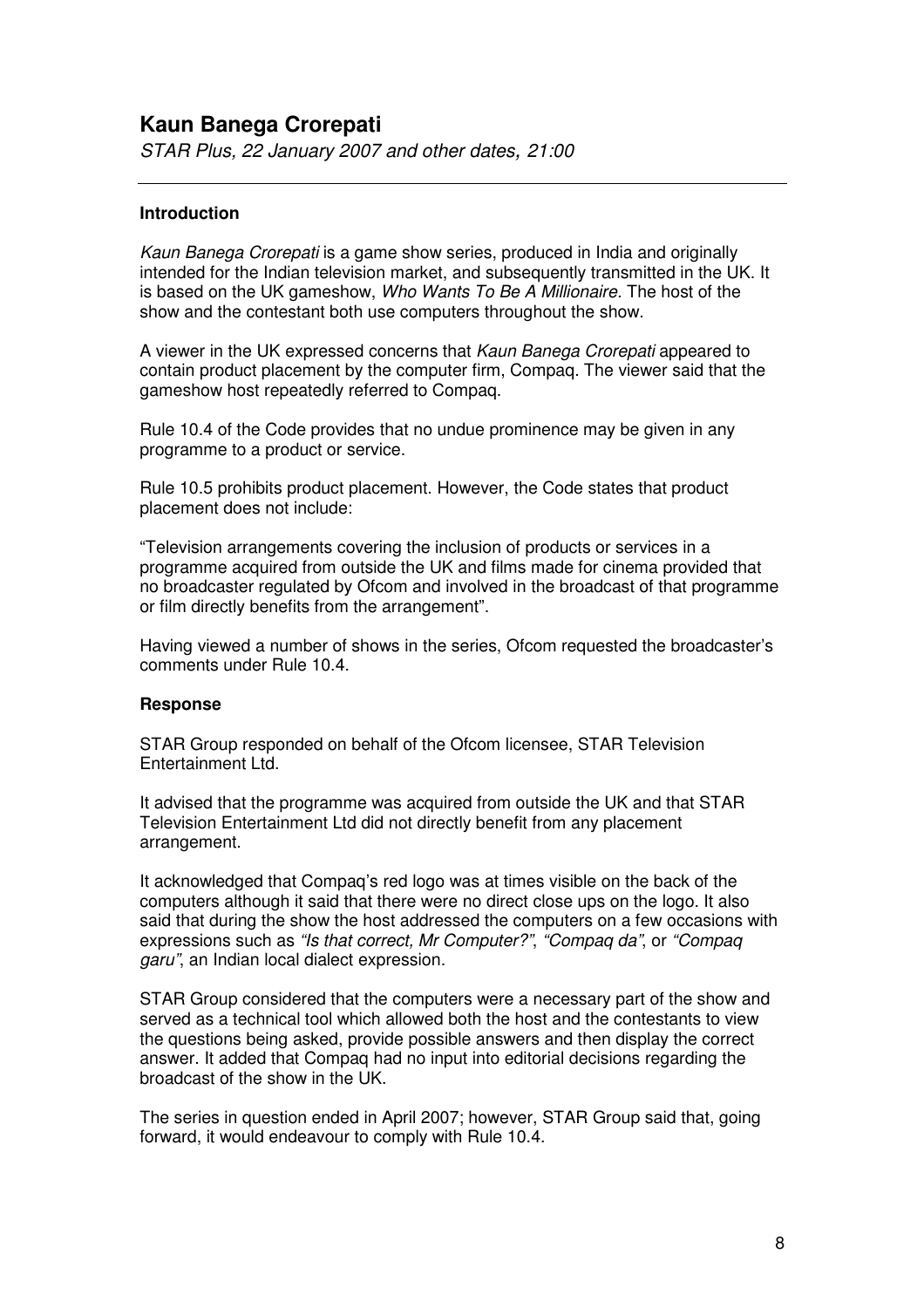# **Decision**

Bearing in mind the definition of product placement under the Code, Ofcom did not consider that there was a breach of Rule 10.5. However, programmes acquired from outside the UK are nevertheless subject to Rule 10.4, which prohibits unduly prominent references to products and services.

Ofcom noted that the game show host used a range of expressions in addressing the computers used in the programme. Some of these expressions included the brand name, Compaq. However, this was part of the host's light-hearted patter, which was integral to the show. Ofcom considered that it would have been difficult to have edited the host's verbal references from the UK broadcast and that, on balance, these references in themselves were not unduly prominent. However, if they were to become more frequent or otherwise prominent within the programme, then this could raise problems under Rule 10.4.

In addition to the host's verbal references, the computers themselves featured branding for Compaq in clearly legible red lettering when shown in close up with the presenter and contestant. The branding appeared to have been deliberately positioned on the computers to ensure its visibility on-screen. Ofcom considered that there was insufficient editorial justification for inclusion of the branding and that it could have been edited out from the UK broadcast (for example, using blurring techniques) without compromising the editorial content. Whilst Ofcom welcomed the assurances from STAR Group regarding compliance going forward, it concluded that the visual references to Compaq in the series in question were unduly prominent.

#### **Breach of Rule 10.4**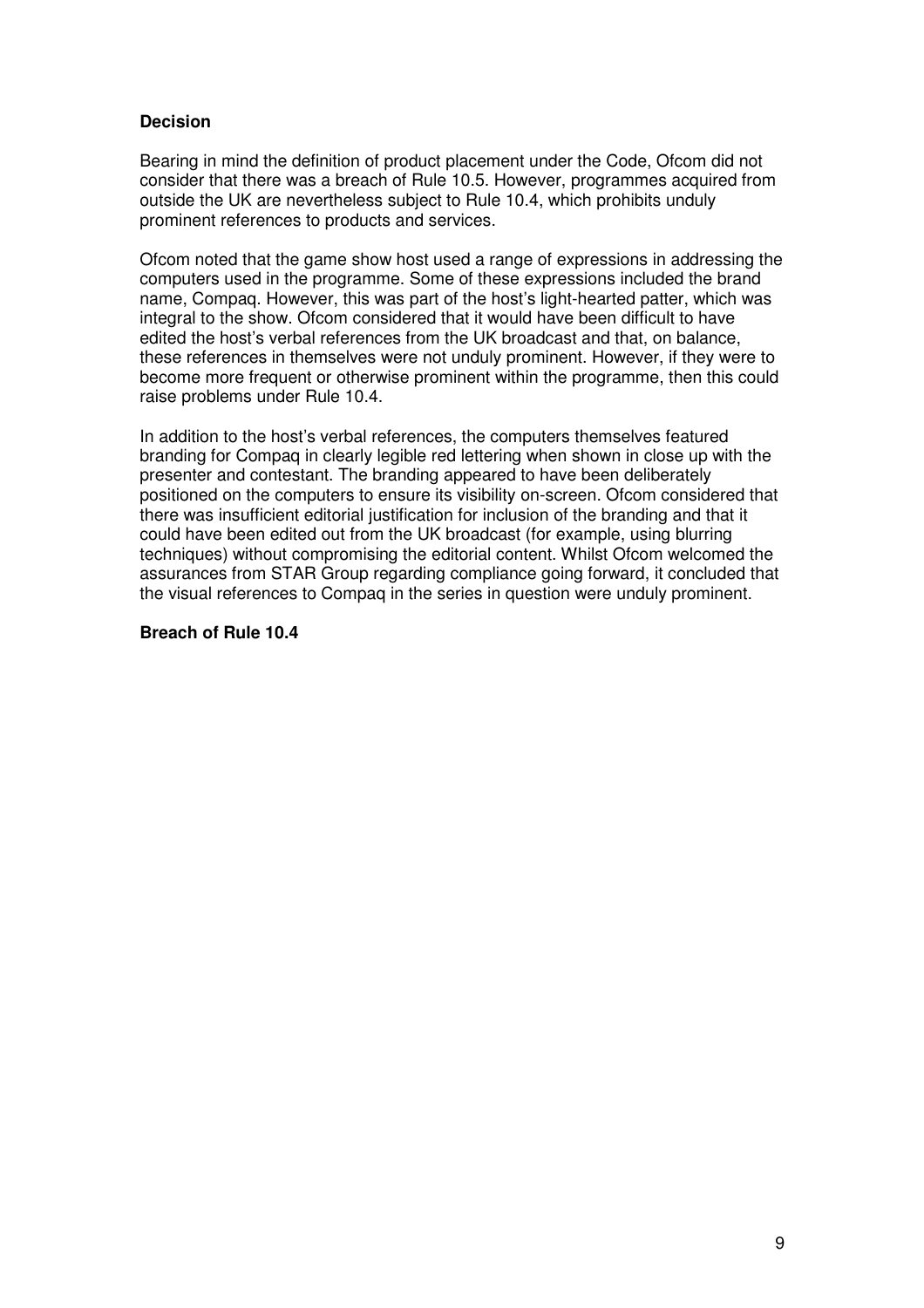# **Wimbledon news updates**

*Town 102 FM (Ipswich), 29 June 2007, 17:03*

#### **Introduction**

At the beginning of the sports news, the presenter introduced himself and then handed over to *"our man at SW19"* for an update on *"day five at Wimbledon."* After the update, the presenter said: *"BUPA Wellness makes you feel better"*, before he covered other sports news. A listener complained that this was an attempt by Town 102 to "increase their advertising profits" by "interrupting their news with subliminal adverts."

Section 1 Rule 4.6 of the BCAP Radio Advertising Standards Code ("the BCAP Code") requires that certain categories of advertisements or sponsorship, which include health and medical services, are approved by the Radio Advertising Clearance Centre ("the RACC") in advance of broadcast. The RACC confirmed that it knew of BUPA Wellness' sponsorship of Wimbledon updates, but it had not in advance cleared the promotional message for broadcast. Rule 9.4 of the Code requires that, "sponsorship on radio … must comply with both the advertising content and scheduling rules that apply…".

Rule 9.8 requires that, "the relationship between the sponsor and the sponsored [programming] must be transparent."

Ofcom therefore sought Town 102's comments on the matter.

#### **Response**

Town 102 said it always tried to ensure regulatory compliance but had mistakenly believed that its sports news provider had obtained RACC clearance in this case. The broadcaster added that it had taken action to ensure no recurrence and had already been in the process of revising its sports news provision.

#### **Decision**

While the sponsorship of broadcast news is prohibited, sports news bulletins may be sponsored or contain sponsored items. We welcomed Town 102's assurance concerning the appropriate copy clearance of future sponsorship credits. However, failure to ensure that a sponsorship credit for a health or medical service is fully cleared by the RACC before broadcast is a clear breach of Section 1, Rule 4.6 of the BCAP Code and therefore Rule 9.4 of the Broadcasting Code.

It was unclear from the statement, *"BUPA Wellness makes you feel better"*, that it was anything more than a promotional message placed within the sports news. The channel failed to make clear to the listener that BUPA Wellness was a sponsor or that the Wimbledon updates within the bulletin were sponsored. The broadcast was therefore also in breach of Rule 9.8 of the Code.

# **Breach of Section 1, Rule 4.6 of the BCAP Code and Rules 9.4 and 9.8 of the Code**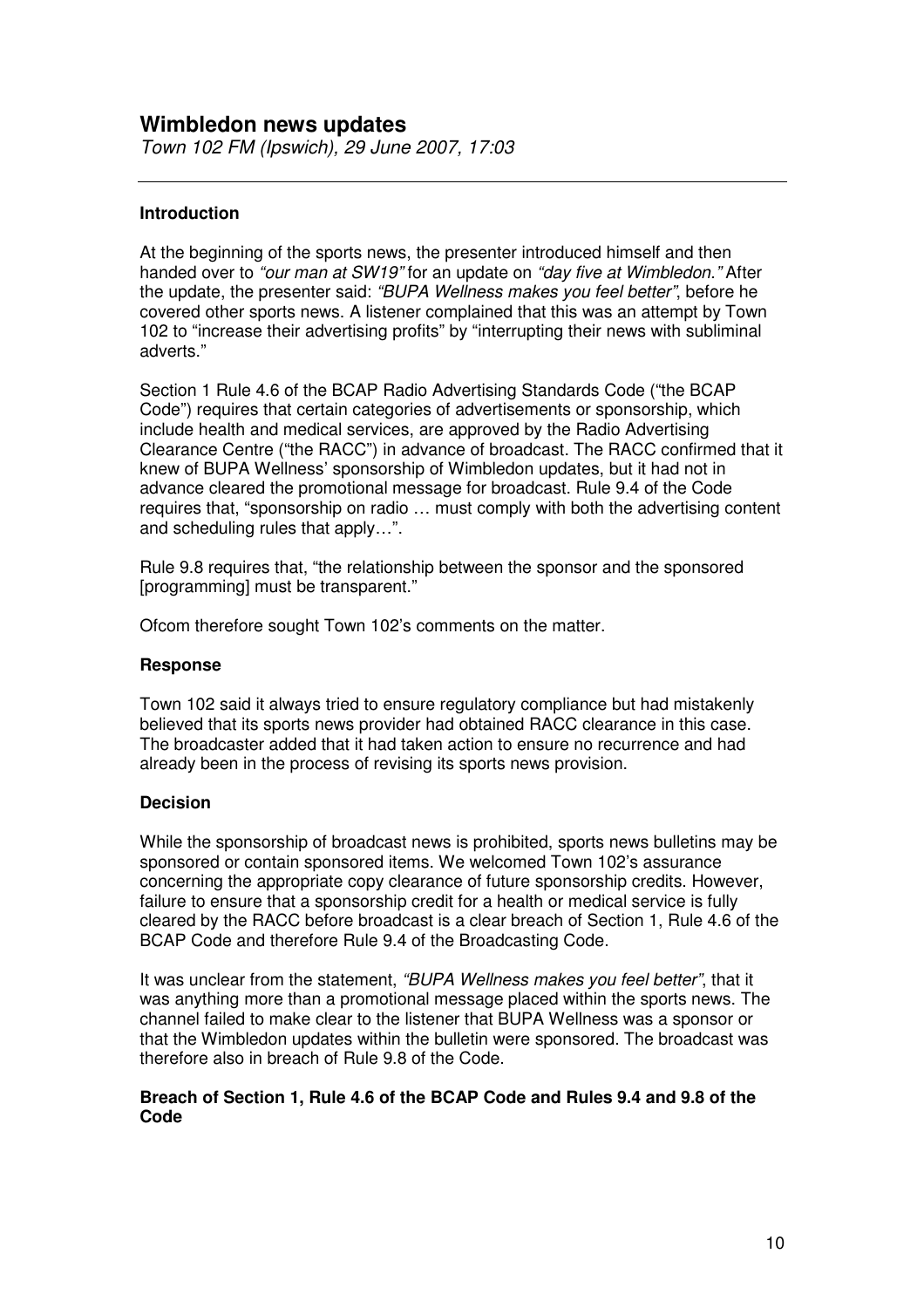# **Sponsorship of News**

*ARY One World, various dates and times*

# **Introduction**

ARY One World broadcasts news and current affairs aimed primarily at a South Asian audience. Ofcom was contacted by a viewer who said that news on ARY One World appeared to be sponsored.

Rule 9.1 of the Code prohibits the sponsorship of news and current affairs on television.

Ofcom obtained a recording of sample output transmitted in February 2007. We noted that there was a sponsorship credit for the news which announced in English, *"This news detail was brought to you by Mobile Zone and Sony Ericsson"*. Subsequently, there was another sponsorship credit for the news; the voiceover said, *"This news headline is brought to you by Super Asia Microwave Oven"*. We therefore requested the broadcaster's comments.

# **Response**

The broadcaster said that, at the time that Ofcom reviewed the output, ARY One World was "a live and single beam channel" involving a "turn-around" of its South Asian signal. In other words, what was broadcast in the UK was precisely the same output as that being broadcast at the same time to audiences in South Asia and elsewhere.

The broadcaster said that, in other parts of the world where the output was transmitted, there were no regulations prohibiting the sponsorship of news. The broadcaster went on to say that it was "technically extremely complicated to remove branding and sponsorship messages before turn-around without delay", and that to do this required a "sophisticated infrastructure". It initially claimed that it had made arrangements for a "clean beam" in order to fully comply with Ofcom's regulations, and envisaged that the new infrastructure would shortly be in place.

However, the broadcaster subsequently advised Ofcom that these arrangements had turned out to be not "technically feasible" and that the channel had therefore ceased to operate with effect from 23 July 2007.

# **Decision**

European legislation prohibits television news and current affairs programmes from being sponsored. The Code, which broadcasters licensed in the UK are required to comply with, therefore prohibits sponsorship of news and current affairs on television.

News broadcast on ARY One World included clear sponsorship messages and was therefore in breach of Rule 9.1.

# **Breach of Rule 9.1**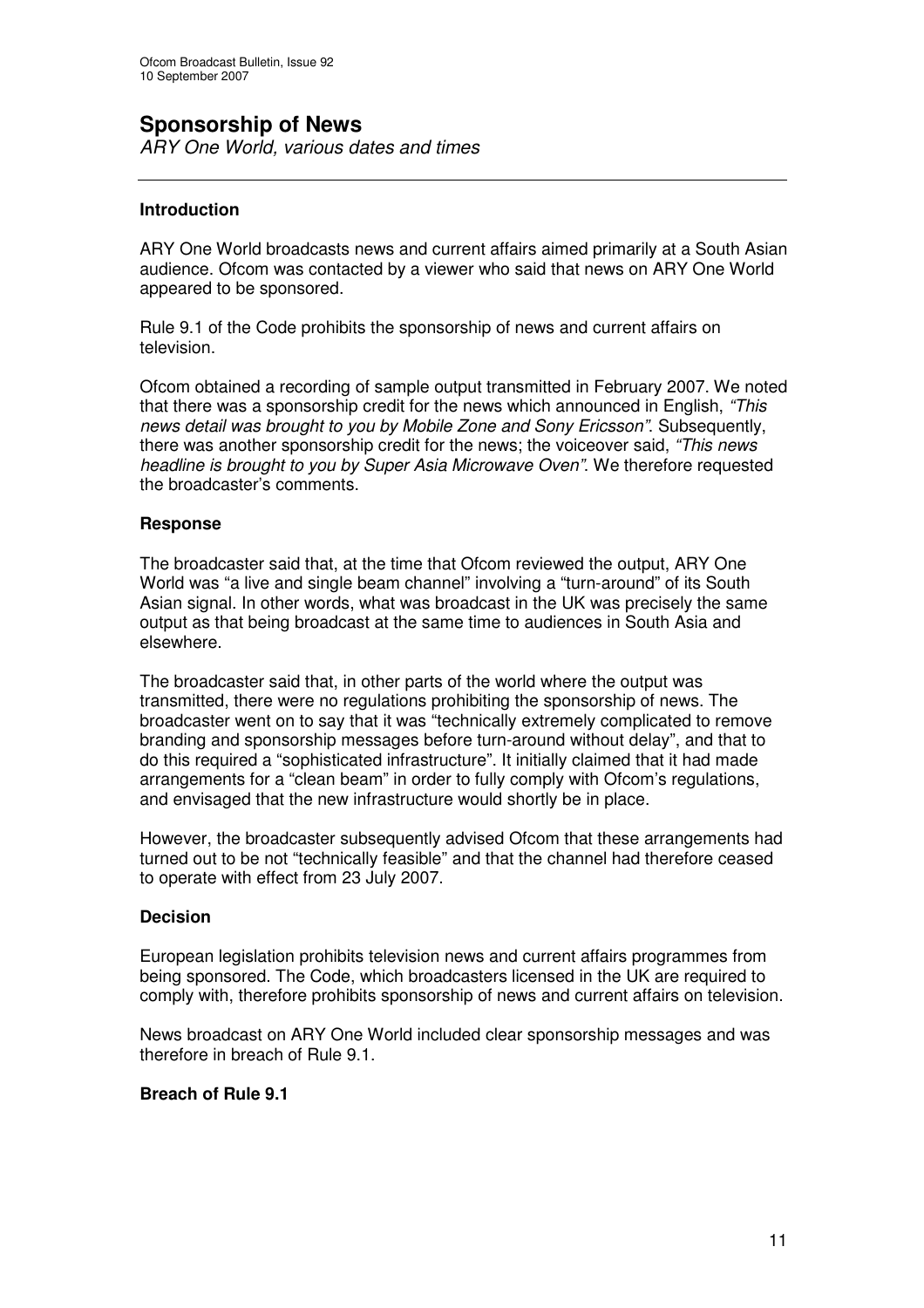# **Promotion for itv.com/football**

*ITV1, 14 March 2007, 19:30*

# **Introduction**

In the closing titles for an episode of *Coronation Street*, the credits moved to a split screen. The left hand side provided information that live football was coming next on ITV1. A female announcer also gave these details out.

A male announcer then said *"For all the latest football news, go to itv.com/football, sponsored by Paddy Power online betting".* Simultaneously, a separate screen in the top left hand corner of the picture showed a logo for Paddy Power.

One viewer expressed concern about the lack of separation between the programme and a sponsor credit; and that a promotional message was given to viewers in the credits of an unrelated programme.

Section Ten of the Code contains rules to ensure that:

- the independence of editorial control over programme content is maintained and that programmes are not distorted for commercial purposes; and,
- the advertising and programming elements of a service are clearly separated.

Rule 10.3 of the Code states: "Products and services must not be promoted in programmes. This rule does not apply to programme-related material."

Rule 10.8 of the Code states: "Programme-related material may be sponsored, and the sponsor may be credited when details of how to obtain the material is given. Any credit must be brief and secondary, and must be separate from any credit for the programme sponsor."

According to Section Ten of the Code, the meaning of 'programme-related material' ("PRM") is: "…products or services that are both directly derived from a specific programme and intended to allow listeners or viewers to benefit fully from, or to interact with, that programme." Ofcom's guidance on the promotion of PRM states: "Programme-related material may only be promoted in or around the relevant programme."

# **Response**

ITV said it believed the reference to its football website constituted programmerelated material and that, in accordance with Rule 10.8 of the Code, the reference to the sponsor was brief and secondary.

The broadcaster believed it was acceptable for the PRM to be promoted outside of the football coverage itself as it was within a 'coming next' credit for the football. This, in ITV's view, conforms to Ofcom's guidance on the placement of promotions for PRM. In general it believed that PRM related to one programme could be promoted in the end titles of another programme. However, following the complaint, and pending the outcome of Ofcom's investigation, ITV said it would confine the promotion of football-related PRM within sports programming.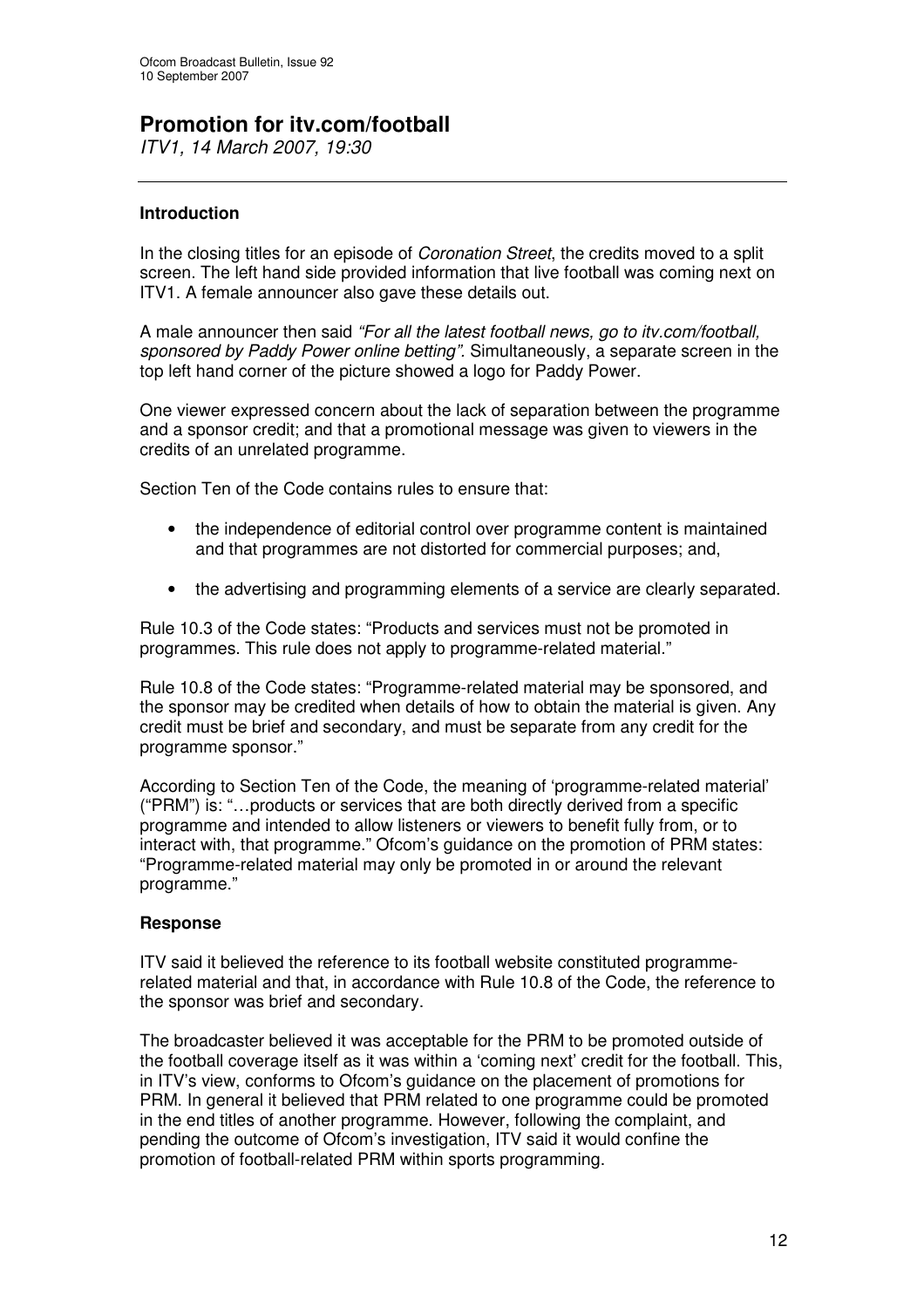# **Decision**

PRM provides an exception to the ban on the promotion of products and services in programmes. However, as already set out, Ofcom's guidance on the promotion of PRM states that PRM may only be promoted "in or around the relevant programme". ITV argued that "in or around" extends to the end titles for the programme preceding the relevant programme. Ofcom disagrees and does not consider that placing the promotion of PRM in the end credits of a preceding programme constitutes "in or around the relevant programme". The promotion of the website was too far removed from the actual programme it related to. On this occasion, ITV promoted a footballrelated website within the closing titles of *Coronation Street*, before the advertising break and the relevant programme even went to air.

Further, in this case, because the sponsorship reference occurred during the closing sequence to another programme, it may not be clear what was being sponsored.

Accordingly, Ofcom judged the reference to the website amounted to a breach of Rule 10.3.

Rule 10.8 allows the sponsor of PRM to be credited as long as any such reference is "brief and secondary". In the promotion for itv.com/football in this case, a significant portion of the viewing image was taken up with a separate screen that included branding for Paddy Power. Even if there had been sufficient justification for promoting the website in the end titles to *Coronation Street* (which, as discussed above, Ofcom considered was not the case), the reference to Paddy Power was not brief and secondary as required by the Code. Ofcom considered the reference was in breach of Rule 10.8.

# **Breach of Rules 10.3 and 10.8**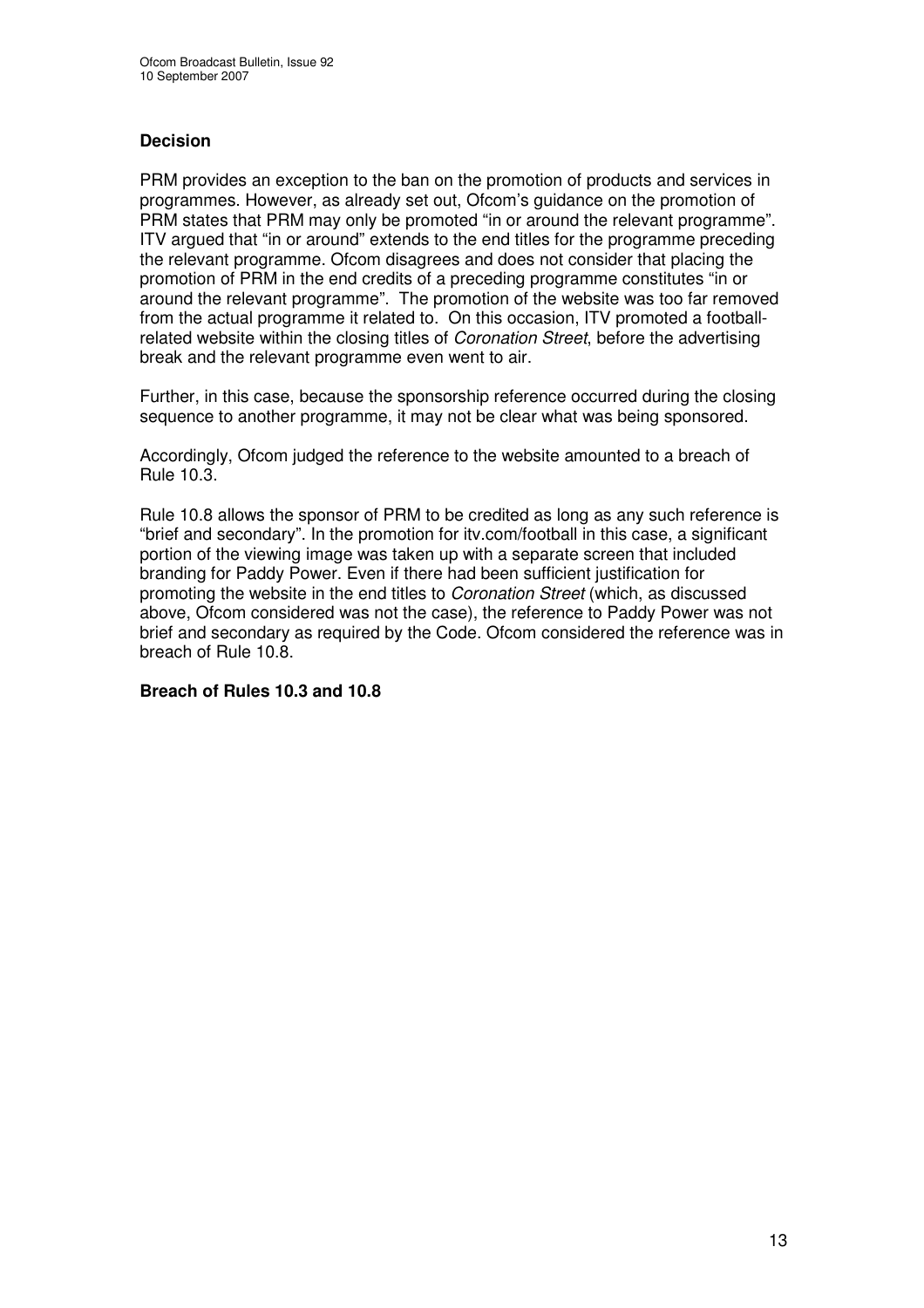# **This Morning**

*ITV1, 3 July 2007, 10:30*

# **Introduction**

*This Morning* is a weekday live magazine programme broadcasting a mixture of lifestyle, health, music and light entertainment items to a daytime audience. Eight viewers complained to Ofcom that a fashion item on kaftans was accompanied by the song "Smile" by Lily Allen which featured the lyric *"…but you were fucking that girl next door".*

The broadcaster was asked to comment regarding the use of this language and its suitability for the time of transmission with particular regard to Rule 1.14 of the Code, which states that "The most offensive language must not be broadcast before the watershed or when children are particularly likely to be listening".

# **Response**

The broadcaster regretted that the live broadcast in question did contain language that was unsuitable for daytime transmission. It explained that as a result of human error the wrong version of the song was used (instead of the edited version which does not include offensive language) and that this mistake was not spotted before it was transmitted. One of the programme's presenters apologised on air for any offence caused. The broadcaster said that it had reviewed the incident with the production team, which subsequently took steps to ensure that in future all such prerecorded material is checked by a producer before broadcast. The broadcaster said it had also apologised to a number of viewers who had complained directly to it.

# **Decision**

On 16 July 2007 Ofcom published a note to broadcasters in Bulletin 89 which stated that "All broadcasters are…reminded that they are under a clear duty to ensure that robust procedures are in place, supported by a sufficient number of appropriately qualified and trained staff, to ensure full compliance with the Code".

This requirement for robust procedures to be in place is particularly relevant with regard to live programmes. Human error cannot justify the inclusion of material that is in breach of the Code. Whilst Ofcom notes that a producer will now check all prerecorded footage before it is broadcast live, it considers that a system of checks should have already been in place to avoid the likelihood of the most offensive language being transmitted before the watershed. This programme was therefore in breach of Rule 1.14 of the Code.

# **Breach of Rule 1.14**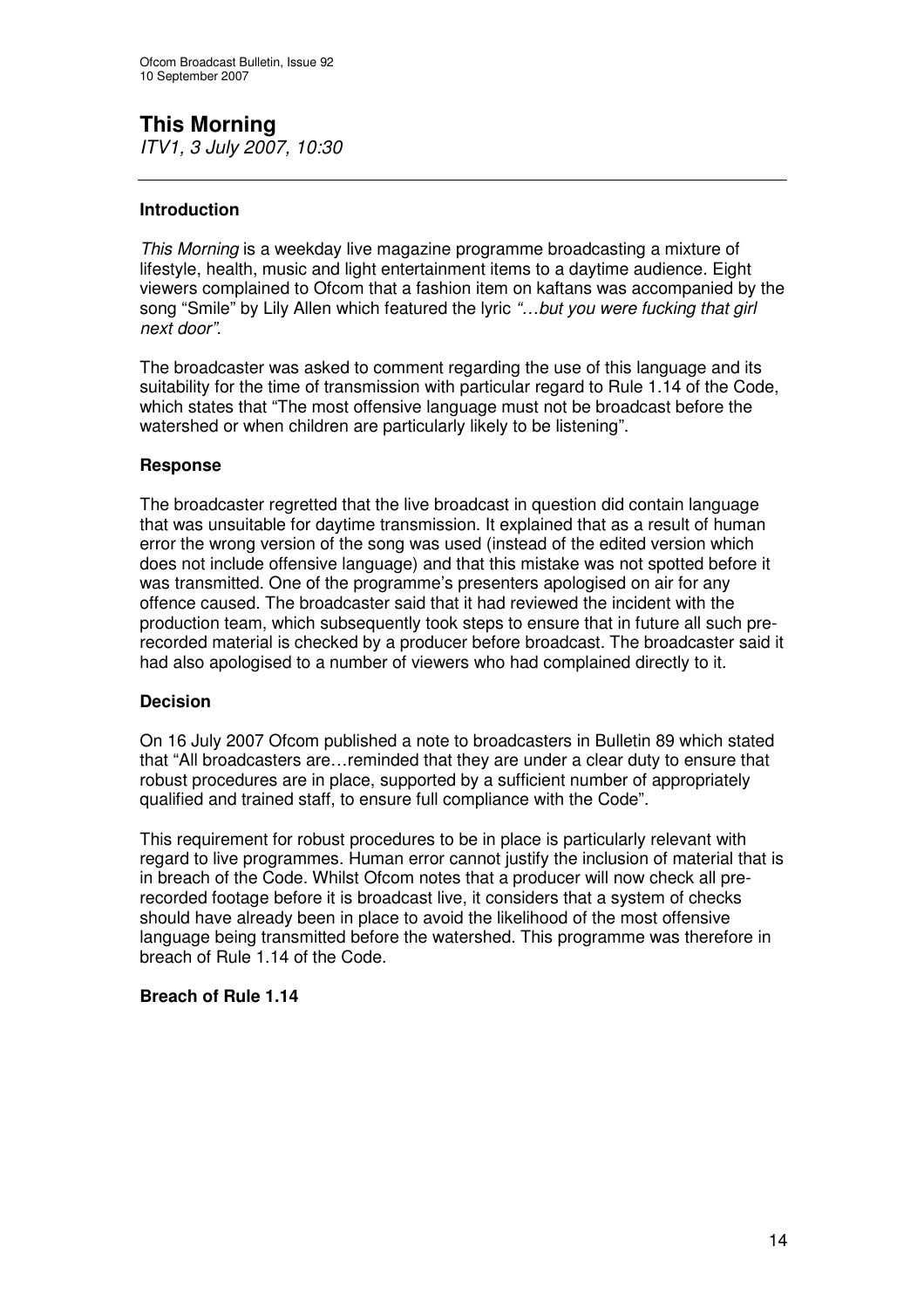# **Glastonbury**

*BBC2, 23 June 2007, 17:50*

# **Introduction**

The annual Glastonbury Festival was broadcast live and in recorded highlights on BBC2 over the weekend of 22, 23 and 24 June 2007. One viewer contacted Ofcom stating that he was concerned that whilst watching the highlights coverage of Glastonbury at approximately 17:50 on Saturday 23 June 2007, a member of the band, The Arctic Monkeys, said *"Now fucking come on now"*. The complainant considered that this language could have been edited out.

Ofcom wrote to the BBC and asked it to comment in the light of Rule 1.14 of the Code which states that "The most offensive language must not be broadcast before the watershed or when children are particularly likely to be listening".

# **Response**

The BBC explained that a failure of communication between the recording team and the outside broadcast control truck meant that the precise point of the recording at which they should have cut away from the band back to the presenter was not made sufficiently clear.

It said that the presenter apologised immediately and that once the broadcast had ended the matter was discussed by the programme's production team, all of whom recognised this was a serious mistake and understood the need to take great care to ensure it was not repeated.

# **Decision**

The BBC accepted that this transmission of offensive language before the watershed was a serious mistake. However, whether transmitted live or in the form of recorded highlights, the BBC was under a duty to ensure this programme was fully compliant with the Code. Since the language complained of was shown as part of recorded highlights, Ofcom considers that had effective compliance procedures been in place, there should have been little difficulty in noting the offensive language in advance of broadcast and taking measures to ensure it was not transmitted.

# **Breach of Rule 1.14**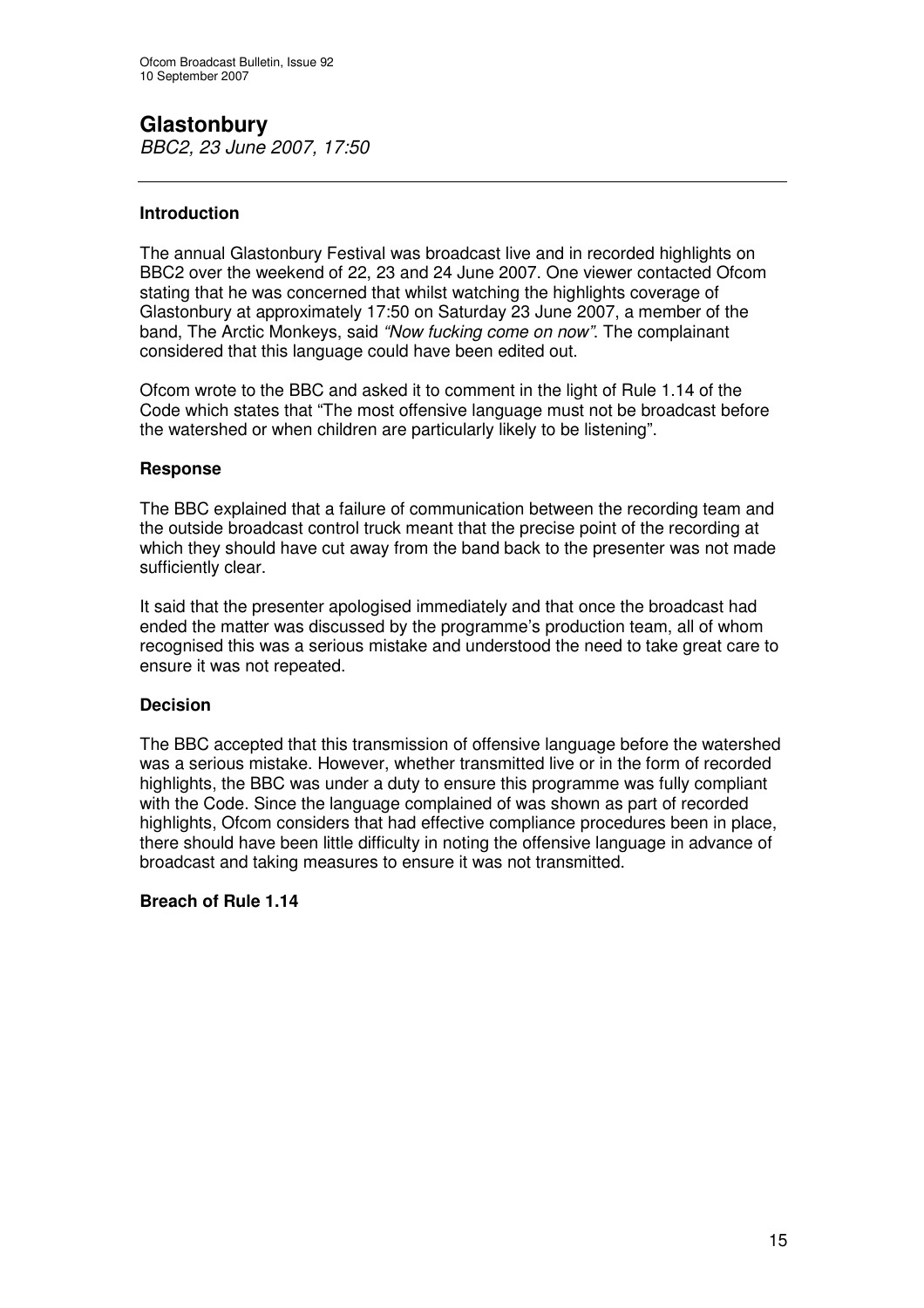# **Hilltown FM (Dundee)**

*8 & 9 April 2007*

# **Introduction**

Ofcom received four complaints about swearing in conversations and music during the daytime and evening broadcasts on this station. We therefore asked Hilltown FM - an RSL - to provide a copy of the output.

# **Response**

The station was unable to provide us with a copy of the broadcast as it had experienced problems with its logging system.

# **Decision**

In the absence of a recording we were unable to consider the complaints. It is a condition of a radio broadcaster's licence that recordings of its output are retained for 42 days after transmission, and provides Ofcom with any material on request. Failure to supply these recordings is a serious breach of Hilltown FM's licence. This breach will be held on record and Ofcom may consider further regulatory action if this problem recurs.

# **Breach of Condition 8 of its Licence (Retention and production of recordings).**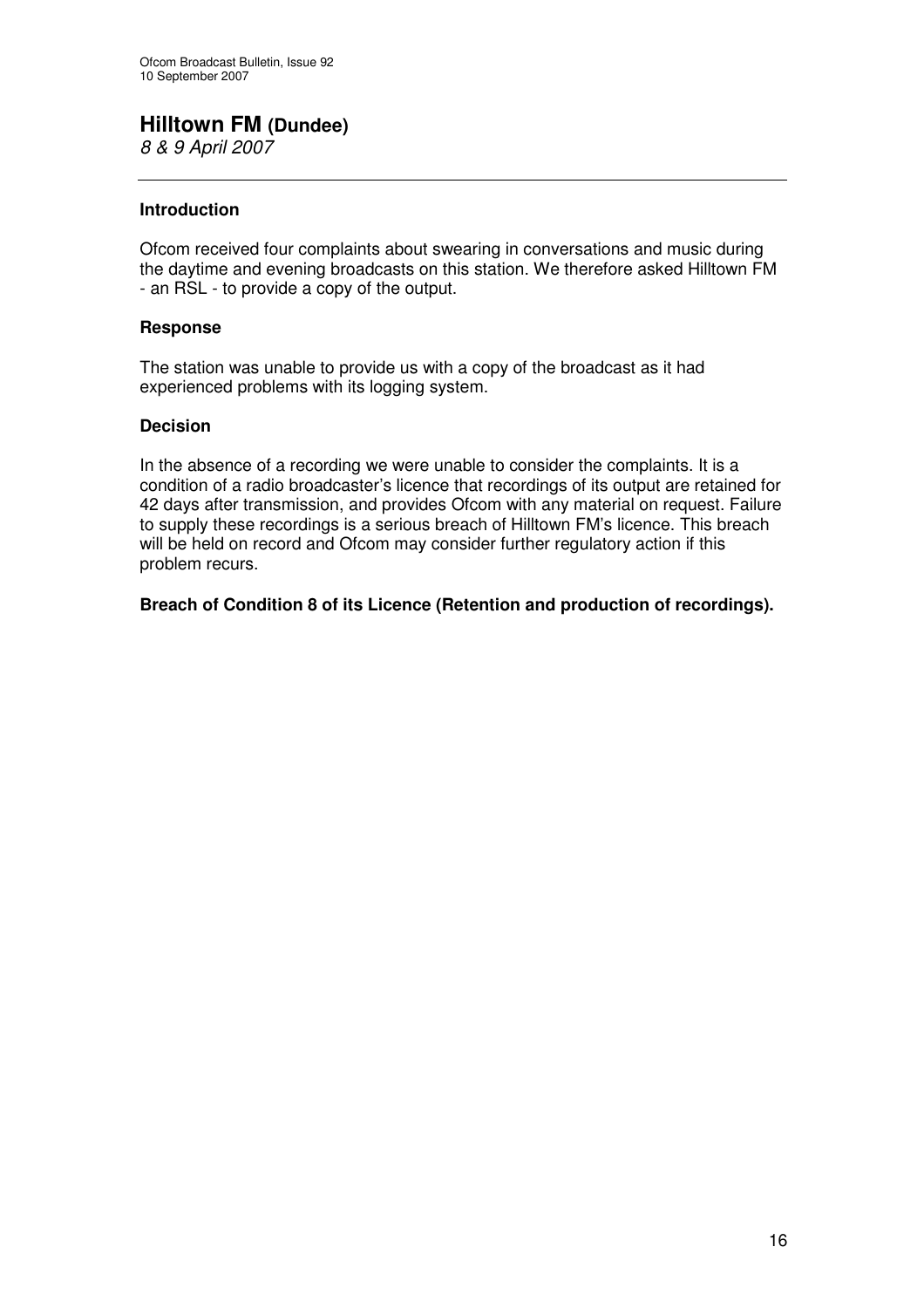# **Resolved**

**Luton Airport** *Sky Travel+1, 14 June 2007, 16:30*

# **Introduction**

Throughout *Luton Airport* - a fly-on-the-wall documentary about the workings of the airport - Sky Travel+1 broadcast a digital on-screen graphic ("DOG") which included the channel's name and the website address 'skytravel.co.uk'.

One viewer complained this website had no editorial link to the programme and was primarily used as a commercial site to sell holidays.

Section Ten of the Code contains rules to ensure that:

- the independence of editorial control over programme content is maintained and that programmes are not distorted for commercial purposes; and,
- the advertising and programming elements of a service are clearly separated.

Rule 10.3 states: "Products and services must not be promoted in programmes. This rule does not apply to programme-related material."

Rule 10.4 states: *"*No undue prominence may be given in any programme to a product or service."

# **Response**

The broadcaster BSkyB Ltd ("Sky") said skytravel.co.uk was the generic branding for its lifestyle and travel channels, including Sky Travel, Sky Travel+1 (which includes the same content broadcast an hour later), Sky Travel Extra and Sky Travel Shop.

It maintained the website contained information and video clips from programmes broadcast on these channels in addition to providing tools for viewers to help them plan and book their holidays. Sky felt the website content enabled viewers to fully benefit from its programmes and had sufficient link to the programmes across its channels for the website address to be included. However, following the complaint, Sky withdrew the website address "pending further review".

# **Decision**

Section Ten of the Code sets out to broadcasters that advertising and programming (that is editorial content) must be kept separate. Rule 10.3 prohibits the promotion of products and services within programmes. Rule 10.4 prohibits the inclusion of unduly prominent references in programmes to products or services.

Any reference to a website within a programme must be consistent with the requirements of the Code, and consideration should be given to the nature of the website and the manner in which the reference is made. Where a website provides further information about the content of a programme, there may be sufficient justification for the inclusion of the website address within the programme.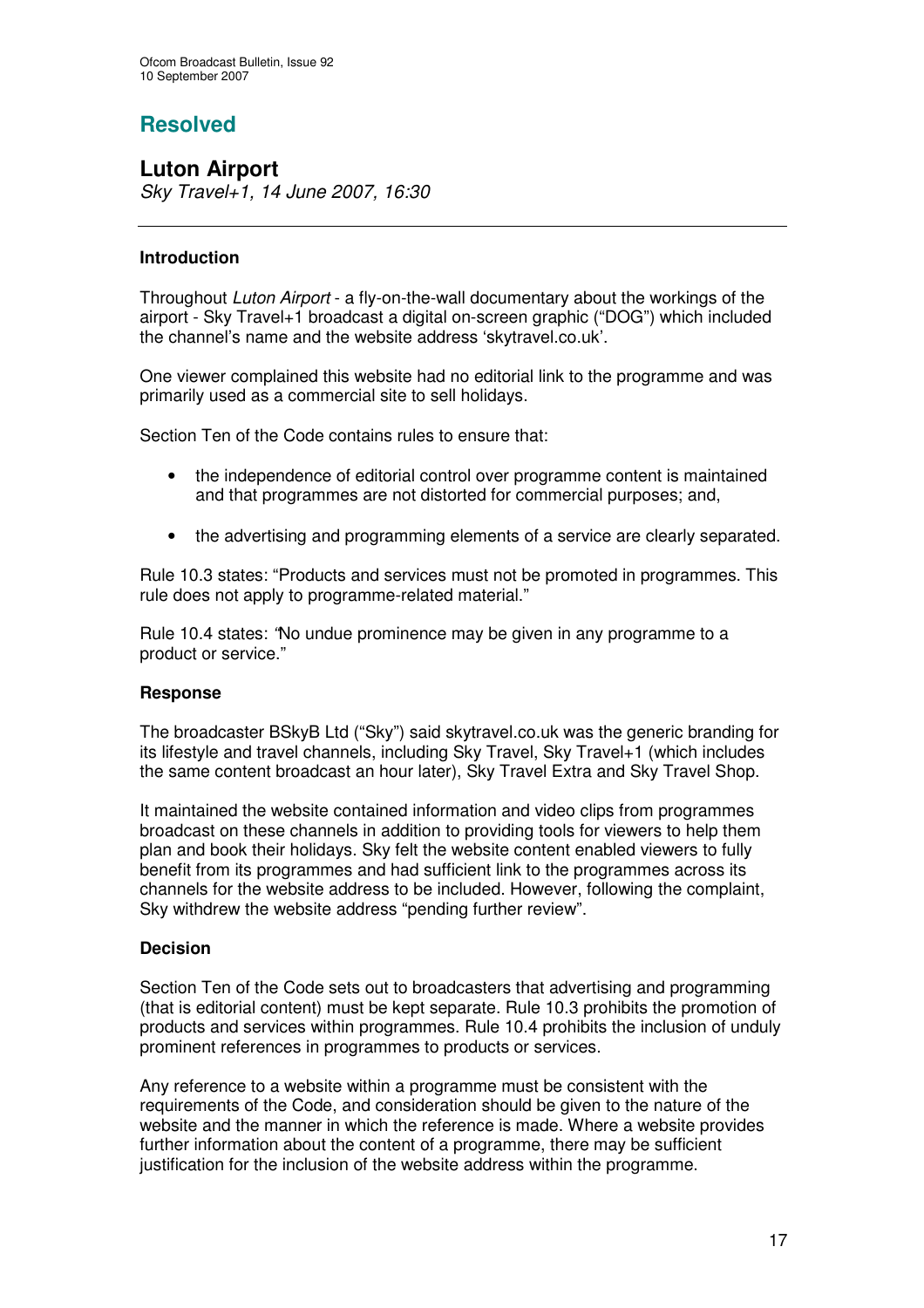Ofcom has previously upheld a complaint about the use of commercially driven websites within programme content<sup>2</sup>. As noted in the previous finding, Ofcom recognises that broadcasters' websites often include a degree of commercial activity, in addition to information about programme content. However, the more commercial a website and the more prominent the references to it within a programme, the greater the risk that such references may appear to be, in effect, promotional selling messages in breach of Rule 10.3, or unduly prominent in breach of Rule 10.4, or indeed both.

In this case, while Sky said that skytravel.co.uk includes material which has been previously broadcast on its travel and leisure channels and is "sufficiently connected to the programming", Ofcom noted that there was very limited information on the website about Sky Travel programmes (including the +1 strand) and none could be located about *Luton Airport*.

The home page of skytravel.co.uk connects people directly to what is undoubtedly a sales booking page, with holiday recommendations, special offers and price information prominently displayed. While the home page does provide access to alternative services such as programme support information, the primary aim of the site appears to be promotional in nature. Had the website address directed people to genuine support information on holidays Ofcom may not have found its inclusion to be problematic. As such it does not meet the criteria for 'programme-related material', which is permitted in programmes under Rules 10.3 and 10.6.

The reference to skytravel.co.uk was present throughout the programme. Given the nature of the website, Ofcom did not believe this was editorially justified. Sky's comments also indicate that the website address was present throughout the programmes on its leisure and lifestyle channels.

Ofcom welcomed the action from Sky to remove the website address and, in view of the prompt action taken by Sky, Ofcom concluded the matter was resolved. However, Ofcom would not expect the website address to return to Sky's programmes under the current direction of the website.

# **Resolved**

<sup>2</sup> See Broadcast Bulletin 78 and the decision regarding *Perfect Match*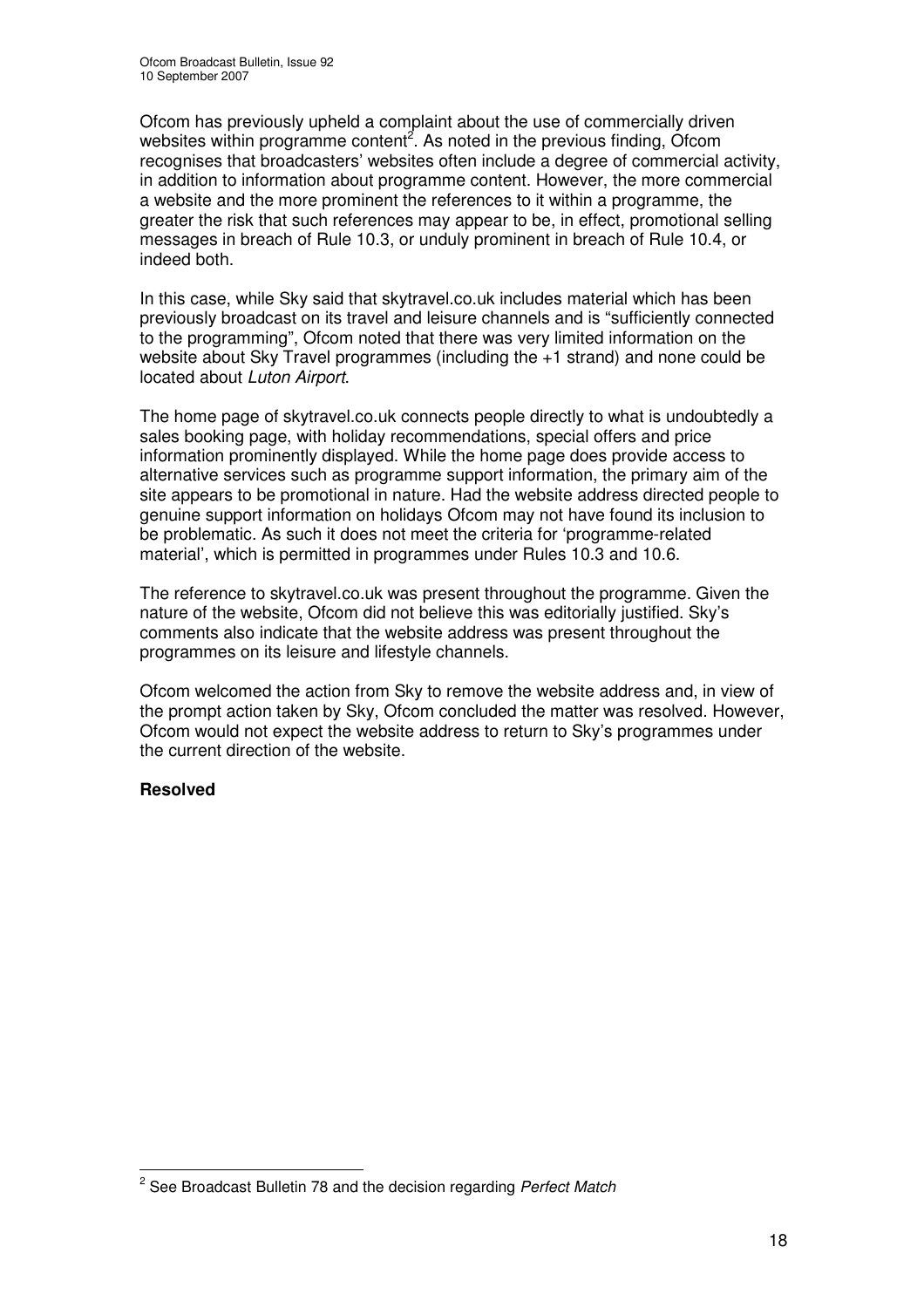# **Not In Breach**

# **News Knight with Sir Trevor McDonald**

*ITV1, 24 June 2007, 22:00*

# **Introduction**

This topical news comedy programme was introduced by Sir Trevor McDonald. It included a number of items which ranged from the quality of *Big Brother* contestants*,* through comments on the early release from jail of 25,000 prisoners, to a sequence entitled "Saudis Do The Funniest Things" (a spoof clip show). At one point, Sir Trevor McDonald introduced an item by saying: *"It's time for '*Racist and Dead*', this week, it's the turn of corpulent, narrow-minded northerner Bernard Manning. Personally, I never thought of Bernard Manning as a racist comic… just a fat, white bastard…"*

112 viewers complained that the use of the expression *"fat, white bastard"* was inappropriate and/or racist.

# **Decision**

The Code was drafted in the light of the Human Rights Act 1998 and the European Convention on Human Rights. In particular, the right to freedom of expression, as expressed in Article 10 of the Convention, encompasses the audience's right to receive creative material, information and ideas without interference, but subject to restrictions prescribed by law and necessary in a democratic society.

Ofcom must ensure that generally accepted standards are applied to the content of television services, so as to provide adequate protection for members of the public, for example from the broadcast of offensive material.

Rule 2.3 of the Code states that "…in applying generally accepted standards broadcasters must ensure that material which may cause offence is justified by the context…". There is therefore no prohibition on the broadcast of an expression such as the one used by Sir Trevor McDonald, provided that it is justified by context. Context includes, amongst other things: the time of broadcast; the editorial content of the programme; the degree of offence likely to be caused by the material; and the likely expectation of the audience.

The programme was broadcast a full hour after the 21:00 watershed, when more challenging material can sometimes be expected. It was clear from the outset that the programme, whilst a comedy, was an edgy, satirical look at the week's news, and that on occasions there would be some material that risked offending some viewers.

In the case of this programme, Sir Trevor McDonald obviously, and intentionally, drew on Bernard Manning's own style of humour, which frequently played on the real or apparent prejudices of his audience. The comments were clearly intended to parody Manning's own comedy, where he claimed he was not himself racist, but simply made 'jokes' based on racial stereotypes. It was in such a context that Sir Trevor McDonald could therefore state that he did not consider Manning to be a racist but then went on to say that he was *"…a fat white bastard"*.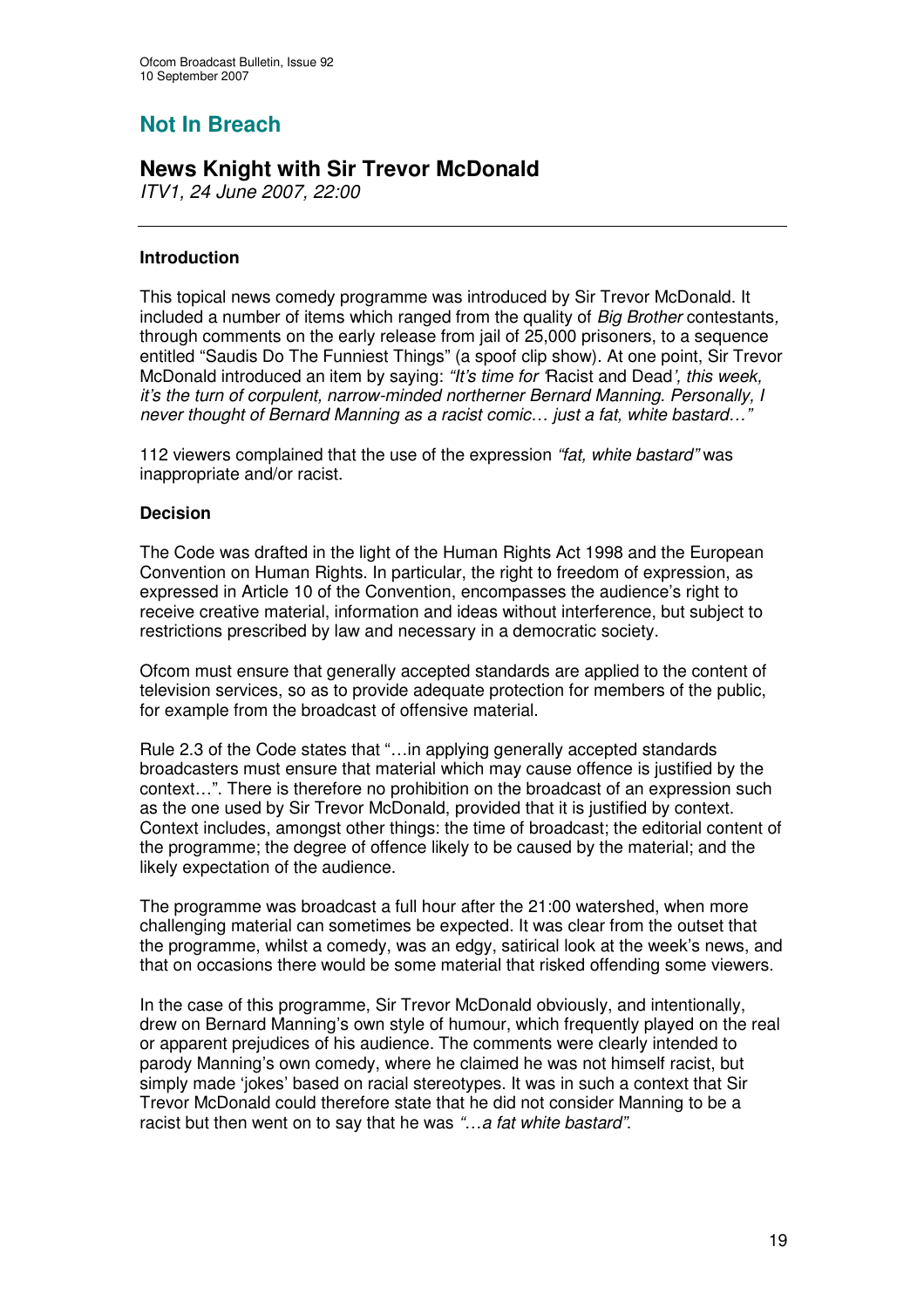Taking the above into account, therefore, we do not believe this specific expression went beyond the likely expectations of an audience for a satirical news-based comedy programme broadcast well after the watershed, and that any offence that may have been caused was justified by the context.

# **Not in Breach**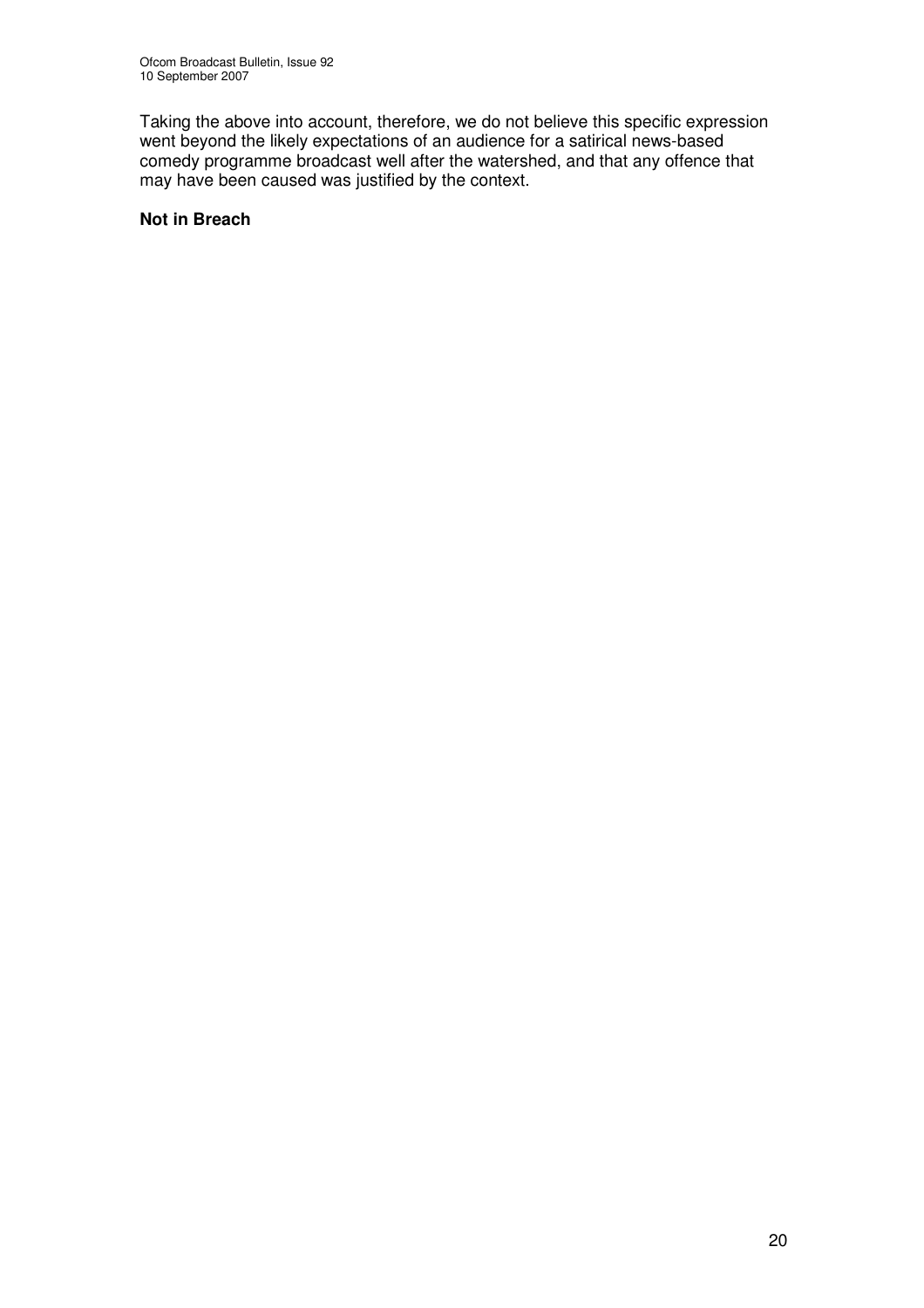# **Note to Broadcasters**

# **Sponsorship and gambling**

Ofcom recently updated Section Nine of its Broadcasting Code in light of the Gambling Act 2005 coming into effect on 1 September 2007. The amendments ensure that the sponsorship rules set out in the Code are in line with the new Broadcast Committee of Advertising Practice ("BCAP") rules for gambling advertisements on television and radio.

Ofcom is today publishing guidance, below, which will be added to the existing guidance on Section Nine of the Code. This is to help clarify the position regarding broadcast sponsorship by gambling companies.

# **Additional Guidance to Section Nine of the Code**

# **Sponsorship and gambling**

On 1 September 2007, revised BCAP rules for gambling advertisements on television and radio came into effect in order to reflect the provisions of the Gambling Act 2005. See http://www.asa.org.uk/asa/codes/

As with all broadcast sponsorship, broadcasters must ensure that sponsorship on radio and television by gambling companies complies with the relevant BCAP advertising scheduling and content rules.

Broadcasters must also ensure that the gambling company is permitted to advertise and therefore to sponsor - on air. For more information, see the Committee of Advertising Practice presentation, available at http://www.cap.org.uk/cap/gambling/

The Gambling Act 2005 does not apply outside Great Britain. Licensees should ensure that specialist legal advice is sought when considering broadcast sponsorship in Northern Ireland or the Channel Islands by gambling companies.

In addition, broadcasters should be aware that, in August 2007, the gambling industry published its voluntary code, the Gambling Industry Code for Socially Responsible Advertising. It is for the gambling industry itself to observe the voluntary code, available at:

http://www.rga.eu.com/shopping/images/Code%20on%20SR%20in%20advertising.p df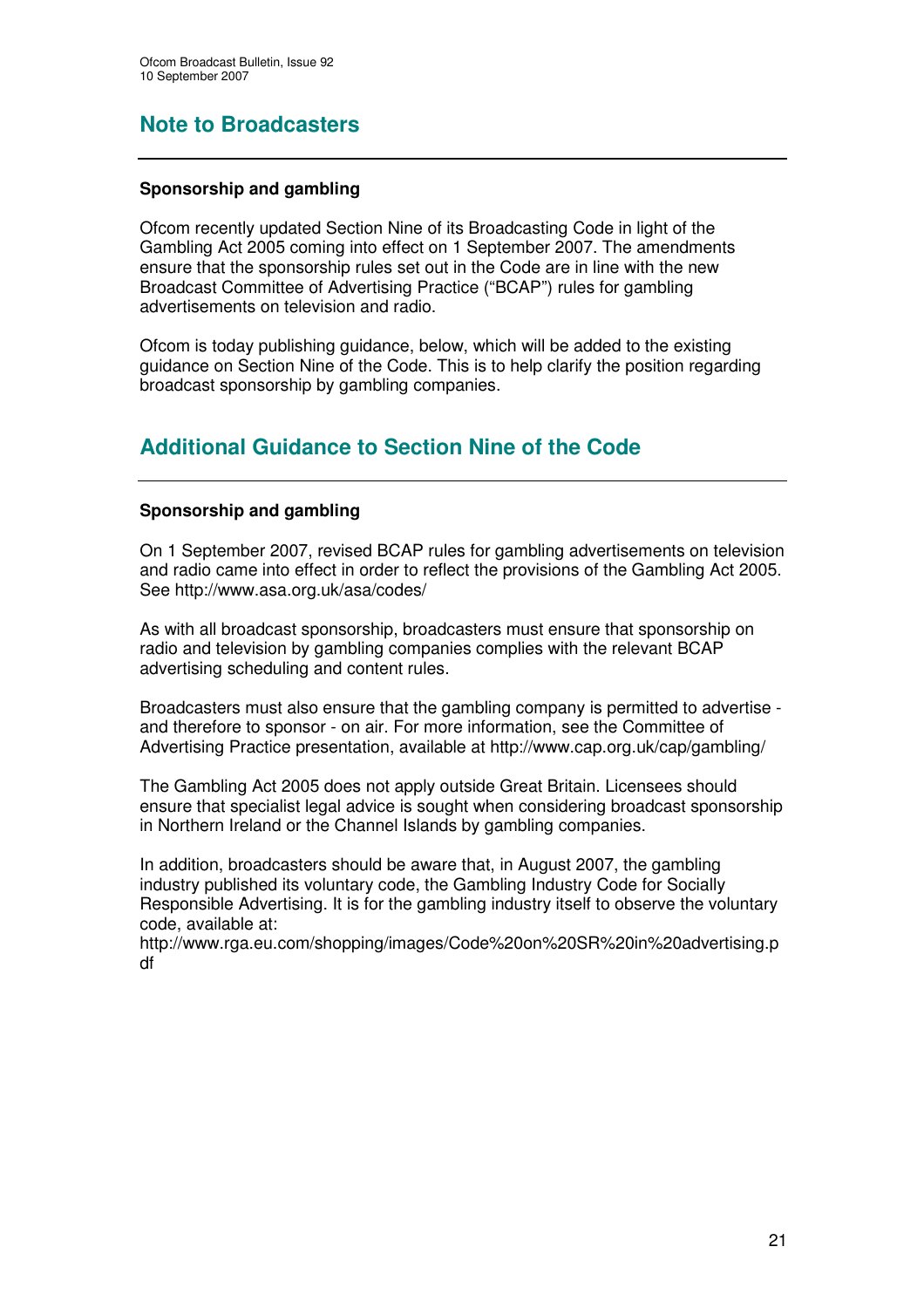# **Fairness and Privacy Cases**

# **Upheld**

# **Complaint by Mrs S**

*On The Air, BBC1 Northern Ireland, 27 October and 19 December 2006*

**Summary:** Ofcom has upheld this complaint of unfair treatment and unwarranted infringement of privacy in the broadcast of the programme.

This programme (repeated on 19 December 2006) used animation to bring to life some of the radio phone-in exchanges between the presenter of *The Gerry Anderson Show* and callers to his programme. It featured a caller who said that she was going out on a singles night and who said that Mrs S (referred to by her full name in the first broadcast of the programme, but referred to only by her first name in the repeat shown six weeks later) was going with her. Both the caller and the presenter referred to Mrs S's first name in the conversation that followed in which it was also alleged that Mrs S was looking for a man and would end up in a ditch with one. The caller also referred to "Dungannon", a district of Northern Ireland where she and Mrs S appeared to live.

Mrs S complained to Ofcom that she was treated unfairly and that her privacy was unwarrantably infringed in the broadcast of the programme in that the comments made by the caller and the programme's presenter were untrue and the re-use of the material from the earlier radio programme was unfair to her. Also, she complained that her name was used without her knowledge and her address was identifiable from the information revealed in the *On The Air* programmes.

The BBC said that it recognised that it had not dealt properly with her concerns when she first contacted it after the first broadcast of the programme and had agreed that all references to her should have been taken out of the two programmes. The BBC said that the programmes would not be repeated again that it regretted the distress caused to her.

Ofcom considered that the comments made about Mrs S in both the original radio programme and the subsequent television animation were unsubstantiated and had the potential to materially affect viewers' understanding of Mrs S and her private life. This, Ofcom found, was unfair to Mrs S and concluded that the programmes' reuse of this material resulted in unfairness to her.

Ofcom found that the inclusion of Mrs S's name in the programmes along with the district where she lived was sufficient to render her identifiable. The inclusion of this information in the context of a light-hearted conversation, in which the allegations already referred to above were made, did infringe her privacy. The use of this information in this context was not justified by the content and context of the programmes.

# **Introduction**

On 27 October 2006, BBC1 Northern Ireland broadcast an edition of *On The Air*, part of a series of ten, short television programmes that used clay modelling and threedimensional animation techniques to bring to life the content of radio phone-in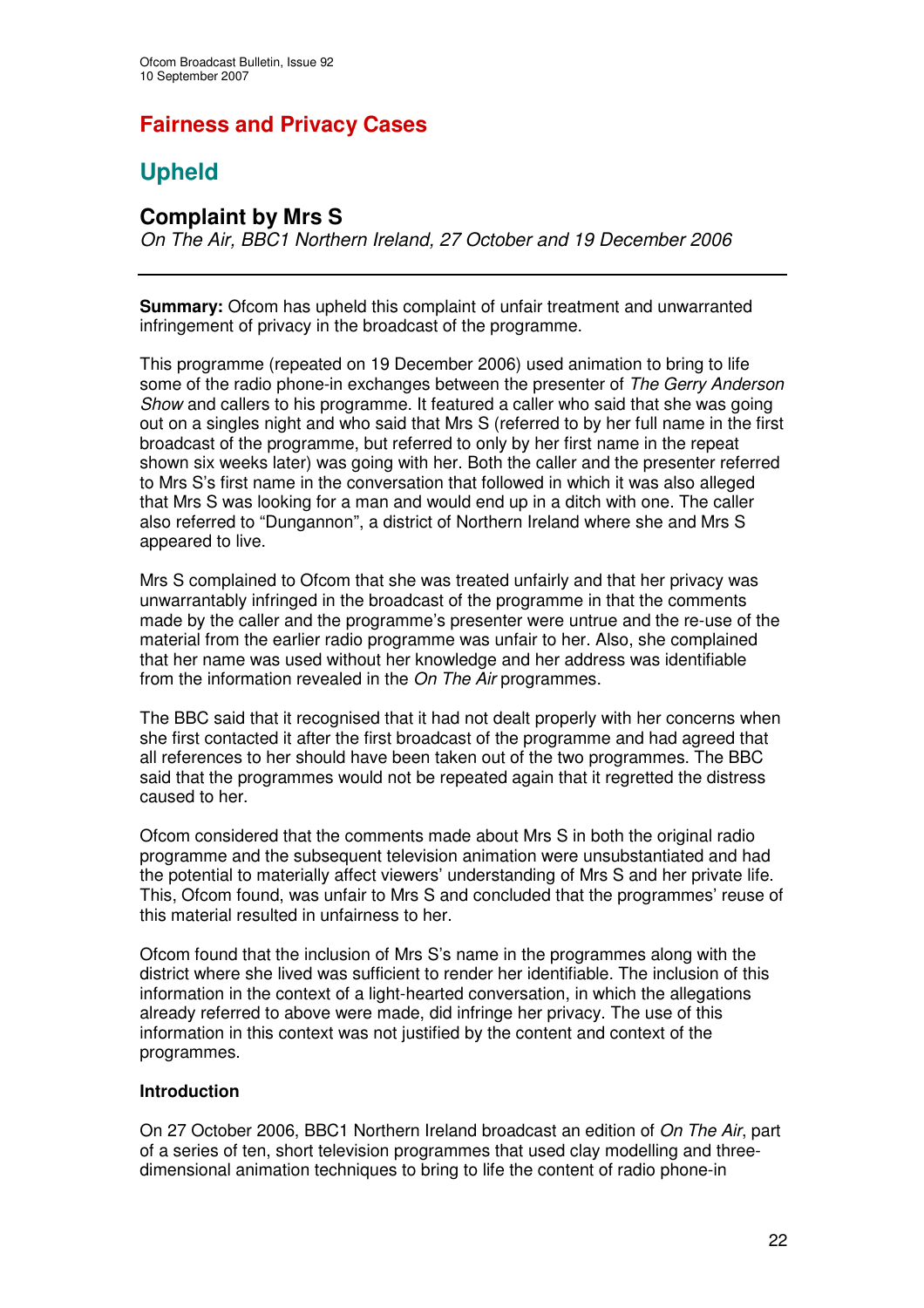exchanges previously included in the radio programme, *The Gerry Anderson Show.* These earlier radio programmes, broadcast on BBC Radio Ulster, had featured exchanges between the presenter Mr Gerry Anderson and listeners who had called into the programme. One episode of *The Gerry Anderson Show* had included an exchange between the presenter, Mr Anderson, and a caller (referred to as "Noelle").

This particular exchange was recreated in the episode of *On The Air* broadcast on BBC1 Northern Ireland on 27 October 2006.

The caller "Noelle" claimed to have been *"Miss Dungannon 1956"* and appeared to live in the Dungannon district of Northern Ireland. She talked to Mr Anderson about the fact that she was single and was going to a *"singles' night"* that evening. At this point, the conversation continued as follows:

| "Noelle":    | "And we ought to mention, shut your mouth a minute, [Mrs S's<br>full name] [inaudible] looking [for] a man." |
|--------------|--------------------------------------------------------------------------------------------------------------|
| Mr Anderson: | "[Mrs S's first name] is looking at men too?"                                                                |
| "Noelle":    | "Yeah, she's going to singles night with me."                                                                |
| Mr Anderson: | "Do I get the impression that the first man who walks down<br>your road will be pulled into the ditch?"      |
| "Noelle":    | "You're dead right."                                                                                         |
| Mr Anderson: | "between you and [Mrs S's first name]?"                                                                      |

Shortly after this, the recreation of the call ended and *On The Air* finished.

On 1 November 2006, Mrs S complained to the BBC directly about the episode of *On The Air* broadcast on 27 October 2006. In response on 24 November 2006, Mr Fergus Keeling, the Commissioning Editor and Executive Producer of the series, apologised to Mrs S for any distress the programme may have caused her. He also said that her last name would be edited from any repeat broadcast of *On The Air* to prevent any further anxiety should it be shown again.

This particular episode of *On The Air* was repeated on BBC1 Northern Ireland on 19 December 2006 (after she had complained to the BBC) without Mrs S's last name being mentioned.

On 18 December 2006, Mrs S complained to Ofcom that she was treated unfairly and that her privacy was unwarrantably infringed in the edition of *On The Air* (broadcast on 27 October 2006). On 31 January 2007, Mrs S confirmed to Ofcom that her complaint also included the edited repeat broadcast of the programme (broadcast on 19 December 2006).

The BBC wrote to Mrs S on 1 March 2007 offering to resolve her concerns about the programme. It recognised that it had not dealt properly with her concerns when she contacted them after the first broadcast of the programme and agreed that all references to her should have been taken out of the two *On The Air* programmes. It said that the two programmes would not be repeated and that recordings would be marked "not to be broadcast under any circumstances either in whole or in part". The BBC also apologised for the distress caused to her. The BBC told Mrs S that it had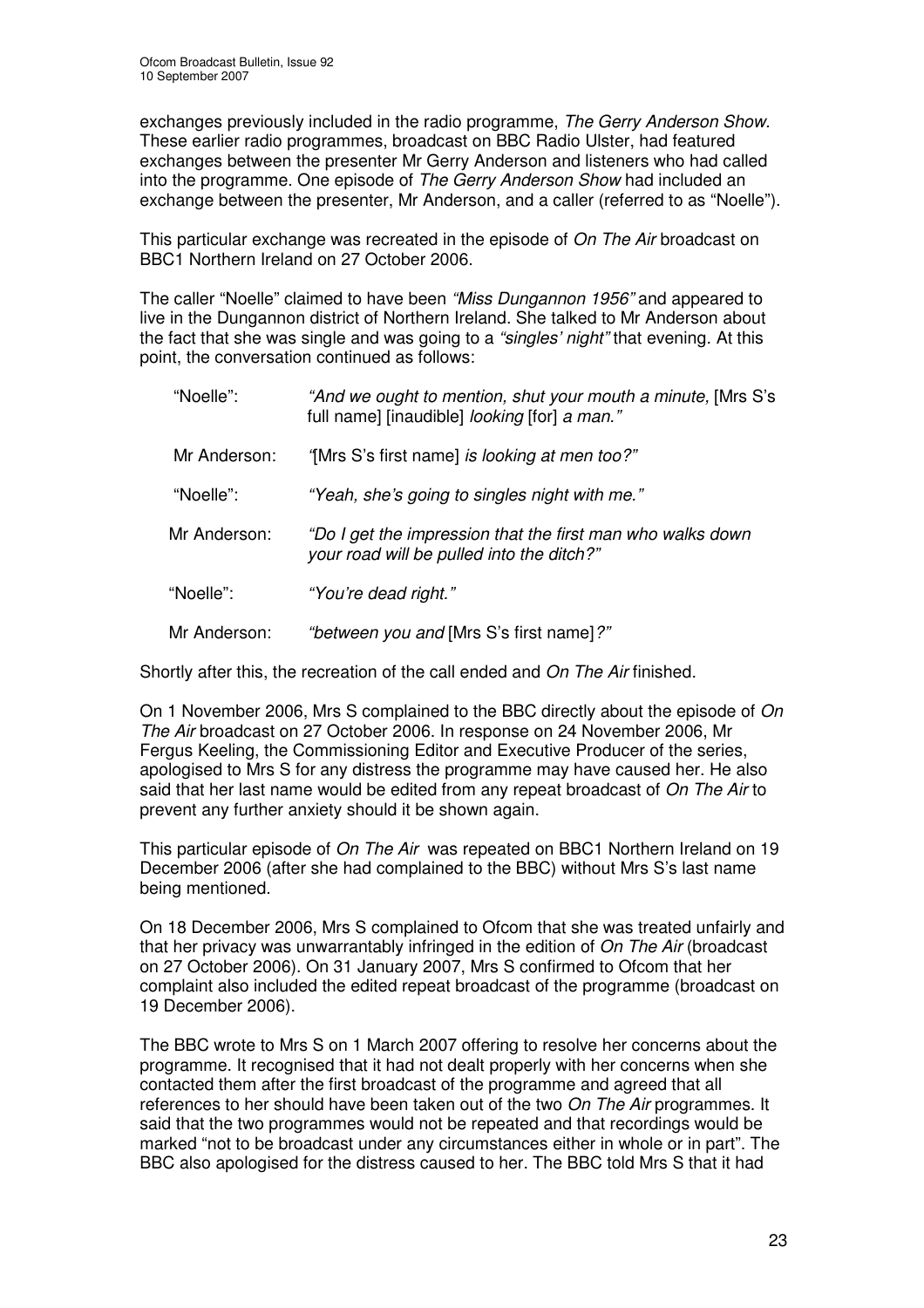considered broadcasting an apology, but decided that a personal apology would be more appropriate as a public one would risk embarrassing her all over again.

On 16 March 2007, Mrs S indicated to Ofcom that she was not prepared to accept the BBC's offer of resolution and wished Ofcom to continue its consideration of her complaint.

In accordance with its published outline procedures for handling fairness and privacy complaints, Ofcom continued with its consideration of Mrs S's complaint.

# **The Complaint**

# **Mrs S's case**

In summary, Mrs S complained to Ofcom that she was treated unfairly in the original broadcast of *On The Air* and in the repeat broadcast of it in that:

- a) the comments made about her (namely that she was *"looking* [for] *a man",* going to a singles' night and would pull the first man she saw on the road into a ditch) were not true. Mrs S said that she "knew of" the caller, "Noelle", but did not socialise with her. She said that the comments were particularly unfair to her in the context that: it affected her standing in the community and her struggle with grief at the death of her husband; and,
- b) the programme makers failed to ensure that the re-use of the material taken from the earlier radio programme, *The Gerry Anderson Show*, would not cause unfairness to her.

In summary, Mrs S also complained to Ofcom that her privacy was unwarrantably infringed in the broadcast of the original *On The Air* programme and the repeat broadcast in that:

c) her name was used in both episodes of *On The Air* without her knowledge or consent and her address was identifiable from the information revealed in both programmes. This resulted in her being subjected to undue and public ridicule from those who saw the two programmes.

# **The BBC's case**

In summary, and in response to Mrs S's complaint, the BBC said that it regretted the distress both episodes of *On The Air* caused Mrs S.

Following the broadcast of *On The Air* on 27 October 2006, the BBC said that it removed Mrs S's distinctive surname from the programme so that any repeat of the programme would not identify her again. This action was taken after she had written to the BBC about the use of her name in the first broadcast of the programme. In any event, the BBC said that it would not be broadcasting the programme again.

The BBC also said that it wished for its letter to Mrs S dated 1 March 2007 (referred to above) to be taken into consideration by Ofcom when it adjudicated on the complaint.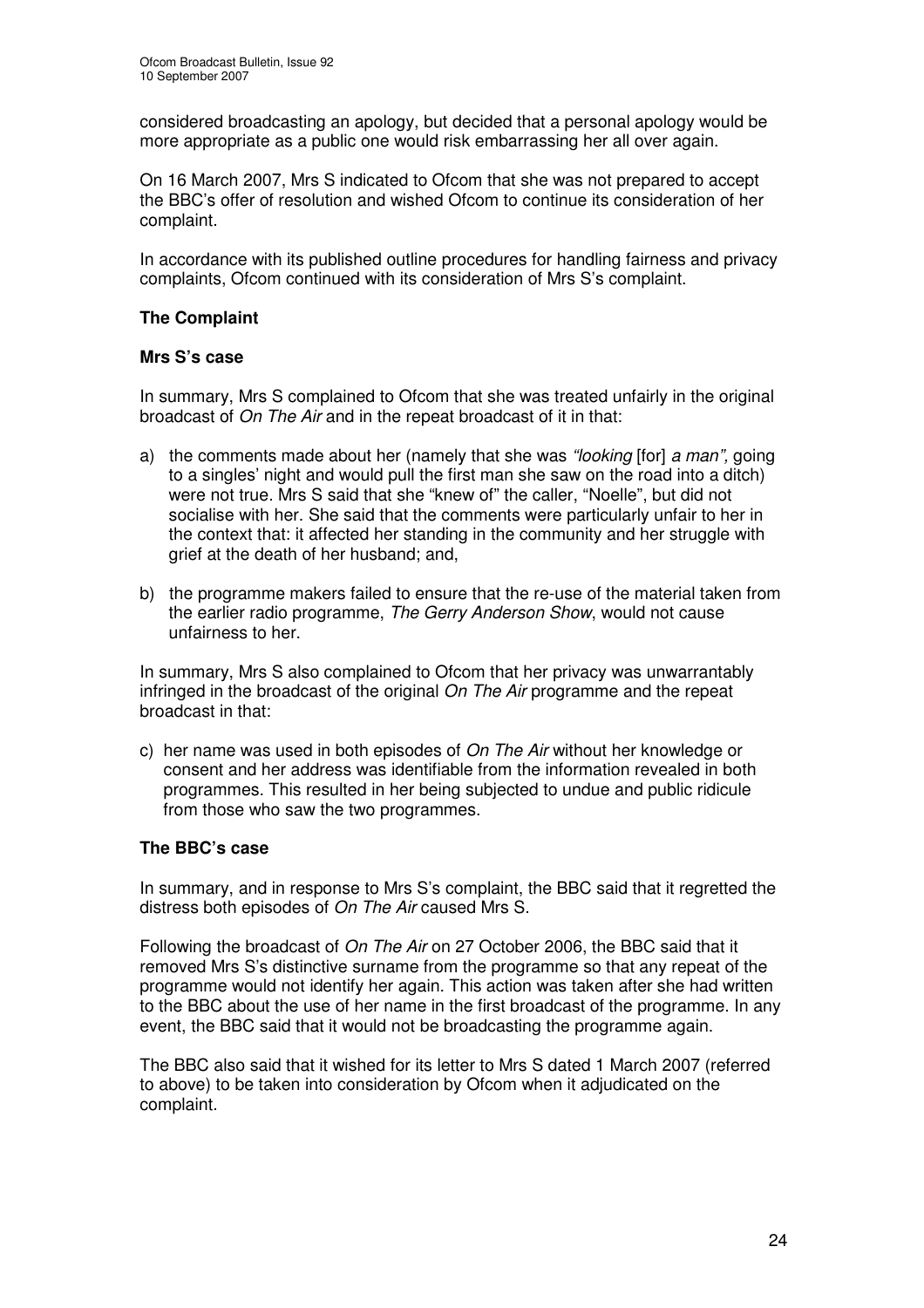# **Decision**

Ofcom's statutory duties include the application, in the case of all television and radio services, of standards which provide adequate protection to members of the public and all other persons from unfair treatment in programmes included in such services and unwarrantable infringement of privacy in the broadcast and in the making of programmes included in such services.

In carrying out its duties, Ofcom has regard to the need to secure that the application of these standards is in the manner that best guarantees an appropriate level of freedom of expression. Ofcom is also obliged to have regard in all cases, to the principles under which regulatory activities should be transparent, accountable, proportionate and consistent and targeted only at cases in which action is needed. This case was considered by Ofcom's Executive Fairness Group. Ofcom considered the complaint and the broadcaster's response, together with supporting material and a recording and transcript of the programmes as broadcast. In its considerations, Ofcom took account of Ofcom's Broadcasting Code ("the Code").

Ofcom found the following:

# Fairness

a) Ofcom first considered Mrs S's complaint that the comments made about her attending a *"singles night"* were not true and therefore unfair to her.

In considering this element of complaint, Ofcom took account of: Practice 7.9 of the Code which states that before broadcasting a factual programme, including programmes examining past events, broadcasters should take reasonable care to satisfy themselves that: material facts have not been presented, disregarded or omitted in a way that is unfair to an individual or organisation.

Ofcom noted the references to Mrs S in the episode of *On the Air* broadcast on 27 October 2006 in full:

| "Noelle":    | "And we ought to mention, shut your mouth a minute,<br>[Mrs S's full name] [inaudible] looking [for] a man." |
|--------------|--------------------------------------------------------------------------------------------------------------|
| Mr Anderson: | "[Mrs S's first name] is looking at men too?"                                                                |
| "Noelle":    | "Yeah, she's going to singles night with me."                                                                |
| Mr Anderson: | "Do I get the impression that the first man who walks<br>down your road will be pulled into the ditch."      |
| "Noelle":    | "You're dead right."                                                                                         |
| Mr Anderson: | "between you and [Mrs S's first name]?"                                                                      |

In the edited repeat broadcast of *On The Air* on 19 December 2006, Mrs S's last name was removed.

Ofcom noted that, as explained above, the references to Mrs S included in these two episodes of *On The Air* broadcast on 27 October and 19 December 2006 had been taken from an earlier radio 'phone-in', *The Gerry Anderson Show*.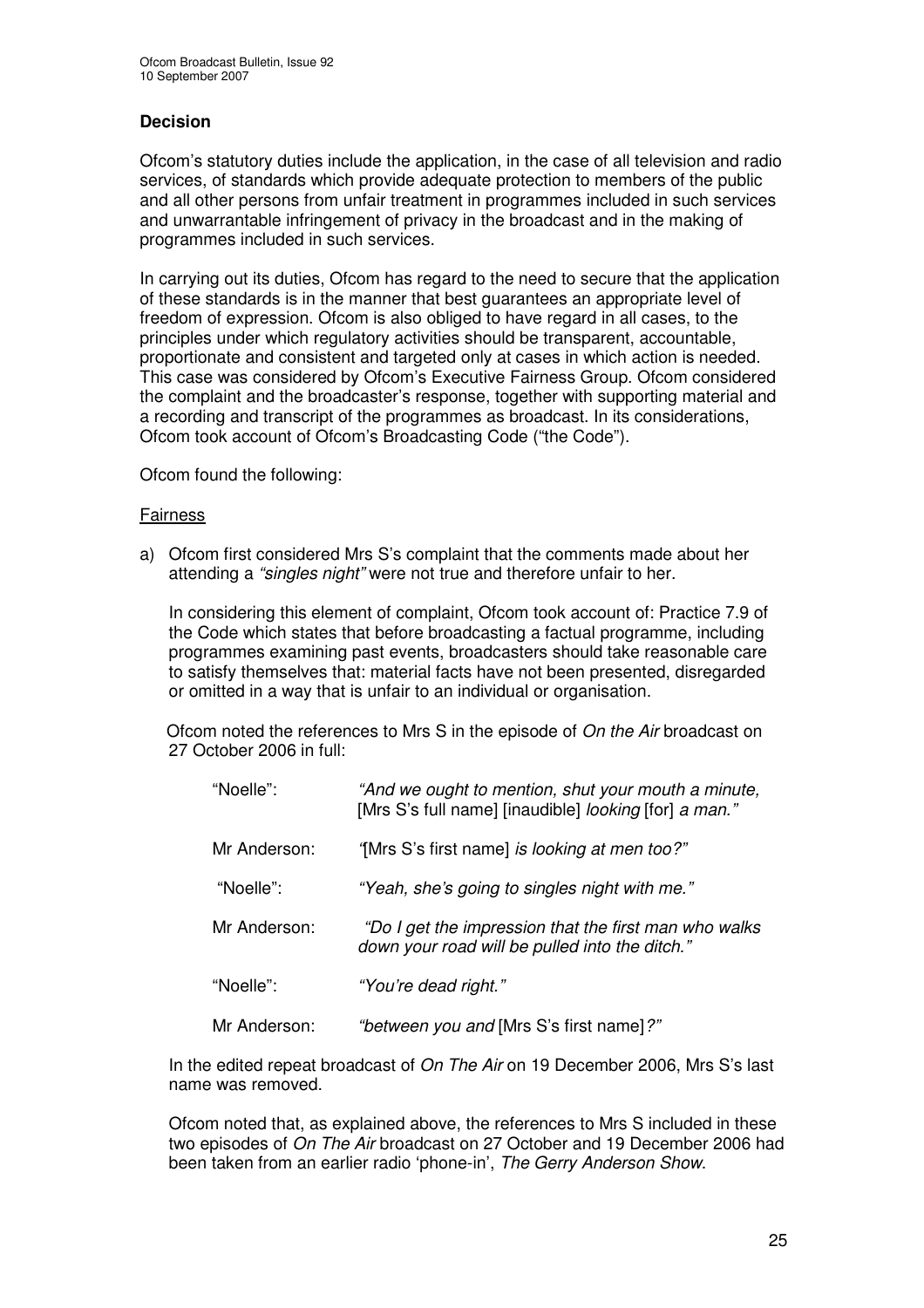In considering this element of Mrs S's complaint, Ofcom took the view that although callers to 'phone-in' programmes may have a right to freely express their views and opinion, there was a danger that programmes could be capable of adversely affecting a person's reputation. Ofcom considered that broadcasters should be alert to the danger of unsubstantiated allegations being made by participants in live 'phone-in' programmes and that special care should be taken when broadcasting that material either live or in a recorded format to avoid unfairness.

Ofcom noted that Mrs S said that the allegations that she was to attend a *"singles night"* with "Noelle", was *"looking* [for] *a man"* and would pull the first man she saw on the road into a ditch, were not true and that the BBC did not refute them. Ofcom noted that BBC's attempt to resolve the complaint with Mrs S and that it had taken steps to ensure that the programme would not be shown again.

However, in the circumstances of this complaint, Ofcom considered that the comments about Mrs S were unsubstantiated and had the potential to diminish her reputation. Ofcom therefore found that the BBC's failure to take reasonable care over the presentation of this material resulted in unfairness to Mrs S.

b) Ofcom then considered Mrs S's complaint that the programme makers failed to ensure that the re-use of the material taken from the earlier radio programme, *The Gerry Anderson Show*, would not cause unfairness to her.

In considering this element of her complaint, Ofcom had regard to Practice 7.8 of the Code which states that broadcasters should ensure that the re-use of material, i.e. use of material originally filmed or recorded for one purpose and then used in a programme for another purpose or used in a later or different programme, does not create unfairness. This applies both to material obtained from others and the broadcaster's own material.

Again, Ofcom noted that the conversation between "Noelle" and Mr Anderson was recorded and broadcast for transmission on an earlier radio programme and that the same recorded conversation was now re-used in an animated television programme. Ofcom considered that although the medium and format in which the conversation was first delivered (that is, radio) differed from the later television broadcasts, the content of the conversation remained unchanged as did the context in which Mrs S's name was mentioned. In these particular circumstances, Ofcom considered that the reuse of this material in a different format did not in itself result in unfairness to Mrs S, but Ofcom went on to consider the content of the material used in the programmes.

Ofcom considered that the comments made about Mrs S in both the original radio programme and the subsequent television animation were likely to materially affect viewers' understanding of Mrs S and her private life as discussed at head (a) above. Ofcom therefore found that the programmes' reuse of this material resulted in unfairness to Mrs S.

Accordingly, the complaint of unfair treatment was upheld.

# **Privacy**

c) Ofcom then considered Mrs S's complaint that her privacy was unwarrantably infringed in the broadcast of the programme in that her name was used in the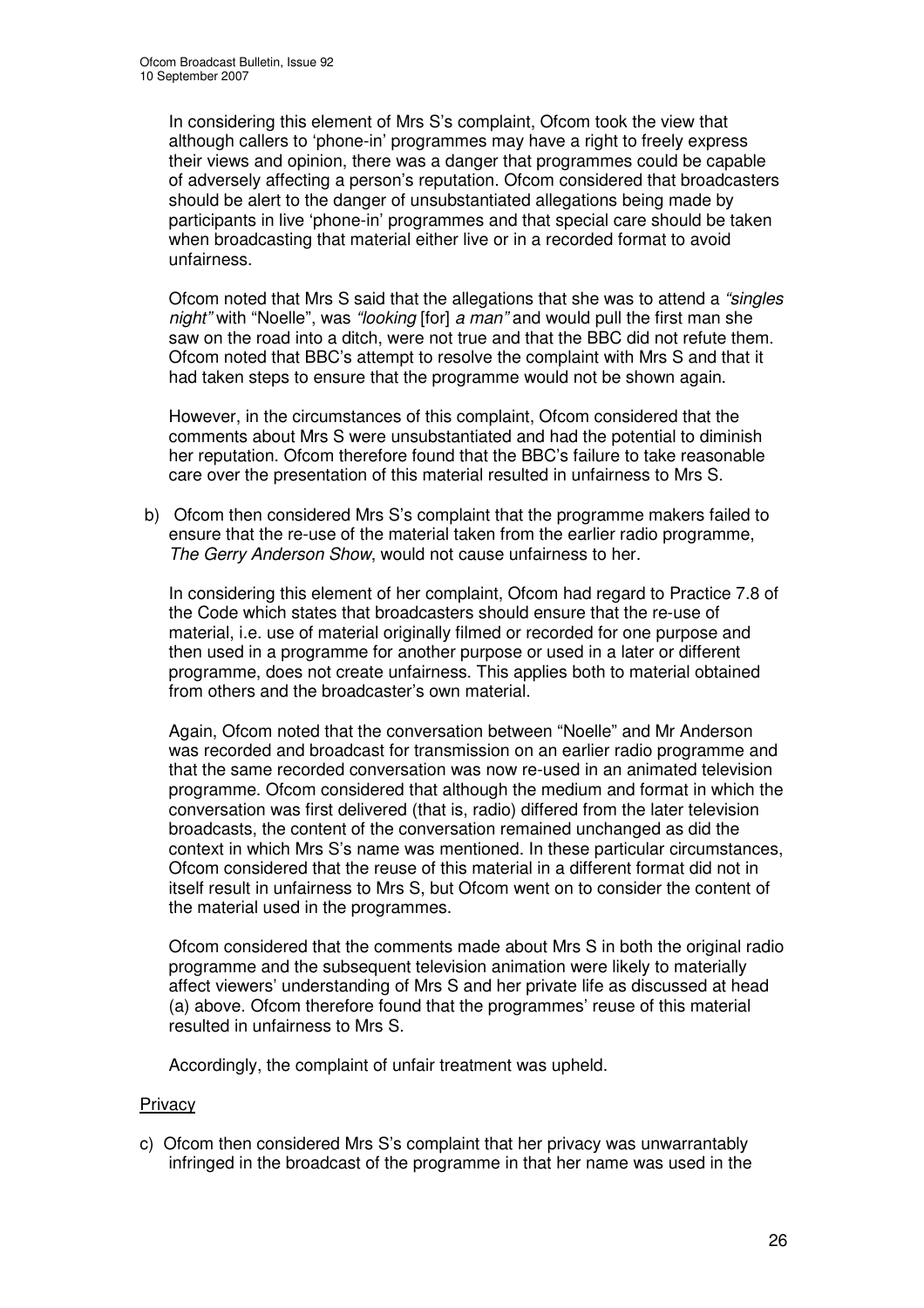programmes without her knowledge or consent and that her address were identifiable as a result.

Ofcom's recognises that the line to be drawn between the public's right to information and the citizen's right to privacy can sometimes be a fine one. In considering complaints about the unwarranted infringement of privacy, Ofcom will therefore, where necessary, address itself to two distinct questions: First, has there been an infringement of privacy? Second, if so, was it warranted? (Rule 8.1 of the Code).

Ofcom first considered whether or not Mrs S had a legitimate expectation of privacy concerning the use of her name without her knowledge or consent and the revelation of information that made her address (that is, the district in Northern Ireland where she lived) identifiable. In Ofcom's view a person's name or identity is not in itself information of an inherently private nature, though the context in which a person is named could afford them a legitimate expectation of privacy. Ofcom noted: Mrs S's claim that the allegations made by Mr Anderson and "Noelle" about her were untrue (a claim not refuted by the BBC); the circumstances of her grief for the loss of her husband; and, the unwanted attention she said the programme had brought her in her local community. In these circumstances, Ofcom considered that the use of Mrs S's name in the context of another person discussing personal information which was not substantiated and the disclosure of information of where she lived was such that she would have a legitimate expectation of privacy.

Ofcom then considered whether or not Mrs S's privacy was infringed in the broadcast of the two *On The Air* programmes. Ofcom noted that both Mr Anderson and the caller "Noelle" referred to "Dungannon" several times during their conversation, but was satisfied that use of the place name "Dungannon" alone was insufficient to identify Mrs S's address or the district where she lived. However, in this particular case, Ofcom considered that the use of the place name "Dungannon" in conjunction with the inclusion of her full name in the first programme and her first name in the repeated broadcast (broadcast six weeks later), was sufficient to render her identifiable to a wider audience, and in particular, her local community. Ofcom concluded therefore that the inclusion of Mrs S's name and information that rendered where she lived identifiable did infringe her privacy.

Ofcom finally considered whether or not the inclusion of her name and information that rendered where she lived identifiable in the *On The Air* programmes was warranted. Taking into account Ofcom's conclusions that Mrs S had a legitimate expectation of privacy and that her privacy was infringed, it found that the inclusion of this material was not warranted by the content and context of the programmes, namely light-hearted animations. Ofcom therefore found that Mrs S's privacy was unwarrantably infringed in the broadcast of both the first programme and in the second programme.

The complaint of unwarranted infringement of privacy in the broadcast of the programme was upheld.

#### **Accordingly, Ofcom found the broadcaster in breach of Rule 7.1 and Rule 8.1 of the Code.**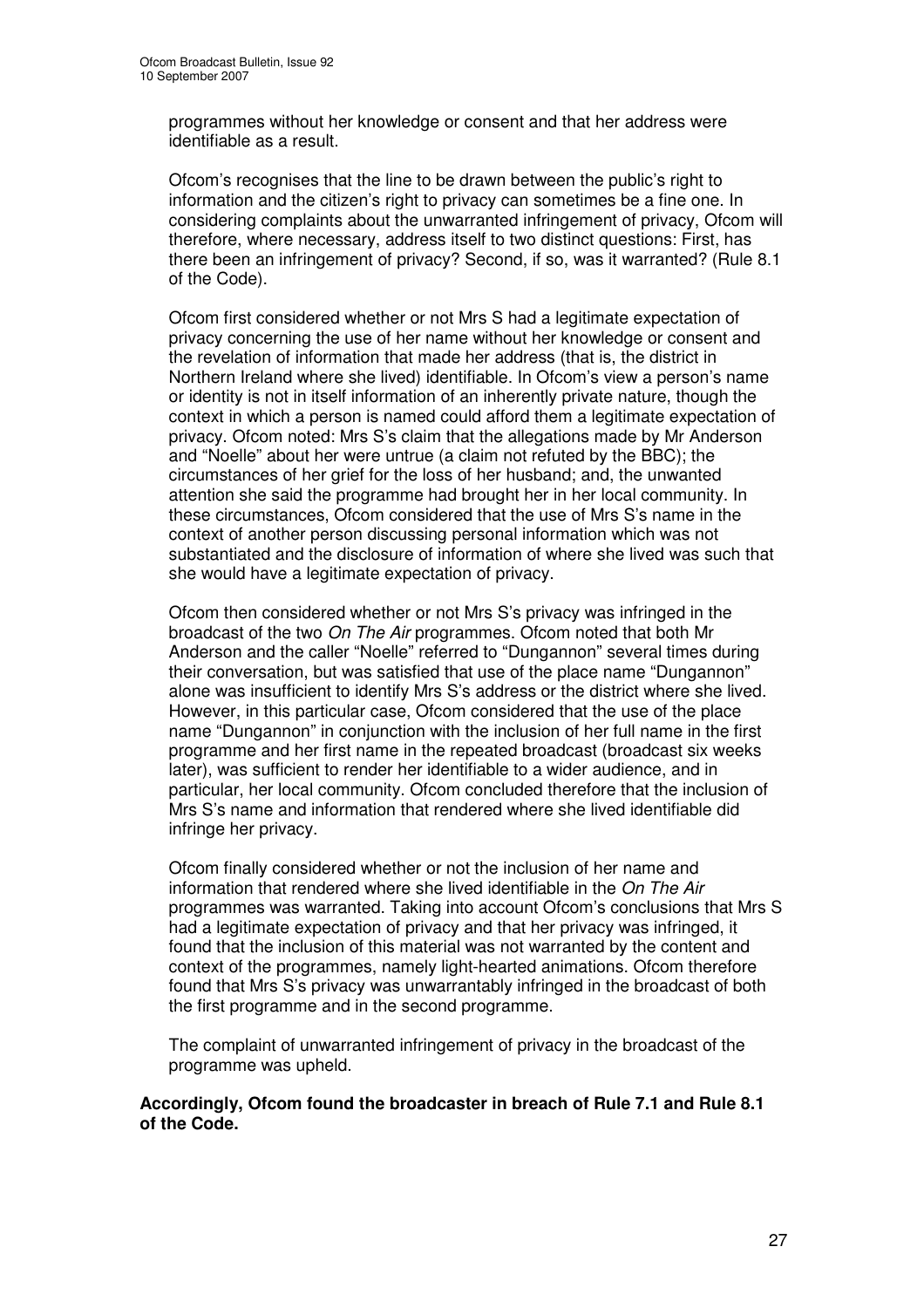# **Not Upheld**

# **Complaint by Sony Computer Entertainment UK Limited**

*Ian Wright's Unfit Kids, Channel 4, 20 September 2006*

**Summary:** Ofcom has not upheld this complaint of unfair treatment and unwarranted infringement of privacy.

Sony Computer Entertainment UK Limited ("Sony") complained that it was treated unfairly and that its privacy was unwarrantably infringed in the broadcast of an edition of Channel 4's series *Ian Wright's Unfit Kids*. Former footballer, Ian Wright, explored some of the reasons for the rise in childhood obesity. He selected eight overweight 13-14 year olds, who did little or no exercise. He worked with the children at home and at school and devised an After School Fitness Club programme for them. In view of the success of his pilot scheme, Ian Wright wanted to extend the project and the second programme in the series, broadcast on 20 September 2006, showed his attempt to secure funding to do so. He arranged to meet representatives of Sony to explore the possibility of obtaining sponsorship from them. In the event, Sony decided not to sponsor the scheme. Sony was referred to in the programme, an email from the company in relation to sponsorship was shown and footage of the exterior of the company's offices was included.

Sony complained that: the programme made it the target for unfair, one-sided and pejorative comment; the nature and purpose of the programme was not explained to the company; the company's position was not fairly represented; and, the company was not given an appropriate and timely opportunity to respond to the criticism of it in the programme. The company also complained that its privacy was unwarrantably infringed in that footage of the company's offices and logo were filmed and a confidential email from the company was included in the programme.

Channel 4 responded that: Sony was not targeted for unfair comment and that the programme did not imply wrongdoing on the part of the company; Sony was made fully aware from the outset of the nature and purpose of the programme; the email from Sony was fairly represented in the programme; the company was given an opportunity to respond and its response was included; the programme makers did not need consent to film the exterior of the company's offices; and, they had permission to use an email from the company in the programme.

Ofcom found that the inclusion of Ian Wright's reaction to the news that Sony was not going to provide funding was reasonable as a reflection of his disappointment over Sony's response. The inclusion of Ian Wright's response to Sony's decision did not amount to an allegation of wrongdoing or other significant allegation about the company to which the programme makers should have given it an opportunity to respond. In any event, an email from Sony to the programme makers explaining the decision was fairly represented in the programme. Ofcom found that it was not an infringement of the company's privacy for the programme makers to film the exterior of its offices or to include the email setting out its decision not to provide funding in the programme.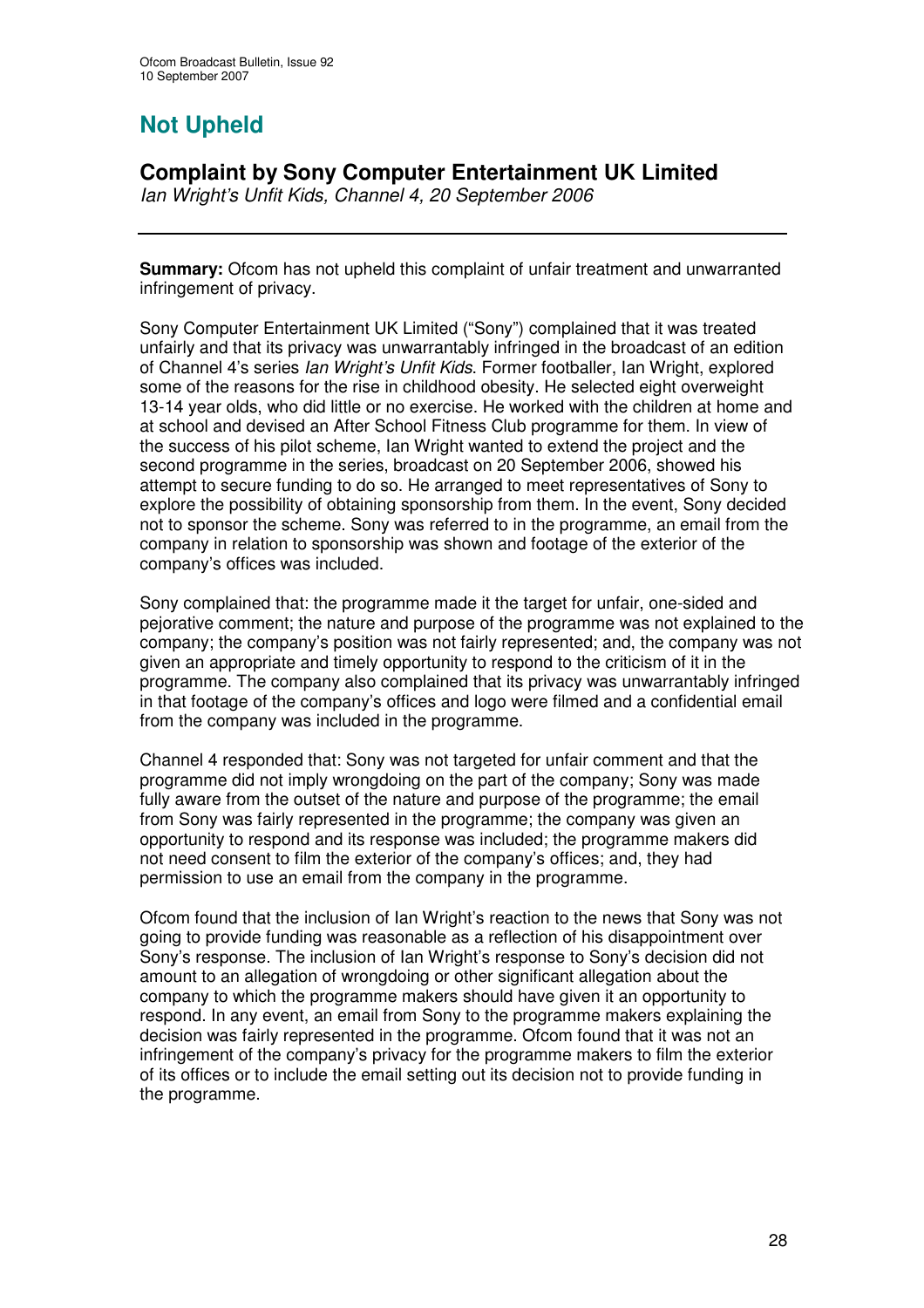# **Introduction**

In this programme, former footballer, Ian Wright, explored some of the reasons for the rise in childhood obesity. He selected eight overweight 13-14 year olds, who did little or no exercise. He worked with the children at home and at school and devised an After School Fitness Club programme for them. In view of the success of his pilot scheme, Ian Wright wanted to extend the project and the second programme in the series, broadcast on 20 September 2006, showed his attempt to secure some funding to do so. He arranged to meet representatives at Sony to explore the possibility of obtaining sponsorship from them. In the event, Sony decided not to sponsor the scheme. Sony was referred to in the programme, an email from the company in relation to sponsorship was shown and footage of the exterior of the company's offices was included.

Sony complained that it was treated unfairly in the programme as broadcast and that its privacy was unwarrantably infringed in the making and the broadcast of the programme.

# **The Complaint**

# **Sony's case**

In summary, Sony complained that it was treated unfairly in that:

- a) It was unfair for Sony, which considered and assessed a request for funding for Ian Wright's project and subsequently declined to be involved, to then be the target for unfair, one-sided and pejorative comment.
	- Ian Wright's remarks *"Fuck Sony, man. Sony's not gonna stop this from working"*, created a completely erroneous and unfair impression of Sony which was disproportionate in the context of the refusal of a request for sponsorship.
	- The programme implied wrongdoing on Sony's part, alleging that it failed to sponsor Ian Wright's project and unfairly contrasted this with a statement about the company's worldwide turnover generated from video games.
- b) The programme makers did not explain the nature and purpose of the programme to Sony, nor did they explain how Sony would be represented in it. They did not inform Sony that the company's refusal to have the meeting with Ian Wright filmed would be referred to negatively in the programme.
- c) The programme did not fairly represent Sony's position because it omitted or disregarded relevant information about the company's positive views about Ian Wright's project and the other sports based initiatives in which the company was involved. Selective quotes from the email from Sony to the programme makers created an unfair impression of the company.
- d) Sony was not informed that it would be referred to in the programme and was not given an opportunity to respond to the criticism levelled at it by Ian Wright. The programme makers insisted that Sony put its refusal to provide sponsorship in writing and did not inform Sony that the company's email to the programme makers, in which it confirmed its refusal to fund the project, would be read out during the programme.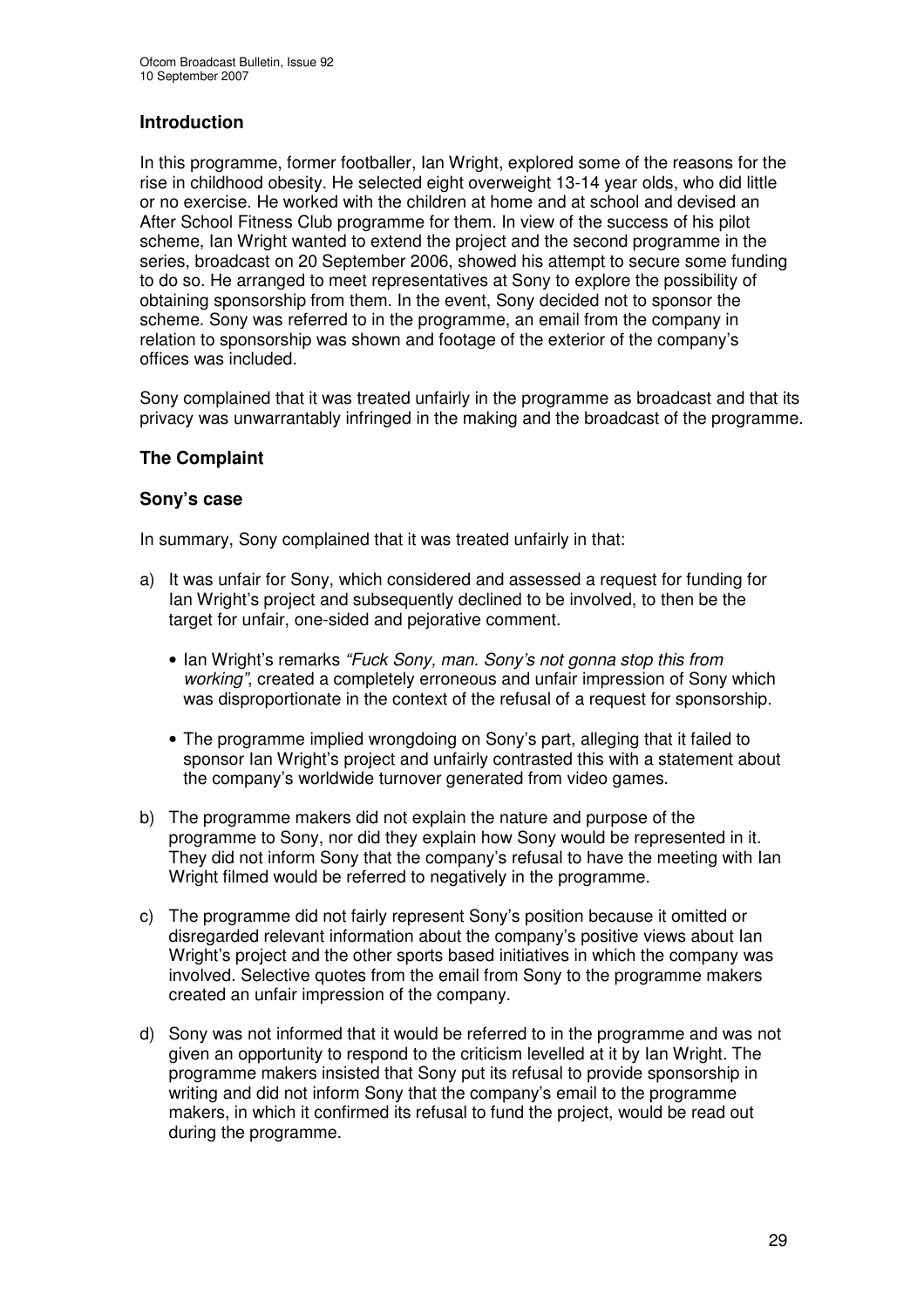In summary, Sony complained that its privacy was unwarrantably infringed in the making of the programme in that:

e) Filming of the Sony logo and the exterior of the company's offices was without the permission of the company.

In summary, Sony complained that its privacy was unwarrantably infringed in the broadcast of the programme in that:

f) The use of confidential correspondence, namely the email informing the programme makers that if would not be providing sponsorship, was an infringement of Sony's privacy, since it was intended only for the addressee and was used without Sony's permission.

# **Channel 4's case**

In summary Channel 4 responded to the complaint of unfair treatment made by Sony as follows:

- a) Regarding the complaint that Sony was the target for unfair one-sided and pejorative comment, Channel 4 responded that it was perfectly reasonable for the programme's presenter Ian Wright to approach Sony for sponsorship and the company was not the target for unfair, one-sided and pejorative comment.
	- The sequence complained of represented Ian Wright's reaction of disappointment and frustration at Sony's decision not to contribute sponsorship to his scheme. In correspondence Sony had accepted that it was "perfectly reasonable" for Ian Wright to express his frustration at the company's decision, but the company objected to the intensity of his reaction. The precise phrase used by Ian Wright was clearly not uttered in any literal sense but was a spontaneous exclamation of frustration and determination that the setback would not dissuade him from pursuing his goal. This would have been understood by viewers, given the broader context in which it was made. It was clear to viewers that Ian Wright had given up a great deal of his own time and energy and had got to know the children well. It was also clear that the children had got off to a very rocky start but that, following the success of an activity weekend, Ian Wright was told that if he could get funding, the scheme could be extended. The voiceover explained that Ian Wright was prompted to approach Sony because the inactivity of one of the children resulted from his "games console habit". After the initial meeting with Sony representatives, Ian Wright was optimistic about the prospect of receiving some funding from them. It was against this background that he received the news that Sony had decided not to sponsor the scheme. Ian Wright was entitled to express his reaction to Sony's response in a manner that was faithful and accurate to him and viewers would have been able to contextualise his spontaneous and unscripted expressions of frustration and disappointment.
	- The programme did not imply wrongdoing by Sony. The company was approached because one of the children on the pilot scheme spent many hours playing computer games. The reference to the annual turnover of Sony's parent company was simply a reference to Sony's annual turnover from gaming. This was justifiable in the context both of Sony's refusal to sponsor the scheme and in the editorial context of the programme, namely the child's game playing addiction. Ian Wright's reference to Sony not being "bothered" was not a suggestion of moral wrongdoing, but a reference to the company's priorities as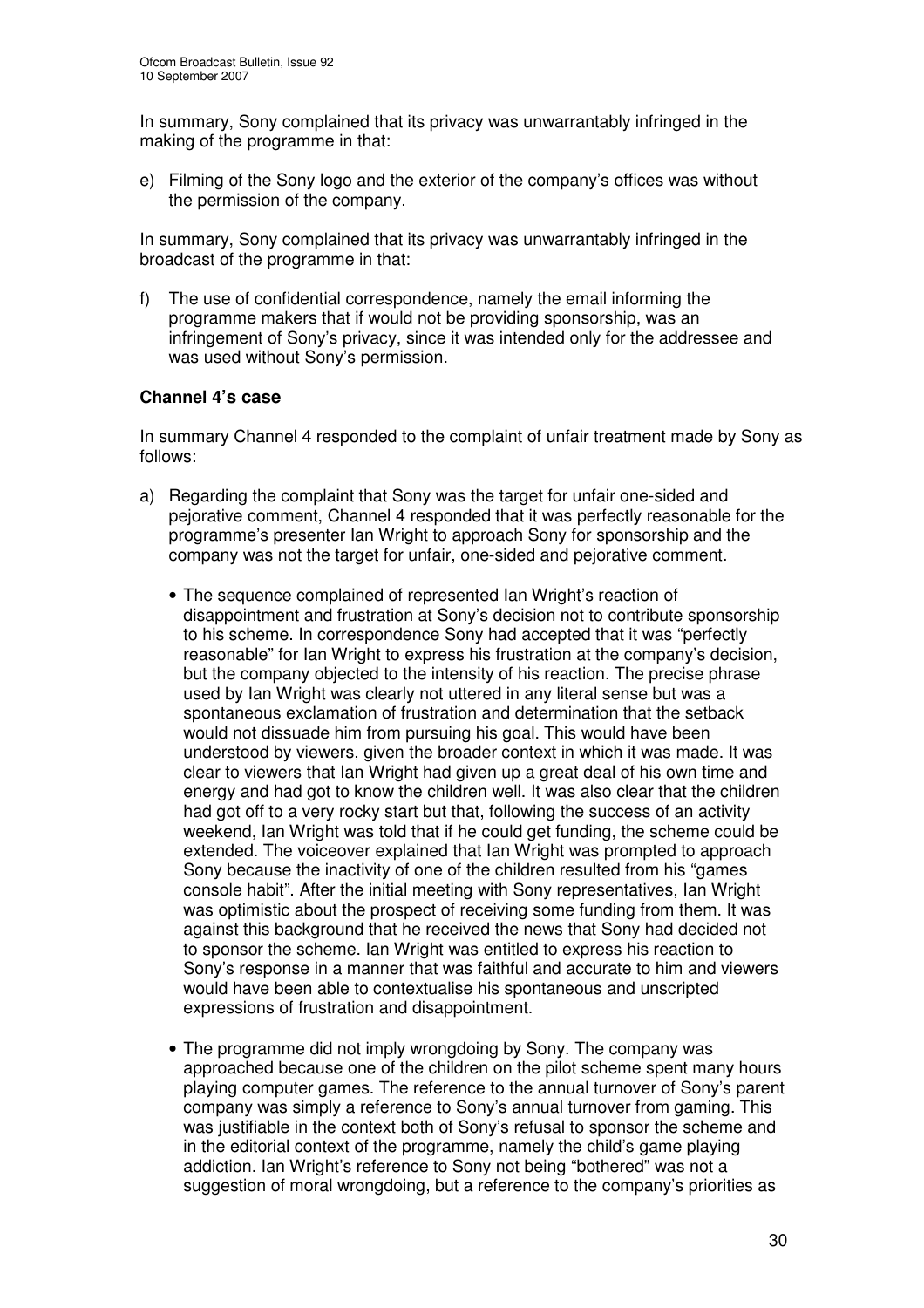he understood them. From his perspective, notwithstanding that Sony said it considered his scheme to be "meritorious", it wasn't "bothered" enough to consider it worth funding his project in 2006. Just as Sony was entitled to set its business and sponsorship priorities, so Ian Wright was entitled to express his views on those priorities, as long as they were based on fact.

b) Regarding the complaint that the programme makers did not explain the nature and purpose of the programme to Sony, Channel 4 responded that Sony was made aware from the very first contact with the programme makers that Ian Wright's attempts to set up his scheme were being filmed for a Channel 4 series, that the company was being approached to help provide funding for the scheme and that Ian Wright's attempts to raise sponsorship were to form part of the series.

At no time before or after the meeting with Ian Wright, including up to broadcast, did any member of Sony personnel state that they objected to mention being made of the fact that they did not want to be filmed or of their decision not to fund the project, nor had Sony suggested that this was the case. The programme makers were dealing with the public relations and corporate communications departments of a multi-national organisation, who would have understood that Sony would inevitably be referred to in the series. The programme makers explained to Sony in an initial telephone call what the series was about and that Ian Wright was seeking sponsorship. This conversation was followed up by an email, which clearly stated the basis upon which Ian Wright was approaching Sony for sponsorship and the nature and purpose of the programme. A meeting was then arranged but it was explained that it was contrary to Sony's policy to allow filming at such meetings. During the meeting, Ian Wright and a representative of the programme makers explained to a Sony representative the details of the scheme and the nature and aims of the series. Viewers would ordinarily have expected such a meeting to be filmed, so an explanation was needed as to why it was not. Sony did not ask the programme makers not to refer to its decision not to be filmed in the programme and there did not appear to be any sensitivity in this regard, as the decision was expressed to be based on established company policy. In any event, the decision not to be filmed was not referred to in a negative way. Ian Wright referred to the fact that he had not got a problem with it, as he was pleased that the company was not refusing to see him. Ian Wright was then filmed coming out of the meeting in a very positive frame of mind.

- c) Regarding the complaint that the programme did not fairly represent Sony's position, Channel 4 said that the part of the email from Sony in which it referred to Ian Wright's scheme as "meritorious" was clearly visible on screen. Viewers would also have seen that Sony wished him well in his endeavours. While the programme makers understood that Sony might have welcomed mention of its own sports initiatives, the series was about Ian Wright's scheme, which was predicated specifically on engaging unfit and/or overweight children in sport. None of Sony's initiatives sought specifically to target that category of children. Had Sony considered that details of its projects were relevant to its decision not to provide sponsorship for Ian Wright's scheme, mention would have been made of that in the email to the programme makers. The email was not selectively edited in such a way as to create unfairness to Sony. The camera focused in so that the lines of the email that were not read out were clearly visible to viewers.
- d) Regarding the complaint that Sony was not given an appropriate opportunity to respond to the criticism of it in the programme, Channel 4 responded that it was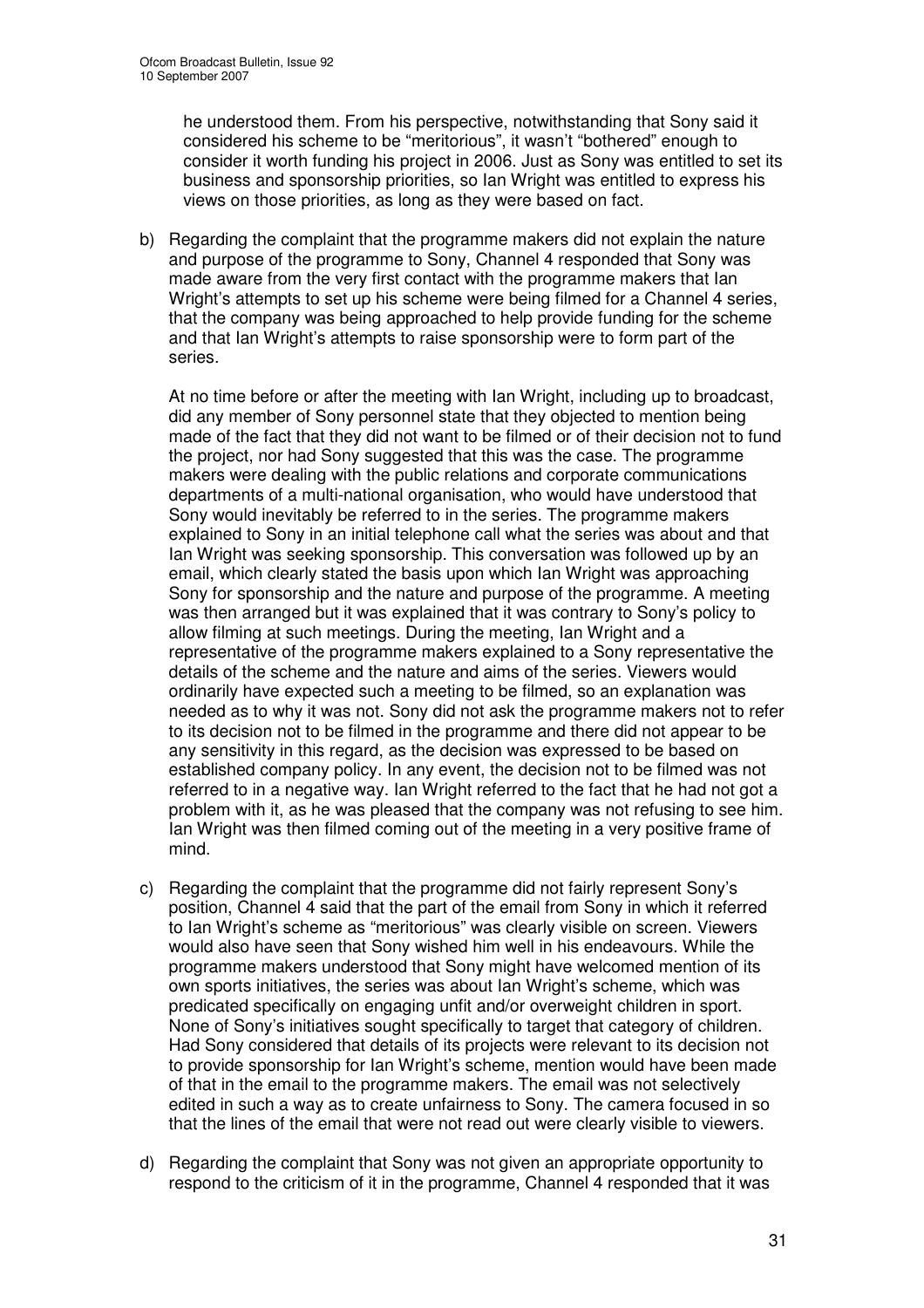inconceivable that Sony was not aware that its response to the request for funding would be featured in the programme. Sony's formal response to the request for funding was set out in the email of 8 May 2006 and, as set out above, this was fairly represented in the programme. It was wholly appropriate for Ian Wright to refer to that response and, given that Sony knew that the approach to the company was made within the context of the series and that Ian Wright was the presenter. Channel 4 stated that it was inconceivable that Sony did not appreciate that it would be referred to or used in the series. The programme makers did not insist on the decision not to provide sponsorship being put in writing, but, having received the news by phone, a representative of the programme makers made it clear that the decision would be referred to in the programme and Ian Wright's reaction to the news filmed. He therefore offered Sony the opportunity to set out in full its decision and the reasons for writing it in an email that could be read from in the programme as necessary or appropriate. The tone and content of the email gave no indication that it was written under duress, as suggested.

In response to the complaint of unwarranted infringement of privacy in the making of the programme, Channel 4 said in summary:

e) No request was made or required to film the exterior of Sony's offices, as the programme makers were filming openly from a public highway.

In response to the complaint of unwarranted infringement of privacy in the broadcast, Channel 4 said in summary:

f) All company emails are routinely accompanied by confidentiality wording, but in this case the programme makers had received clear, overriding and express authorisation from a Sony representative to use the email.

# **Decision**

Ofcom's statutory duties include the application, in the case of all television and radio services, of standards which provide adequate protection to members of the public and all other persons from unfair treatment in programmes included in such services.

In carrying out its duties, Ofcom has regard to the need to secure that the application of these standards is in the manner that best guarantees an appropriate level of freedom of expression. Ofcom is also obliged to have regard in all cases, to the principles under which regulatory activities should be transparent, accountable, proportionate, consistent and targeted only at cases in which action is needed.

Sony's complaint was considered by Ofcom's Executive Fairness Group. Ofcom considered the complaint and the broadcaster's response, together with a recording and transcript of the programme as broadcast.

In the circumstances of this case Ofcom found the following:

a) Ofcom first considered Sony's complaint that the company was the subject of unfair, one-sided and pejorative comment.

In considering this head of complaint, Ofcom took into account Practice 7.9 of the Code. Practice 7.9 states that broadcasters should take reasonable care to satisfy themselves that material facts have not been presented, disregarded or omitted in a way that is unfair to an individual or organisation.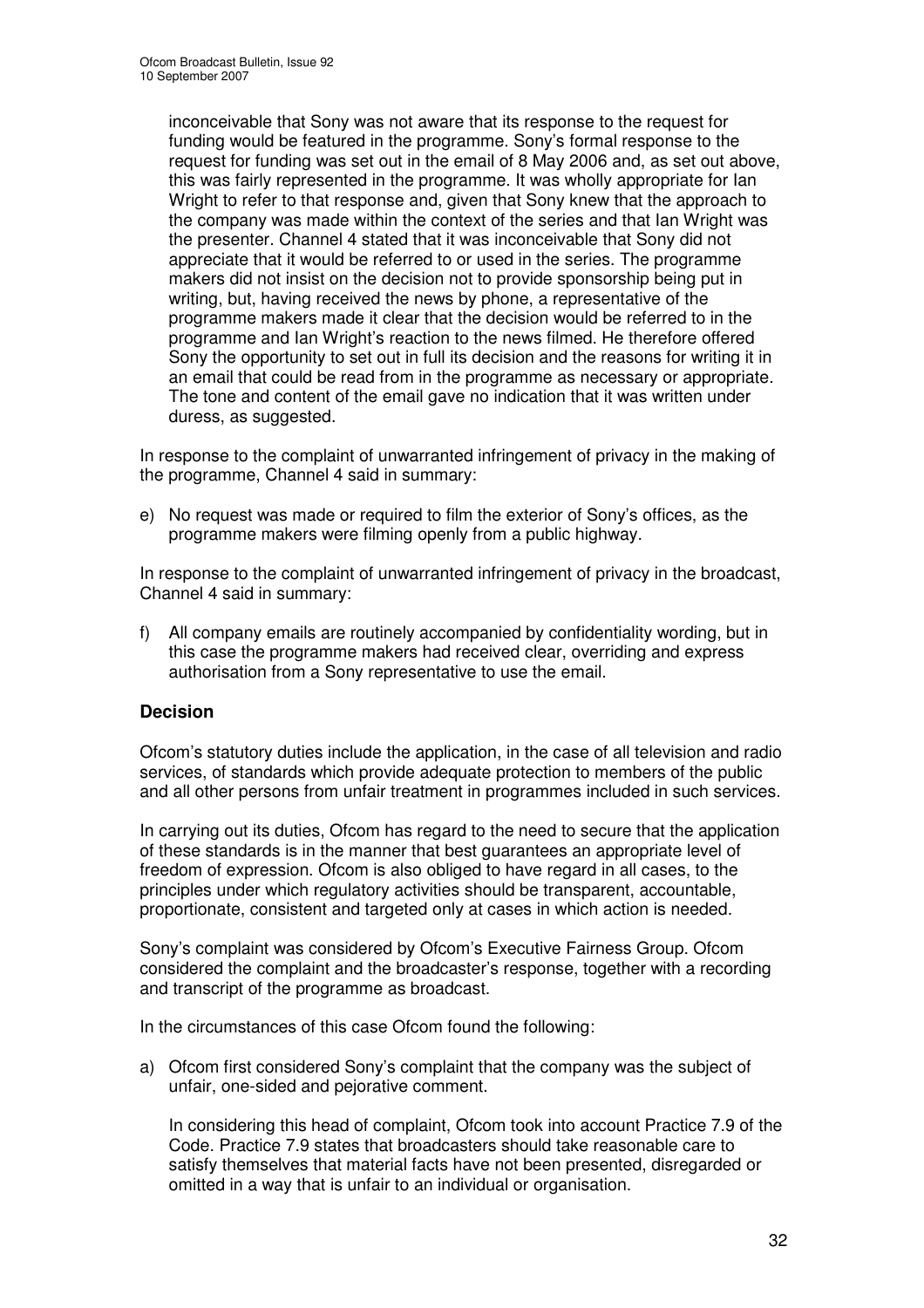Ofcom considered together Sony's specific complaints regarding the presentation of Ian Wright's reaction to Sony's decision not to sponsor his project, and regarding the reference to the company's worldwide turnover. Ofcom noted the relevant sections of the programme:

Ian Wright: *"They're getting \$8.6 billion off games alone. Just games".*

The following sequence comes a little later in the programme:

- Narrator: *"Back at his flat, Ian's finally received an email from Sony about funding for his fitness clubs".*
- Ian Wright: *"We thank you for considering Sony. Unfortunately your scheme does not match the criteria of our strategy. We wish you the best with you endeavours".*

*"Very disappointing. It's very disappointing. Every single thing that a child can go out and exercise there's a, there's a Sony Playstation game for. You know, why go out and try and do it when you can be on a computer game acting like the fastest runner in the world or the best footballer in the world. You're living a dream through like computers which is rubbish. You know, at the end of the day, course people like Sony know that they'll still, people are still gonna buy their stuff, they can't lose. You know, and what's the worst thing that's happening at the moment, I'm slaughtering them. They're not bothered, are they? We're doing something that's working so, we're… I'll go somewhere else. Fuck Sony man. Sony's not gonna stop this from working."*

Ofcom considered that it was clear throughout the programme that Ian Wright was emotionally very involved with the fitness project and felt strongly about the impact it could have both on the children featured in the programme and on other children if the project continued. It was also made clear that Ian Wright left the meeting with Sony feeling positive and hopeful.

Ofcom considered that it was not unfair for the programme to include the reference to the company's turnover as background to Ian Wright's bid for sponsorship, in the context of the request by Ian Wright for funding for one scheme from the company. Ofcom also considered that the programme's presentation of Ian Wright's reaction to the news that Sony was not providing funding was reasonable as a reflection of his disappointment over Sony's response. Ofcom considered that in the context of Ian Wright's endeavours for the children, and in particular his personal commitment to the project emphasised throughout the programme, the inclusion of his reaction in the programme, which included the phrase *"Fuck Sony man"* did not in itself result in unfairness to Sony.

Taking into account the above considerations Ofcom found that the broadcaster took reasonable care in satisfying itself that material facts in relation to Sony were presented in a way that did not, in itself, result in unfairness to Sony.

Ofcom therefore found no unfairness to Sony in this respect.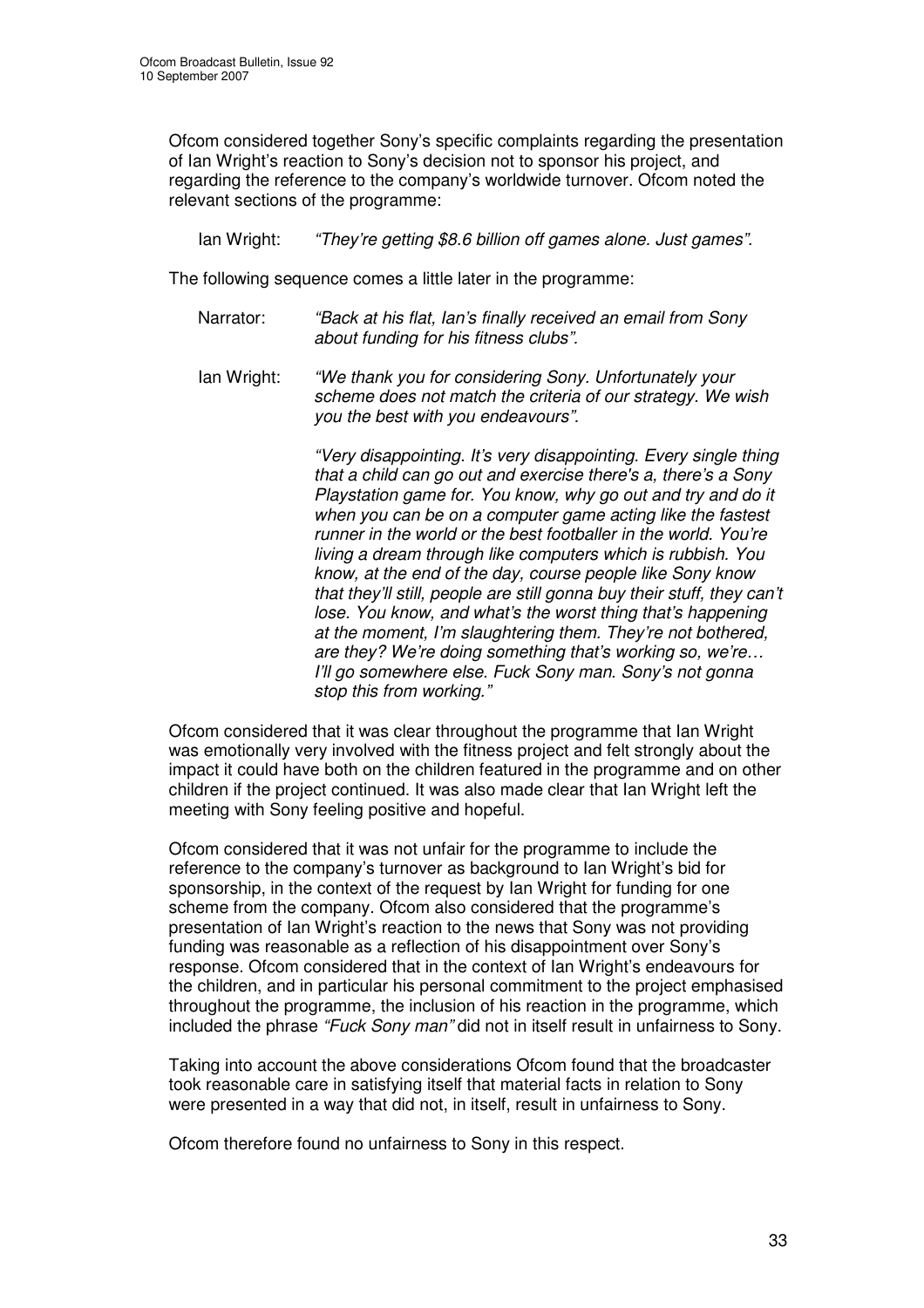b) Ofcom considered Sony's complaint that the programme makers did not explain the nature and purpose of the programme nor how the company would be represented in it.

In considering this head of complaint, Ofcom took into account Practice 7.3 of the Code. Practice 7.3 says that where a person is invited to make a contribution to a programme, they should normally be told about the nature and purpose of the programme and told what kind of contribution they are expected to make.

Ofcom noted Sony's specific complaint that it was not informed that its refusal to allow the meeting with Ian Wright to be filmed would be referred to negatively. After the meeting, Ian Wright said on the programme:

*"They refused to be filmed, but I ain't got a problem with that because I'd rather them refuse us filming them, than them refuse… Hoy! When I go in an speak to people like that and let them know what we're doing and how much it means to me, feel, just when I come out, I'm buzzing man, I feel like I've gotta charge. He's gonna get back to us on Wednesday and you know something I'm quite hopeful that they'll give us something. You know, fingers crossed, fingers crossed."*

In the circumstances, Ofcom took the view that viewers would be unlikely to consider the lack of filming of the meeting as negative, as Ian Wright so clearly came out of it feeling positive.

Ofcom therefore found no unfairness to Sony in this respect.

c) Ofcom next considered the complaint that programme omitted or disregarded relevant information and quoted selectively from the email outlining its decision not to provide funding.

Ofcom took into account Practice 7.6 of the Code, which states that when a programme is edited, contributions should be fairly represented.

Ofcom considered the complaint that the email from Sony of 8 May 2006 was quoted from selectively and that relevant information from it was omitted from the programme.

Ian Wright read the following from the email in the programme:

*"We thank you for considering Sony… Unfortunately your scheme does not match the criteria of our strategy. We wish you all the best with your endeavours".*

Other relevant parts of the email were clearly visible on screen, albeit briefly, at the same time:

*"[We thank you for considering Sony] Computer Entertainment UK in your quest for sponsors for Ian Wright's fit kids' campaign. However, although we believe it is a meritorious scheme, SCEUK has devised its sponsorship strategy for the next year."*

It was a matter of editorial decision making by the programme makers which parts of the email to include in the programme and how. The issue before Ofcom was whether the contribution was fairly represented. In Ofcom's view the material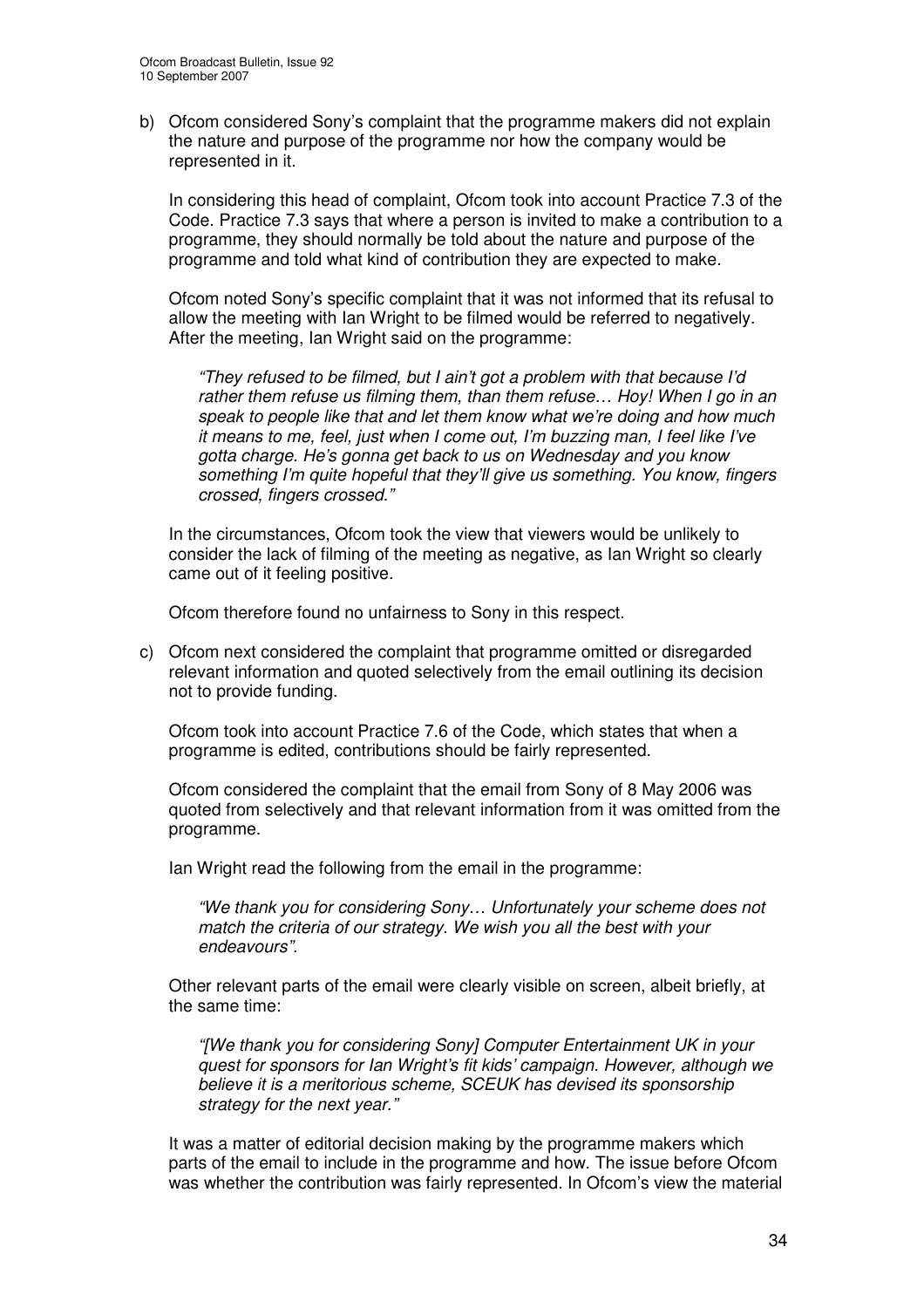as presented fairly represented Sony's position as set out in its email of 8 May 2006, and did not in itself result in unfairness to Sony. However the issue of an appropriate and timely opportunity to respond is dealt with separately at head (d) below.

Ofcom therefore found no unfairness to Sony in this respect.

d) Ofcom then went on to consider the complaints that Sony was not informed that its email response would be read out and that it was not given an appropriate opportunity to respond to the allegation in the programme.

In its considerations Ofcom took into account Practice 7.11, which states that, if a programme alleges wrongdoing or incompetence or makes other significant allegations, those concerned should normally be given an appropriate and timely opportunity to respond.

Ofcom considered the first element of Sony's complaint that the company was not informed that its email response would be broadcast. Ofcom noted that there was a conflict between Sony and Channel 4 as to what was said about how the email of 8 May 2007 explaining Sony's decision not to provide funding would be used and that no contemporaneous record was provided to Ofcom of the telephone conversation about the email. Whilst Ofcom's remit is to consider and adjudicate on complaints of unfair treatment and unwarranted infringement of privacy, it is not a fact-finding tribunal and as such is not required to resolve conflicts of evidence as to the nature or accuracy of particular accounts of events where it feels it is unable to do so, rather Ofcom's duty is to consider whether the programme makers' actions resulted in the unfair treatment of Sony.

As discussed at head f) below, in Ofcom's view Sony had been clearly informed by Channel 4 about the nature and purpose of the programme and it was significant that the programme makers had dealt with Sony's public relations and corporate communications department throughout. In this context, Ofcom considered it was foreseeable that the programme would wish to make reference to what Sony had said in its email. Furthermore, as set out under c) above, it is Ofcom's view that the email provided by Sony to the programme makers was fairly represented in the programme.

Ofcom also considered whether the programme had made allegations to which an appropriate opportunity to respond should have been given. As discussed above at head a), Ofcom did not consider that it was unfair for the programme to include material in relation to Sony (namely the reference to Sony's turnover and Ian Wright's reaction to Sony's decision not to sponsor the fitness scheme). In Ofcom's view, it was suggested in the programme that the lack of fitness of one of the teenagers featured was linked to his use of his Sony PlayStation and that Sony should be approached to help with Ian Wright's project. It was also clear that Ian Wright had been hoping for a positive response from Sony and that he was disappointed that, in his view, Sony had let him down. However his expression of disappointment, as expressed in the programme, did not, in Ofcom's view, amount to an allegation of wrongdoing or other significant allegation about the company, to which the programme makers were obliged to offer it an opportunity to respond. In any event, as set out under c) above, it is Ofcom's view that the email provided by Sony to the programme makers was fairly represented in the programme.

Ofcom therefore found no unfairness to Sony in this respect.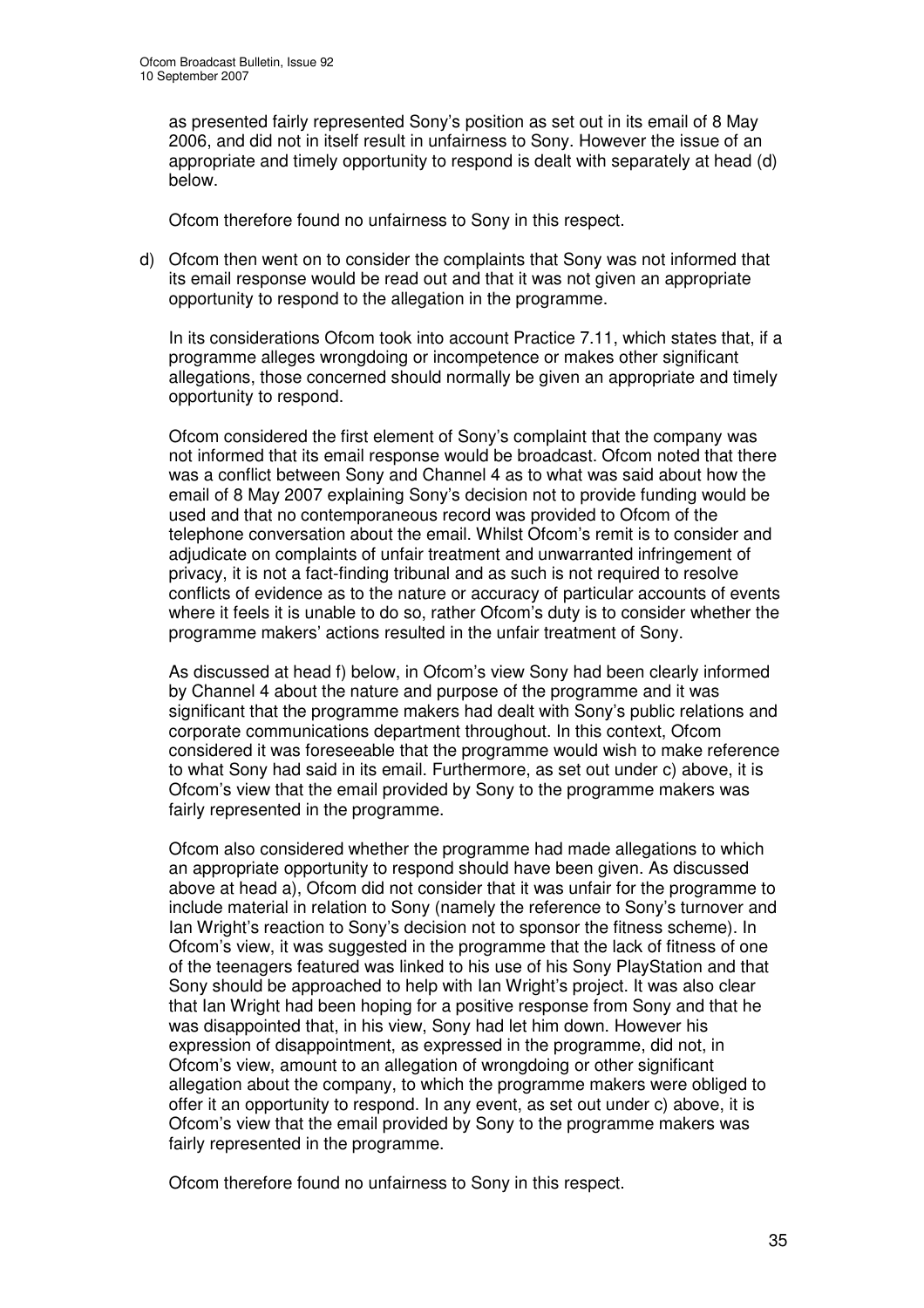e) Ofcom considered Sony's complaint that the filming of the exterior of its premises and its logo was an infringement of the company's privacy in the making of the programme.

In considering this head of complaint, Ofcom took into account Practice 8.4 of the Code. Practice 8.4 says that broadcasters should ensure that words, images or actions filmed or recorded in, or broadcast from, a public place, are not so private that consent is required before broadcast from the individual or organisation concerned, unless broadcasting without their consent is warranted.

The line to be drawn between the public's right to information and the citizen's right to privacy can sometimes be a fine one. In considering complaints about the unwarranted infringement of privacy, Ofcom will therefore, where necessary, address itself to two distinct questions: First, has there been an infringement of privacy? Second, if so, was it warranted?

#### Was there an infringement of privacy?

In reaching a decision about whether Sony's privacy was infringed in the making of the programme, Ofcom first sought to establish whether Sony had a legitimate expectation of privacy. Ofcom viewed the footage of the company's premises shown in the programme and noted that the exterior of the building and the company logo were shown. In Ofcom's view it was entirely acceptable for the programme makers to film and broadcast such footage recorded from a public place. Such material was firmly in the public domain and did not require consent from the company. In these circumstances, Ofcom did not go on to consider the question of whether any infringement was warranted.

Accordingly Ofcom found no infringement of privacy in this respect.

f) Ofcom considered Sony's complaint that inclusion of the email to the programme makers outlining the decision not to offer sponsorship was an unwarranted infringement of the company's privacy in the broadcast.

Ofcom took into account Practice 8.4 of the Code, as set out above.

# Was there an infringement of privacy?

Ofcom noted that the content of Sony's email was clearly visible on screen and/or was read out by Ian Wright and that there was a clear conflict between Sony and Channel 4 as to whether Channel 4 had permission to use the email in this way: whilst Sony maintained that the email was intended only for the addressee and that it was used without Sony's permission, Channel 4 said that all company emails are routinely accompanied by confidentiality wording and that in this case the programme makers had received clear, overriding and express authorisation from a Sony representative to use the email. In the circumstances, Ofcom was unable to determine precisely what had been agreed between the parties. Furthermore, it is for the courts, not Ofcom, to determine the question of misuse of confidential information. However, Ofcom was able to consider the specific issue of whether there had been an infringement of Sony's privacy under Rule 8.1 of the Broadcasting Code.

In order to determine whether or not an infringement of privacy has occurred, Ofcom will assess first whether the complainant, in the circumstances, had a legitimate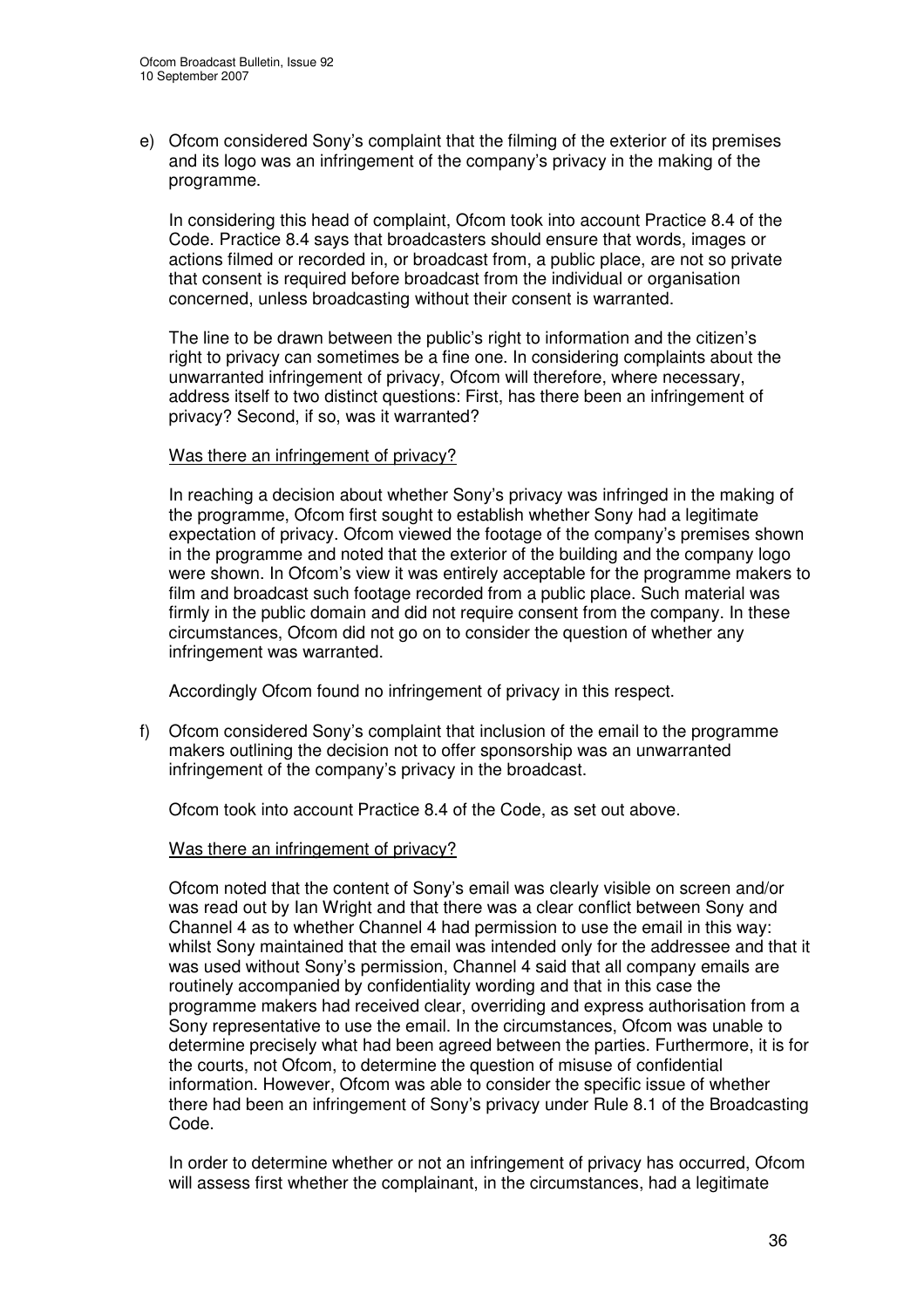expectation of privacy. In some circumstances, this may depend simply upon the nature of the information itself. In others it may also depend on the personal circumstances and conduct of the company or individual involved. In relation to Sony's complaint, Ofcom considered both the subject matter and content of Sony's email and the wider context in which it was provided to Channel 4. Ofcom noted that those parts of the email which were visible or read out by Ian Wright directly related to his project and request for sponsorship of the scheme (see c) above). In Ofcom's view, the email did not contain any information that was inherently private to Sony, such as information that might expose the inner workings of the company (e.g. the activities of a board meeting).

Looking at the wider context, Ofcom noted that whilst the email contained what appeared to be a standard confidentiality notice, Sony had been clearly informed by Channel 4 about the nature and purpose of the programme and it was significant that the programme makers had dealt with Sony's public relations and corporate communications department throughout. In this context, Ofcom considered it was foreseeable that the programme would wish to make reference to what Sony had said and there was no evidence that Sony specifically informed the programme makers that the content of the email was not to be referred to or included in the programme. Weighing all these factors, Ofcom did not consider that Sony had a legitimate expectation of privacy in respect of the content of the email. It followed, therefore, that there was no infringement of privacy in reading from or showing parts of the email in the programme. In these circumstances, Ofcom did not need to consider the question of whether any infringement was warranted.

Accordingly Ofcom found no infringement of privacy in this respect.

**The complaints of unfair treatment and infringement of privacy were not upheld. Accordingly the complaint was not upheld.**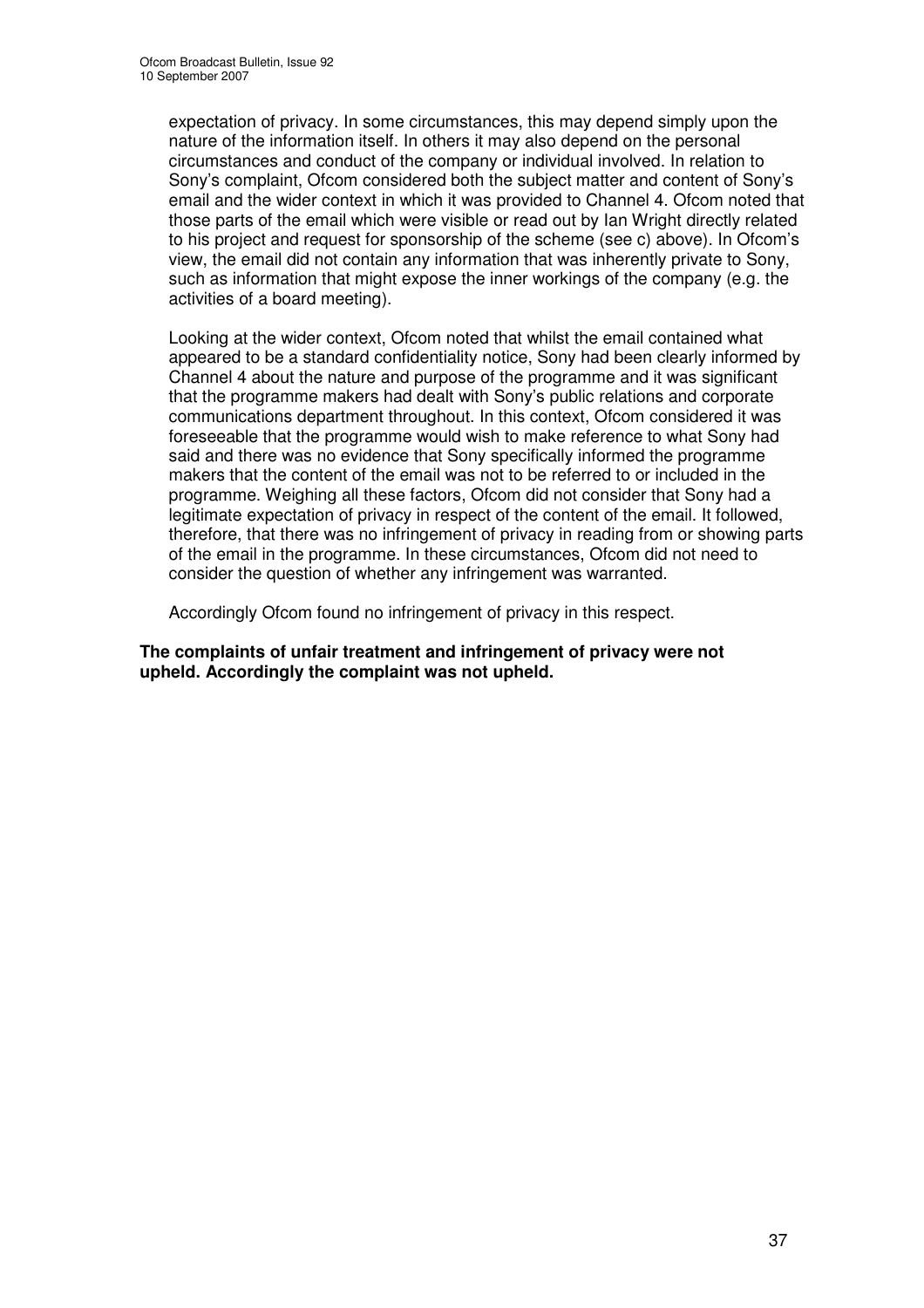# **Complaint by Ms Tasneem Southern**

*Lock Them Up Or Let Them Out, BBC2, 6 November 2006*

**Summary:** Ofcom has not upheld this complaint of unwarranted infringement of privacy in the broadcast of the programme.

This programme examined the parole system and the issues surrounding early release of prisoners. It featured Mr Mukhtar Hussain who was serving his nineteenth year of a life sentence for the murder of his brother's wife in 1987. The programme stated that at his trial it was alleged that Mr Hussain had been urged to commit the murder by his mother and his sister. The programme referred to and included a wedding photograph of Mr Hussain's sister, Ms Soraya Ali, who was also convicted of the murder. The photograph also featured Mr Hussain's niece and Ms Ali's daughter, Ms Tasneem Southern.

Ms Southern complained that her privacy was unwarrantably infringed in the broadcast of the programme in that: the photograph was shown in the programme without her knowledge or consent; and, she was not told about the programme before its broadcast.

The BBC argued that: it would have been impossible for anyone who was not already aware of Ms Southern's connection with the murder case to link her to the events being discussed in the programme; and, the prospect of anyone but the principal participants being identified was so remote that there was no need to seek consent of others (including Ms Southern) who appeared in it.

Ofcom found that while the circumstances surrounding this case were personally distressing to Ms Southern, she did not have a legitimate expectation of privacy in relation to the broadcast of a photograph which was freely provided to the programme makers by the owner, and in which Ms Southern was shown only briefly and in passing, without any reference to her or her relationship to those featured in the programme. Therefore there was no infringement of her privacy

Ofcom considered that given both the nature of Ms Southern's relationship with those featured in the programme and the fact that she herself was not in any way identified in the programme, it was not incumbent on the programme makers to inform Ms Southern of the intended broadcast. Ofcom found therefore that Ms Southern did not have a legitimate expectation of privacy in this respect and there was therefore no infringement of Ms Southern's privacy in the broadcast of the programme.

# **Introduction**

On 6 November 2006, BBC2 broadcast an edition of *Lock Them Up Or Let Them Out*, a series of three programmes that examined the parole system and the issues surrounding early release of prisoners. In this, the first programme in the series, the cases of three violent offenders were being considered by the Parole Board for England and Wales ("the Parole Board"). One of the offenders featured was Mr Mukhtar Hussain who was serving his nineteenth year of a life sentence for the murder of his brother's wife in 1987. The programme stated that at his trial it was alleged that Mr Hussain had been urged to commit the murder by his mother and his sister. The programme referred to and included a photograph of Mr Hussain's sister, Ms Soraya Ali. She was also convicted of the murder and died in prison while serving her sentence.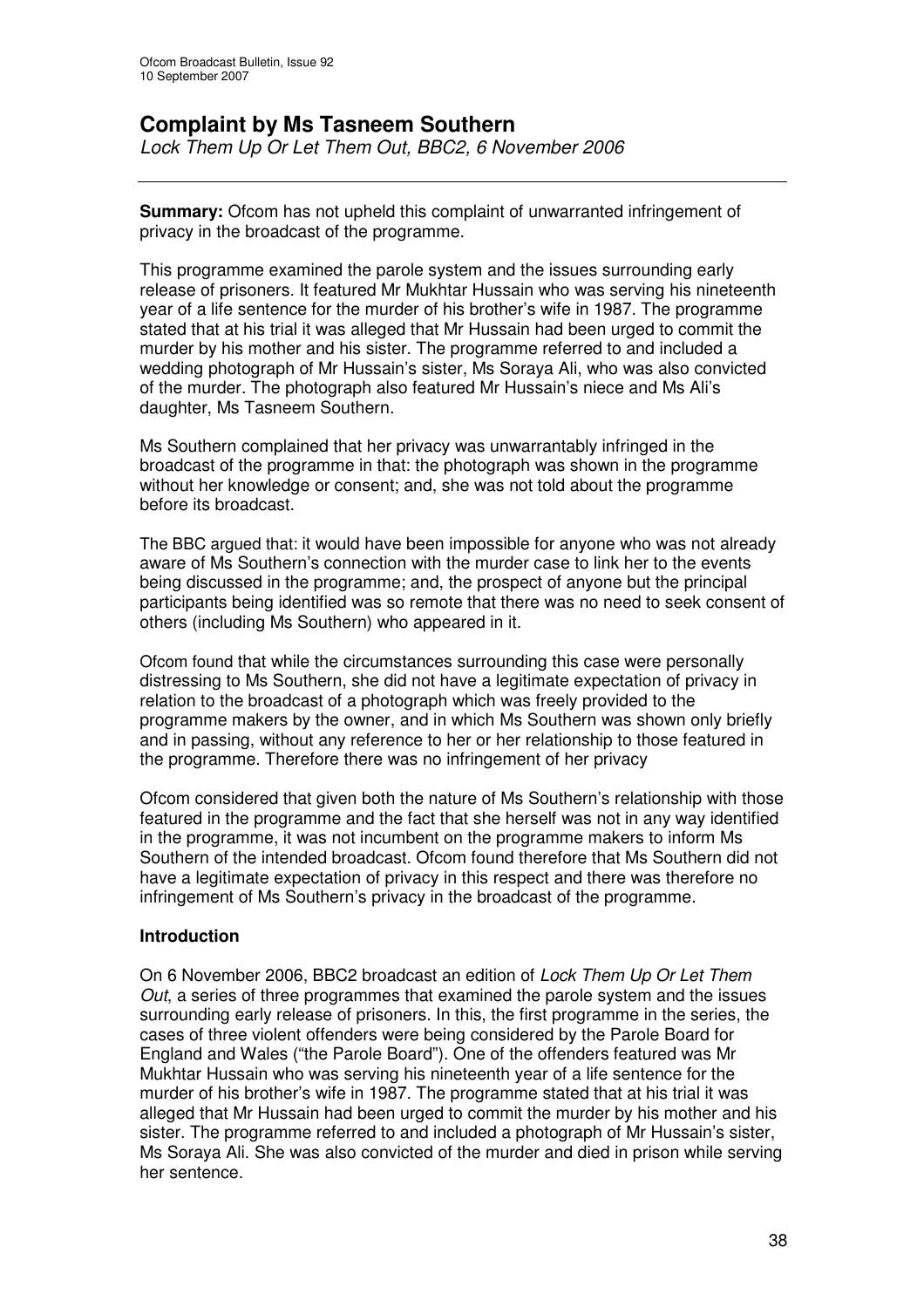Mr Hussain was shown in the programme talking about his crime and his experiences inside prison. The programme also included interview footage of Mr Hussain's brother, Mr Umar Hayat (the husband of the murder victim), who argued against his early release maintaining that the sentence of life imprisonment should mean "life".

The programme included a family wedding photograph of Mr Hayat and his wife with a number of wedding guests. Amongst the people visible in the photograph were Ms Tasneem Southern and her mother, Ms Ali. Ms Southern is the niece of Mr Hussain and the daughter of Ms Ali (the two people convicted of the murder of Mr Hayat's wife). She complained that her privacy was unwarrantably infringed in the broadcast of the programme.

# **The Complaint**

# **Ms Southern's case**

In summary, Ms Southern complained that her privacy was unwarrantably infringed in the programme as broadcast in that:

- a) A wedding photograph in which she and her mother were featured was shown in the programme without her prior knowledge or consent and her identity was not obscured in any way.
- b) She was not told about the programme before it was transmitted and the programme's revisited of a story that concerned her mother and other family members causing her trauma, anxiety, and worry about work colleagues who may have seen the programme as a result of its broadcast.

# **BBC's case**

In summary, and in response to Ms Southern's complaint, the BBC said that:

a) The photograph in question was taken in 1985 at the marriage of Ms Southern's uncle, Mr Hayat, to the woman who was subsequently murdered by Mr Hussain and Ms Ali. The photograph appeared once in the programme and was on screen for a total of 13 seconds. The BBC said that the quality of the photograph was poor and that it showed a group of 25 people, 12 of whom were female. The BBC said that the programme showed a wide shot of the whole group before zooming into a close head shot of the bride and groom. It then focused on Ms Ali, before panning back to the married couple at the centre of the photograph.

The BBC said that the use of the photograph in this way should not be regarded as an infringement of Ms Southern's privacy. The BBC argued that Ms Southern was not mentioned by name and did not appear anywhere else in the programme. It said that the programme did not mention that Ms Ali had a daughter (or that Mr Hussain had a niece) nor did it mention Ms Ali by name. The BBC said that even if someone knew Ms Southern's mother was Ms Ali, it would not have been possible to have made a connection between them. Furthermore without a common name no one could make a connection between Ms Southern and those involved in the murder. The BBC said that it would have been impossible for anyone who was not already aware of Ms Southern's connection with the murder case to link her to the events being discussed in the programme.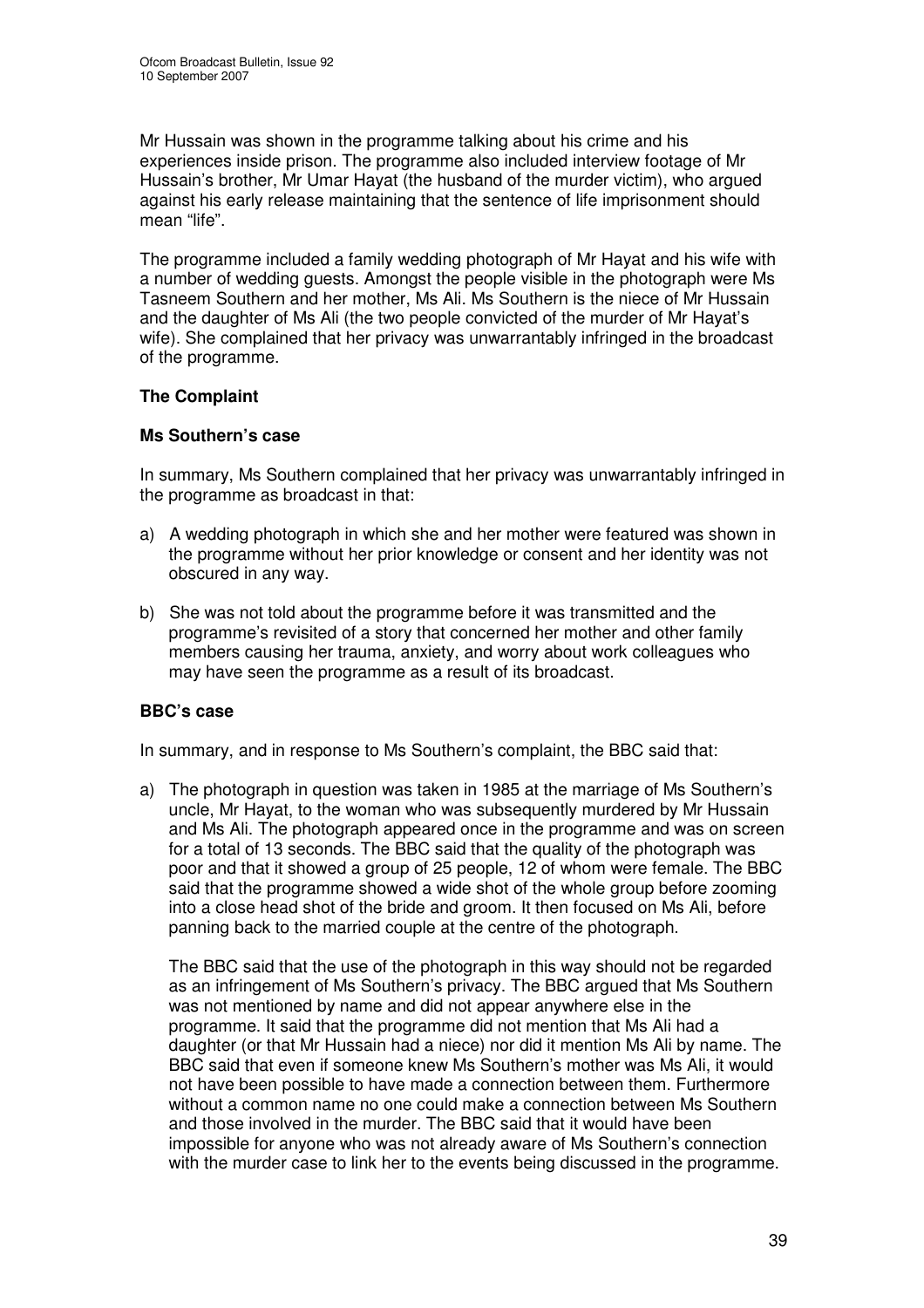The BBC further argued that there were some specific facts about the photograph which the BBC believed supported its view that Ms Southern's privacy was not in fact infringed: only six seconds of the time the photograph was on screen featured people other than the victim and her two killers; there were 12 females in the photograph and only two were identified; and, the photograph was taken 21 years ago and Ms Southern's appearance was likely to have changed considerably over this time. The BBC also said that, in the unlikely case that someone had been able to identify Ms Southern from the photograph, there was no way that they would have known, or been able to work out, her relationship to Mr Hussain and Ms Ali or the victim. It was impossible, the BBC said, to tell whether she was a relative or simply a guest at the wedding.

The BBC said that the only people who could have possibly identified Ms Southern from the photograph were those who already knew her or knew the people specifically mentioned in the photograph. These people would have been only too aware of the circumstances of the murder and Ms Southern's connection to the two people convicted.

In response to Ms Southern's complaint that her consent was not sought for the use of the photograph, the BBC said that permission to use the wedding photograph was given by its owner, Mr Hayat, who was the groom in the picture. As the brother of the murderer and husband of the victim, he was clearly, according to the BBC, the person most affected by the use of the photograph. The BBC said that the programme makers considered whether or not any other members of the family should be consulted about the use of the wedding photograph. However, it was decided that, in the light of the way the photograph was intended to be used, the prospect of anyone but the principal participants being identified was so remote that there was no need to seek the consent of others who appeared in it.

b) The BBC referred to Practice 8.19 of the Code which states that broadcasters should try to reduce the potential distress to victims and/or relatives when making or broadcasting programmes intended to examine past events that involve trauma to individuals (including crime) unless it is warranted to do otherwise. In particular, so far as is reasonably practicable, surviving victims, and/or the immediate families of those who experience is to feature in a programme, should be informed of the plans for the programme and its intended broadcast, even if the events or material to be broadcast have been public domain in the past.

The BBC said that it understood that the primary intention of Practice 8.19 of the Code, insofar as it referred to crime, was that it was designed to protect people "who are the victims of an offence". If it were understood to apply in the same way to the "relatives of those responsible for criminal acts", it would place onerous new obligations on programmes which revisit past events, as well as implying similar obligations in relation to the relatives of criminals in the contemporaneous reporting of crime. The BBC said that although Ms Southern was related to the murder victim for the duration of her brief marriage and that the events of 20 years ago could hardly be anything other than distressing for her, her status was not primarily that of a victim or relative of a victim.

The BBC said that the programme makers considered carefully who should be consulted or notified before the programme was broadcast. Given the focus of the programme, Mr Hussain and Mr Hayat were clearly the two people most directly affected. No other members of the family were named or referred to in the programme and Mr Hayat, as the husband of the victim, was clearly the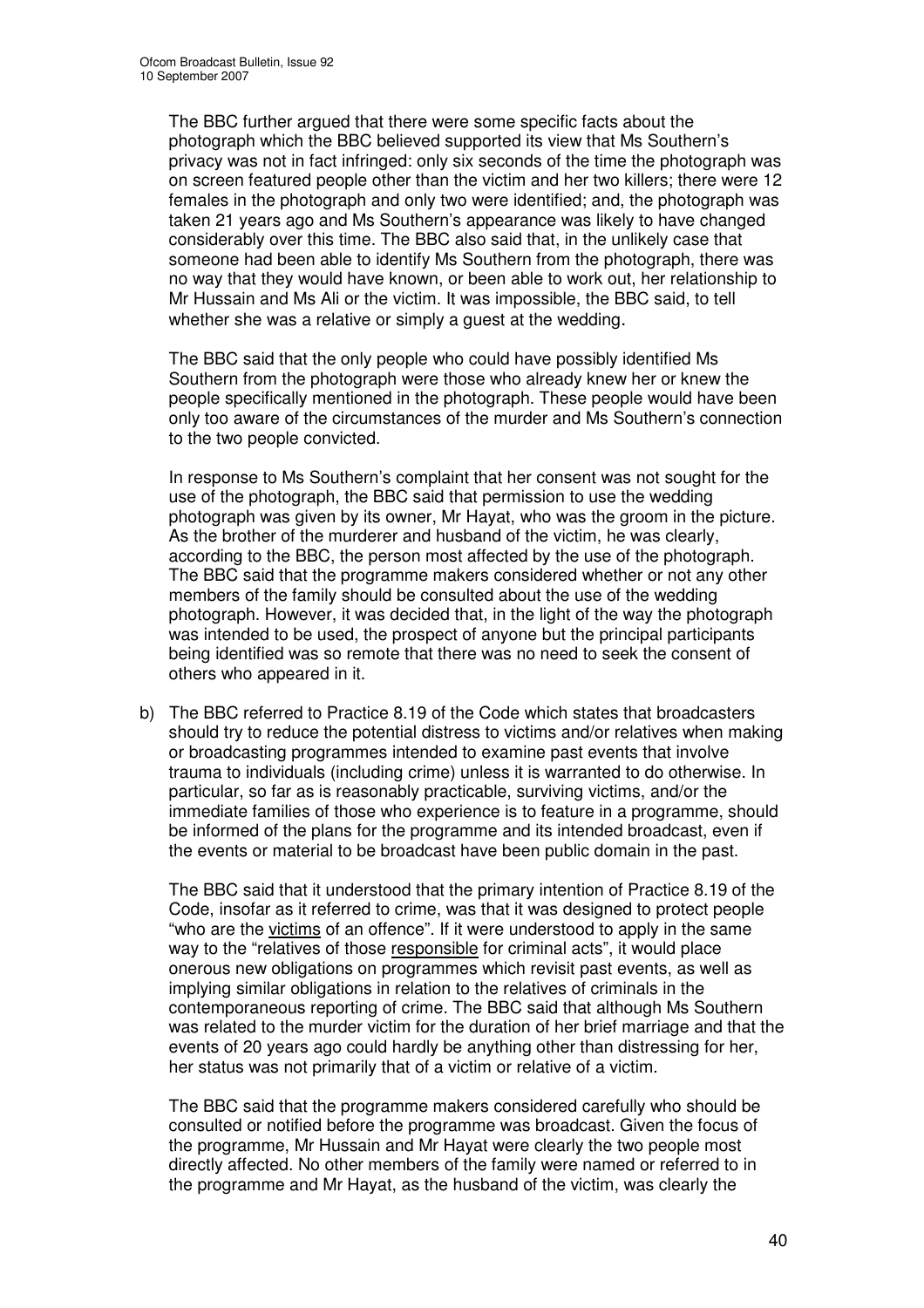person with the most claim to be kept fully informed of the content of the programme. The BBC said that Mr Hayat had assured the programme makers that he would pass on information about the programme to other family members as appropriate. In the circumstances, the BBC said that the programme makers thought the matter was best left to Mr Hayat's judgement.

The BBC said that if Ofcom believed that there was an infringement of Ms Southern's privacy in relation to the considerations set out in Practice 8.19 of the Code, it should be balanced against the public interest served by the programme. The BBC said that the issue of whether serious offenders should be released on parole was one which warranted investigation. The programme raised questions about the process of granting early release to convicted prisoners which were always serious because of considerations of public safety, and which were particularly relevant at a time of rising prison populations and potential prison overcrowding. The BBC said that the programme also drew attention to the controversial fact that the views of victims' families were not heard, even though the parole panel could call witnesses. This was explored in the interview with Mr Hayat.

The BBC said that it was a reasonable inference for it to make, given the comments in Ms Southern's complaint about wanting to keep the murder "under wraps" that, if she had been notified about the programme in advance, she would have objected to its transmission. The BBC said that although it understood that the murder and its consequences had been a source of distress to Ms Southern, it was, for the reasons already given, that the BBC believed that it would not have been right to allow her objections to prevail over the public interest served by broadcasting it.

The BBC said that it understood Ms Southern's concern that her work colleagues would have been able to recognise her from the photograph. However, for the reasons already given, it would hardly be possible for anyone not already aware of her connection to the murder to have identified Ms Southern from the very brief use of a poor quality wedding photograph taken more than 20 years ago. The BBC said that it was noted that Ms Southern had not stated whether or not anyone did, in fact, identify her as a result of the programme.

# **Decision**

Ofcom's statutory duties include the application, in the case of all television and radio services, of standards which provide adequate protection to members of the public and all other persons from unwarrantable infringement of privacy in the making and broadcast of programmes included in such services.

In carrying out its duties, Ofcom has regard to the need to secure that the application of these standards is in the manner that best guarantees an appropriate level of freedom of expression. Ofcom is also obliged to have regard in all cases, to the principles under which regulatory activities should be transparent, accountable, proportionate and consistent and targeted only at cases in which action is needed.

This case was considered by Ofcom's Executive Fairness Group. Ofcom considered the complaint, with supporting material, and the broadcaster's response, together with supporting material and a recording and transcript of the programme as broadcast. In its considerations, Ofcom took account of the Code.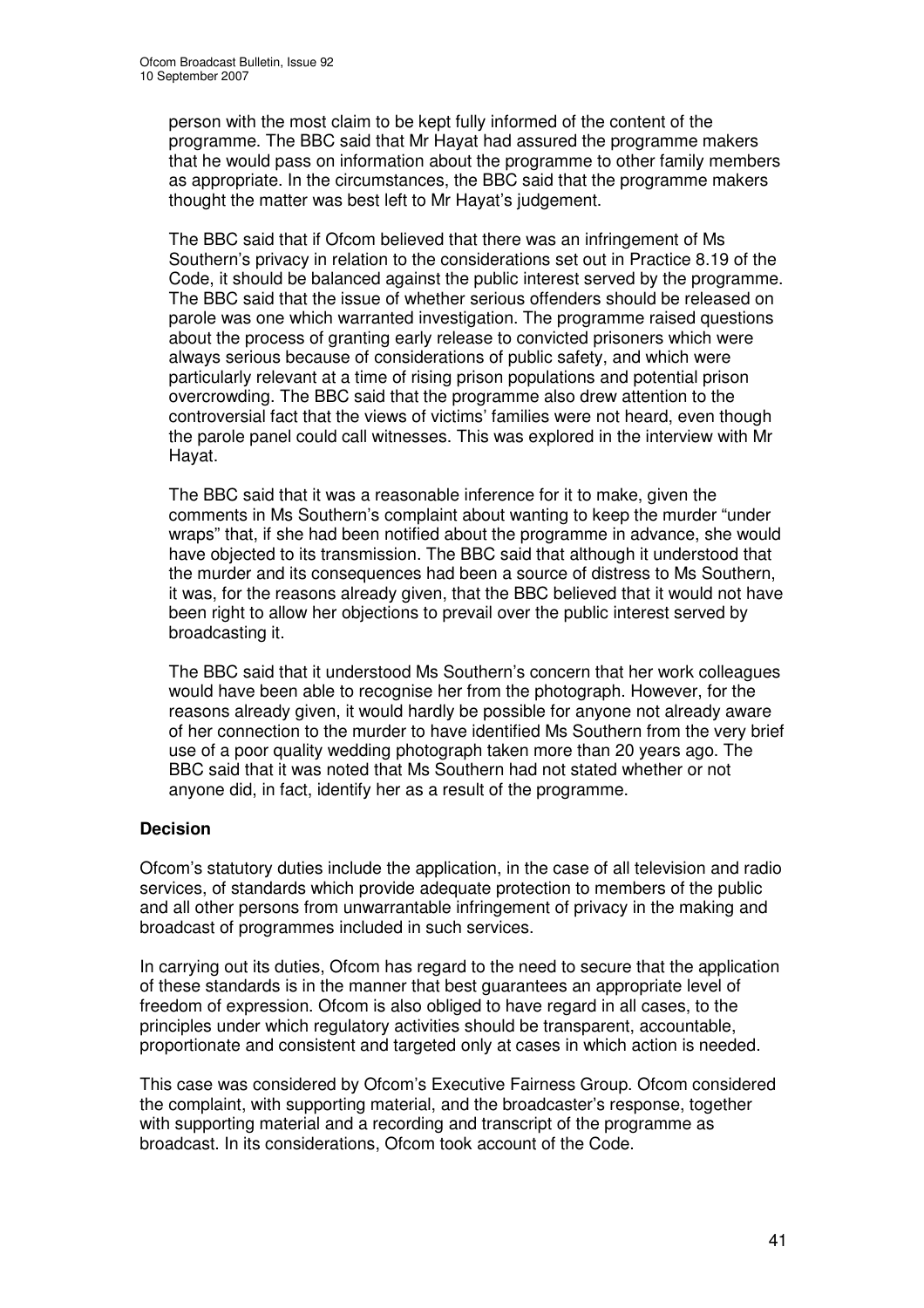In Ofcom's view, the line to be drawn between the public's right to information and the citizen's right to privacy can sometimes be a fine one. In considering complaints about the unwarranted infringement of privacy, Ofcom will therefore, where necessary, address itself to two distinct questions. First, has there been an infringement of privacy? Second, if so, was it warranted? (Rule 8.1 of the Code).

In the circumstances of this case, Ofcom found the following:

a) Ofcom considered Ms Southern's complaint that a wedding photograph containing her image was shown in the programme without her knowledge or consent and that her identity was not obscured in any way.

In its considerations Ofcom took account of Practice 8.6 of the Code which states that if the broadcast of a programme would infringe the privacy of a person or an organisation, consent should be obtained before the relevant material is broadcast, unless the infringement is warranted.

In deciding this element of Ms Southern's complaint, Ofcom first considered whether or not Ms Southern had a legitimate expectation of privacy concerning the use of a wedding photograph in which she appeared without being obscured.

In this regard the Code states that "Legitimate expectations of privacy will vary according to the place and nature of the information, activity or condition in question, the extent to which it is in the public domain (if at all) and whether the individual concerned is already in the public domain".

Ofcom recognised the personal distress caused to Ms Southern by the programme revisiting the events surrounding the murder and the part her mother and one of her uncles had had in it, and noted that Ms Southern's image was shown in the photograph. However, Ofcom also acknowledged that the photograph was owned, and freely provided to the programme makers, by Mr Hayat, the husband of the murder victim. Ofcom also noted that Ms Southern was not named in the programme, nor otherwise referred to, nor was any connection made between her, the victim, or those convicted of murder. In Ofcom's view her image was shown briefly, in passing, as part of a group photo taken some 20 years before the programme was broadcast and was incidental to the main subjects of the picture.

Ofcom concluded that while the circumstances surrounding this case were personally distressing to Ms Southern, she did not have a legitimate expectation of privacy in relation to the broadcast of a photograph which was freely provided to the programme makers by the owner, and in which Ms Southern was shown only briefly and in passing, without any reference to her or her relationship to those featured in the programme.

Given the finding that in these circumstances Ms Southern did not have a legitimate expectation of privacy, and her privacy was not therefore infringed in the broadcast of the programme, it was not necessary for Ofcom to go on to consider whether or not any infringement was warranted.

b) Ofcom considered Ms Southern's complaint that she was not told about the programme which revisited a story that caused her anxiety as a result.

In its considerations Ofcom took account of Practice 8.19 of the Code which states that broadcasters should try to reduce the potential distress on victims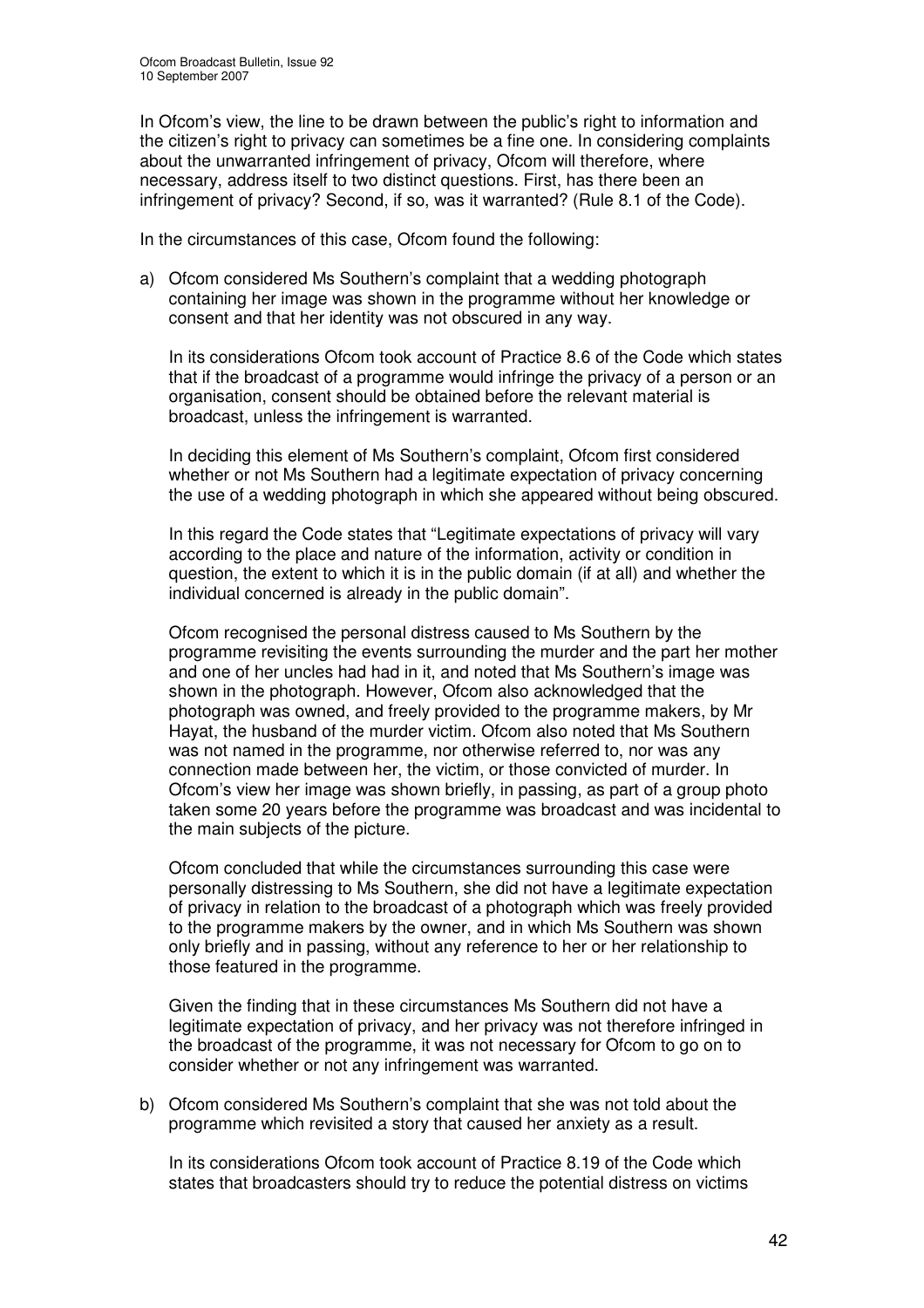and/or relatives when making or broadcasting programmes intended to examine past events that involve trauma to individuals (including crime) unless it is warranted to do otherwise. In particular, so far as is reasonably practicable, surviving victims, and/or the immediate families of those who experience is to feature in a programme, should be informed of the plans for the programme and its intended broadcast, even if the events or material to be broadcast have been public domain in the past.

In considering this element of Ms Southern's complaint, Ofcom first considered whether or not she had a legitimate expectation of privacy concerning the programme revisiting a past event that involved her mother and other members of her family without informing her in advance of the broadcast.

As discussed above at head a) Ofcom acknowledged the personal distress caused to Ms Southern by the programme revisiting the events surrounding the murder, and the part her mother and one of her uncles had had in it. Ofcom also noted the BBC's submission which stated that careful consideration had been given to which family members should be informed of the programme, prior to broadcast, in accordance with Practice 8.19 of the Code. In Ofcom's view, in the particular circumstances of this case, and given both the nature of Ms Southern's relationship with those featured in the programme and the fact that she herself was not in any way identified in the programme, it was not in Ofcom's view incumbent on the programme makers to inform Ms Southern of the intended broadcast.

Ofcom therefore found that Ms Southern did not have a legitimate expectation of privacy in this respect and there was therefore no infringement of Ms Southern's privacy in the broadcast of the programme. In these circumstances, it was not necessary for Ofcom to go on to consider whether or not any infringement was warranted.

**Accordingly, Ofcom has not upheld Ms Southern's complaint of unwarranted infringement of privacy in the broadcast of the programme.**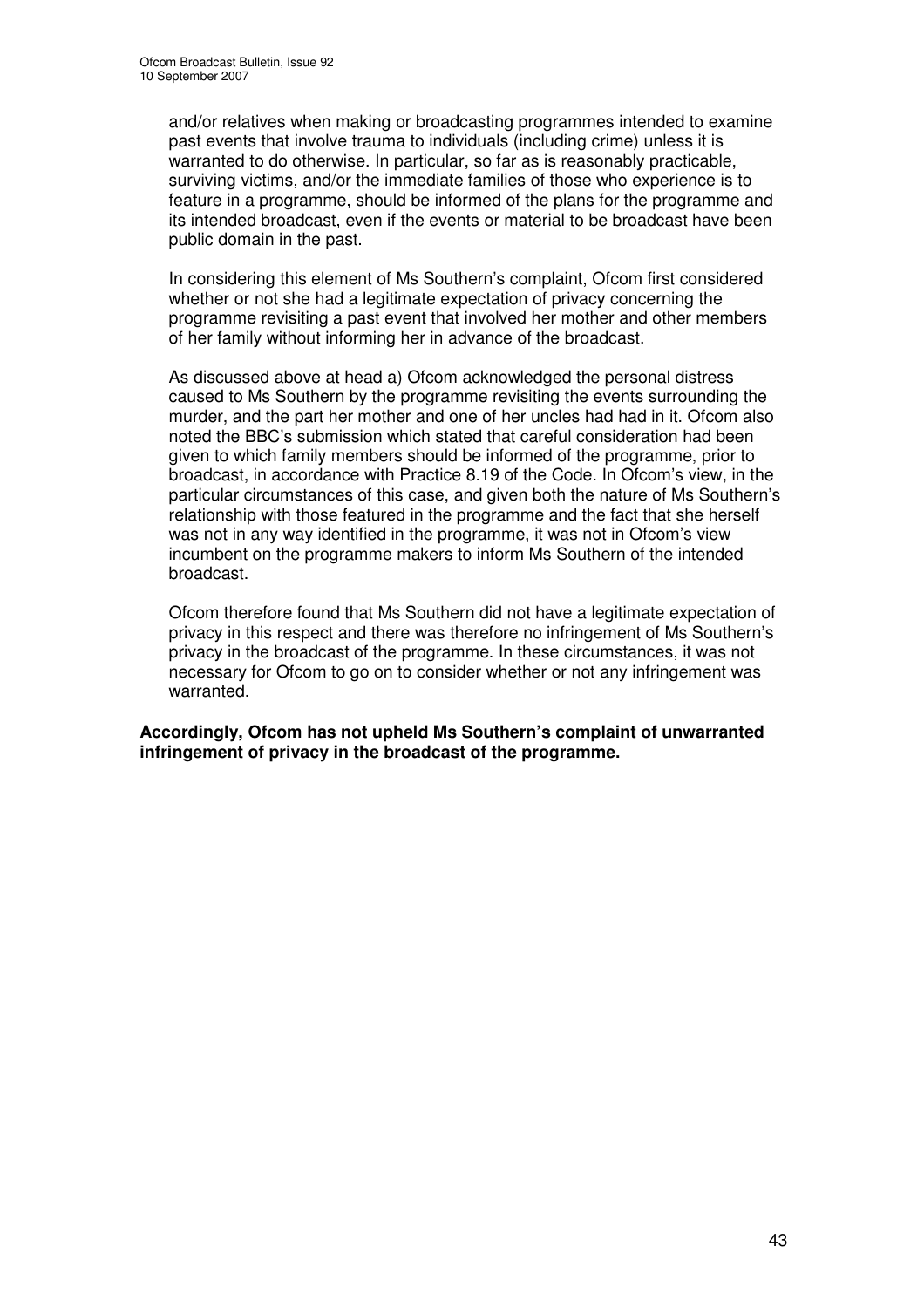# **Complaint by Ms Janet Tomlinson**

*Crimewatch Solved, BBC1, 23 August 2006*

**Summary:** Ofcom has not upheld this complaint of unfair treatment by Ms Tomlinson.

This episode of *Crimewatch Solved* revisited a case entitled "The Newchurch bodysnatchers" which concerned a group of four animal-liberation protesters who, it is alleged, exhumed the body of Mrs Gladys Hammond, mother-in-law of the owner of Darley Oaks Farm ("the farm") which reared guinea pigs for research establishments. The item focused primarily upon the four protesters who the police suspected of exhuming the body. These protestors were later found guilty of conspiracy to blackmail the owner of the farm.

Ms Tomlinson complained that the programme unfairly led viewers to believe that protesters (of whom Ms Tomlinson said she was one) were responsible for the exhumation of Mrs Hammond's body despite there being no evidence to prove it. Ms Tomlinson also complained that the programme unfairly contained incorrect information about the difference in the number of protesters who had been demonstrating at the farm before and after the exhumation and unfairly alleged that the six protesters (of whom Ms Tomlinson said she was one) who continued to demonstrate after the exhumation were "hardcore" and "in the main involved in criminality".

Ofcom found that the programme was not unfair to Ms Tomlinson in that she was not named, referred to or otherwise featured in the programme, nor was she linked with the exhumation of Mrs Hammond's body at any point in the programme as broadcast. Ofcom found that the programme makers took reasonable steps to satisfy themselves that the information they had presented in the programme as broadcast regarding the difference in numbers of protesters before and after the exhumation was not misleading, and this did not lead to any unfairness to Ms Tomlinson. Furthermore Ofcom found that Ms Tomlinson was not linked to criminality nor was she linked to any protestors involved in criminality and therefore no unfair treatment resulted to her.

# **Introduction**

On 23 August 2006, the BBC broadcast an episode of *Crimewatch Solved* that revisited a case that was entitled "The Newchurch body-snatchers", which concerned a group of four animal-liberation protesters who were implicated in the exhumation of the body of Mrs Gladys Hammond. Mrs Hammond was the mother-in-law of the owner of a farm, which reared guinea pigs for research establishments. The item focused primarily on the four protesters who the police suspected of exhuming the body. They were later found guilty of conspiracy to blackmail the owner of the farm and were sentenced to between four and twelve years imprisonment.

Ms Tomlinson did not appear in the programme but complained that as one of those who protested at the farm she was treated unfairly in the programme as broadcast.

# **The Complaint**

# **Ms Tomlinson's case**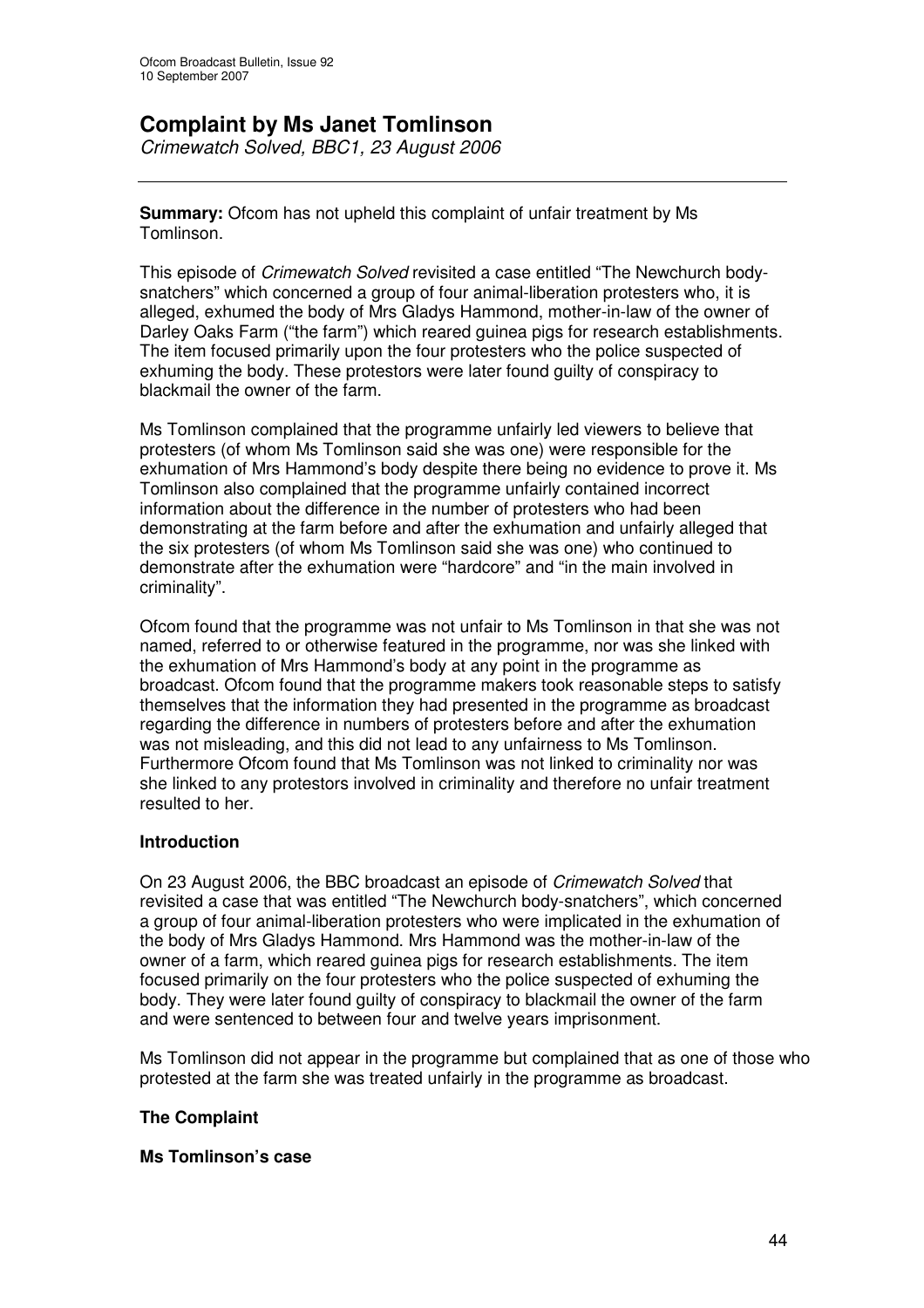In summary, Ms Tomlinson complained that she was treated unfairly in the programme as broadcast in that:

- a) The programme led viewers to believe that protesters were responsible for the exhumation of Mrs Hammond's body despite there being no evidence to prove it and that Ms Tomlinson was therefore unfairly associated with this responsibility.
- b) The programme unfairly contained incorrect information about the difference in the number of protesters that had been demonstrating at the farm before and after the exhumation; and unfairly suggested, through an interview with police Inspector Bird, that the six protesters who continued to demonstrate after the exhumation were "hardcore" and "in the main involved in criminality". Ms Tomlinson said that she was one of these protesters who continued to demonstrate and that she has not been charged with a criminal offence nor does she have a criminal conviction.

# **The BBC's case**

In summary, the BBC responded to the complaint as follows:

a) The BBC stated that the issue of who was responsible for the exhumation of Mrs Hammond's body was the subject of extensive questioning during the court case of the four main protesters. The BBC said that evidence was produced by the Crown during the trial linking those found guilty of conspiracy to blackmail the farm's owner to the exhumation, and on that basis, the programme used this evidence (along with information provided by the police) to build a comprehensive case linking the protesters and the exhumation.

The BBC's statement went on to explain that *"For months, activists contacted the owners of the farm (the Halls), telling them the body would be returned if they closed the farm. The body was only recovered after one of those found guilty of conspiracy to blackmail, John Smith, told the authorities where it was".* The BBC also stated that *"the investigating officer, Detective Inspector Nick Baker, was quoted in the programme as saying: 'The control over the protest at Darley Oaks was under the guise of a movement referred to as 'Save the Newchurch Guinea Pigs'. It became quite obvious that if something of this nature [the exhumation of Mrs Hammond's body] had taken place, they had to have some involvement in it'*. The BBC maintained that in the final summing up of the court case Judge Michael Pert QC directly linked the four protesters on trial with the exhumation of Mrs Hammond's body in saying, *"The lowest point of your campaign was the theft of Gladys Hammond's body. You not only disinterred her but kept her family on tenterhooks as to whether you would return her body"*. On this basis, the BBC was of the view that it did not breach sections 7.9 and 7.10 of the Code, which relate to the broadcaster's responsibility to relay facts in a fair and balanced way so as to avoid unfairness to any individual or organisation. The BBC stated that there was no case to argue that the producers of *Crimewatch Solved* did not take all reasonable care to ensure that the material facts were presented in a manner entirely fair to the protesters, including Ms Tomlinson.

With regard to Ms Tomlinson's concerns that the programme implicated her in the exhumation, the BBC stated that she was never identified in the programme in any way, so there was no reason why viewers would have connected her to the exhumation. The BBC has said that although the programme did refer to protesters in general, the programme made it clear that the protesters implicated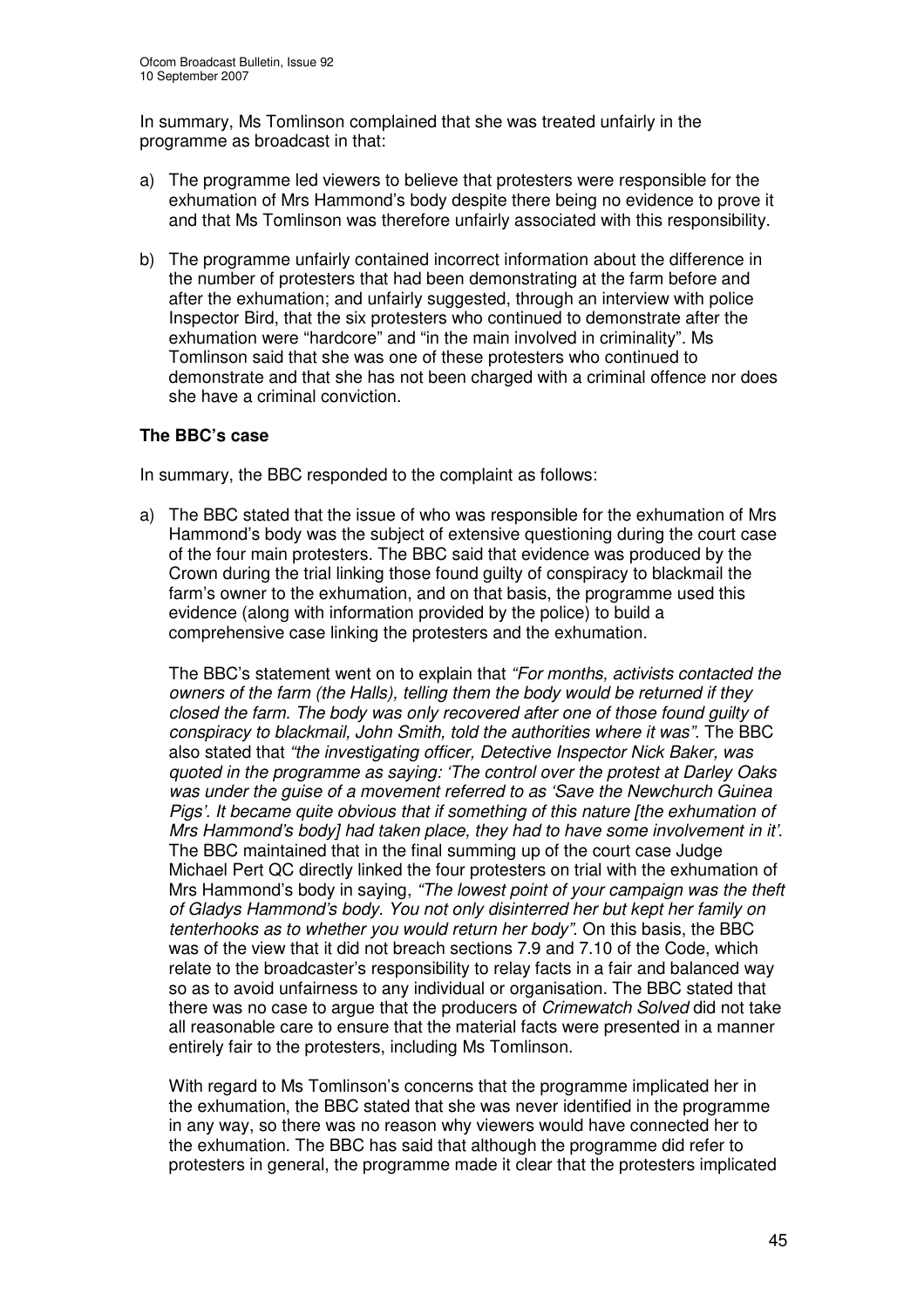in the exhumation of the body were those four protesters found guilty of conspiracy to blackmail.

b) In relation to the complaint concerning the number of protestors the BBC stated that Inspector Bird, who co-ordinated the police presence at the farm during protests, was quoted as saying *"before the grave desecration, there were protests every Sunday and those attracted between 30 and 50 people. After the desecration that changed very dramatically, numbers dropped significantly down to on some occasions less than six, but those people that did continue to come were in the main, those that were involved in criminality".* The BBC also said that Inspector Bird provided details of the number of protesters who attended each protest in 2004 from police records, and argued that these records showed that in the seven weeks prior to the exhumation on 5 October 2004, an average of 18.4 protesters per day were attending protests at the farm, and that for the seven weeks after the exhumation only an average of 11.3 protesters per day were attending protests at the farm. The records also showed that aside from the protest that took place the week after the exhumation, on 10 October 2004, it was some three weeks before another demonstration took place on 31 October 2004.

The BBC argued that these records confirm that the number of protests as well as protesters did drop following the exhumation of the body. The BBC also pointed out that Inspector Bird did not say, as claimed by Ms Tomlinson, that there *"were always six or less"* protesters at the farm after the exhumation, but in fact said *"…on some occasions (there were) less than six…"* as quoted above. Finally, the BBC added that the programme made no value judgment or comment on the falling number of protesters, therefore in its view the producers of *Crimewatch Solved* did not fail to take *"reasonable care to satisfy themselves that the material facts have not been presented, disregarded or omitted in a way that is unfair to an individual or organisation"* as discussed in the Code.

In relation to the complaint regarding six remaining protestors being "involved in criminality", the BBC stated that this quote appeared immediately after a sequence in which two of the protesters who were convicted of conspiracy to blackmail were shown arriving at the farm on the day after the exhumation. The BBC argued that on this basis viewers of the programme would have been left with the impression that the protesters referred to by Inspector Bird in the above quote were those four protestors discussed at head a), who had by that time been found guilty of criminal offences connected to the protests. The BBC stated that there was nothing in the programme to link Inspector Bird's comments with Ms Tomlinson, nor was Ms Tomlinson identified in the programme in any way. The BBC also highlighted that Inspector Bird did not say that all the protesters had been involved in criminality.

# **Decision**

Ofcom's statutory duties include the application, in the case of all television and radio services, of standards which provide adequate protection to members of the public and all other persons from unfair treatment in programmes included in such services.

In carrying out its duties, Ofcom has regard to the need to secure that the application of these standards is in the manner that best guarantees an appropriate level of freedom of expression. Ofcom is also obliged to have regard, in all cases, to the principles under which regulatory activities should be transparent, accountable, proportionate and consistent and targeted only at cases in which action is needed.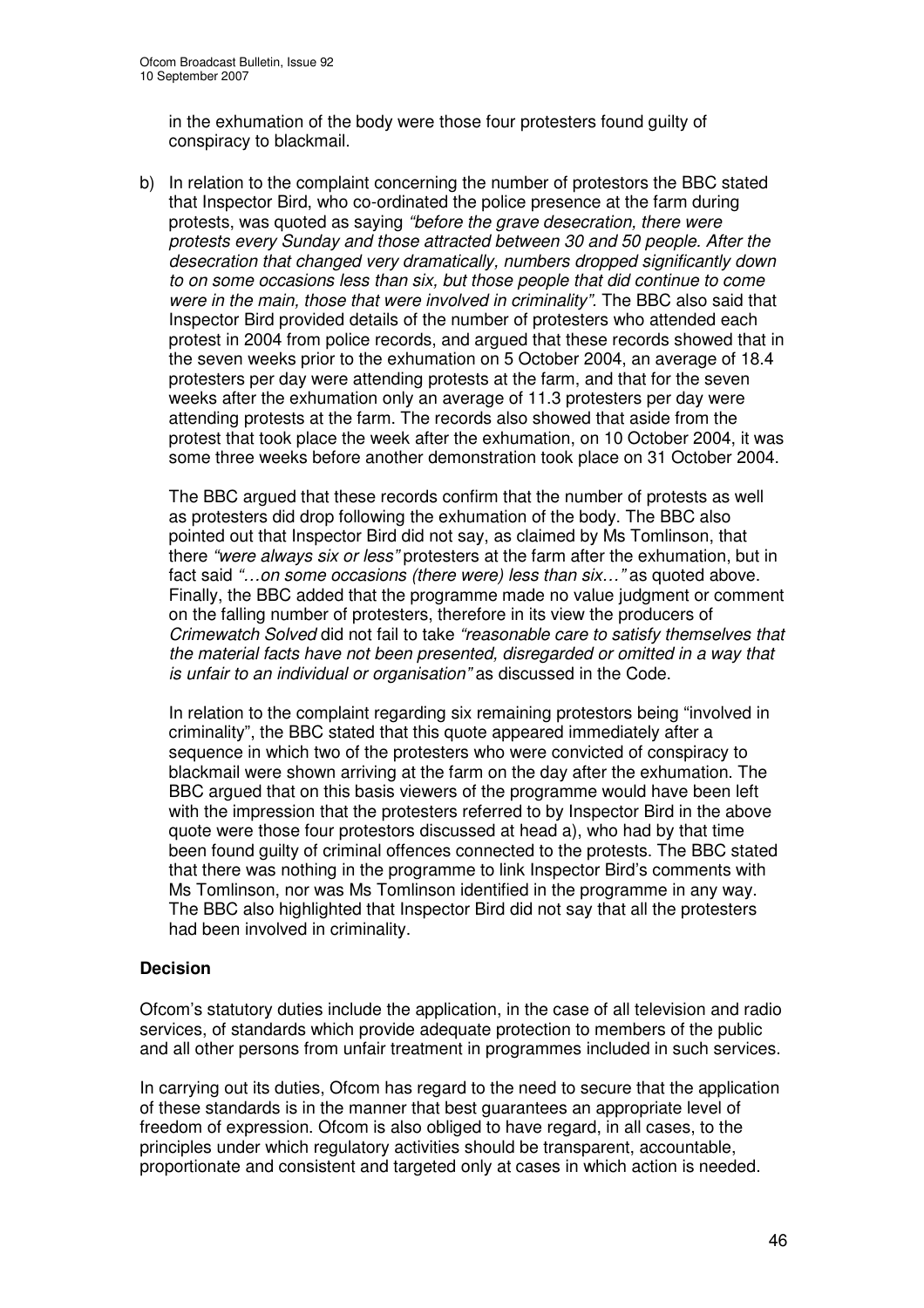This complaint was considered by Ofcom's Executive Fairness Group In reaching a decision Ofcom considered a recording and transcript of the programme and the submissions of both parties.

Ofcom's findings in relation to the complainant's specific heads of complaint are outlined below:

a) Ofcom first considered Ms Tomlinson's complaint that it was unfair to her that the programme led viewers to believe that she, as one of the protesters taking part in the protests at the farm, was partly responsible for the exhumation of Mrs Hammond's body, despite there being no evidence to prove it.

In its considerations, Ofcom took account of Practice 7.9 of the Code which states that before broadcasting a factual programme, broadcasters should take reasonable care to satisfy themselves that material facts have not been presented, disregarded or omitted in a way that is unfair to an individual or organisation.

Ofcom noted that Ms Tomlinson did not appear in the programme as broadcast, was at no time identified either as one of the main protesters or in any other way, nor was she at any time linked with, or portrayed as responsible for, the exhumation of Mrs Hammond's body. Ofcom was satisfied that the protesters identified by name in the programme were the four main protesters who were convicted of conspiracy to blackmail the owner of the farm (Ms Tomlinson was not one of the four). Ofcom also noted that in its response the BBC stated that the judge in his summing up at the trial directly linked the four main protesters with the exhumation of Mrs Hammond's body.

On this basis, Ofcom has taken the view that the broadcaster took reasonable care to satisfy itself that material facts in the programme as broadcast, regarding the exhumation of Mrs Hammond's body, were presented in accordance with practice 7.9 of the Code discussed above. Ofcom found the programme did not portray Ms Tomlinson as being responsible for, or linked to those responsible for, the exhumation of Mrs Hammond's body in the programme as broadcast. Ofcom therefore found no unfairness to Ms Tomlinson in this respect.

b) Ofcom next considered Ms Tomlinson's complaint that the programme as broadcast unfairly contained incorrect information about the difference in the numbers of protesters that had been demonstrating at the farm both before and after the exhumation, and linked six protesters who continued to protest at the farm, of which Ms Tomlinson stated she was one, to "criminality".

As discussed above, in its considerations Ofcom took account of Practice 7.9 of the Code.

Ofcom noted that the information presented in the programme as broadcast was taken from police records from the time of the protests at the farm, and a copy of these records was provided to Ofcom by the BBC in their response to this point of Ms Tomlinson's complaint. In Ofcom's view it was clear that detailed information regarding the frequency of the protests and the number of protesters was kept by police at the time of the protests at the farm. Ofcom was satisfied that these records detailed how the numbers of protestors fell after the exhumation of Mrs Hammond's body. Ofcom noted that in the recording of the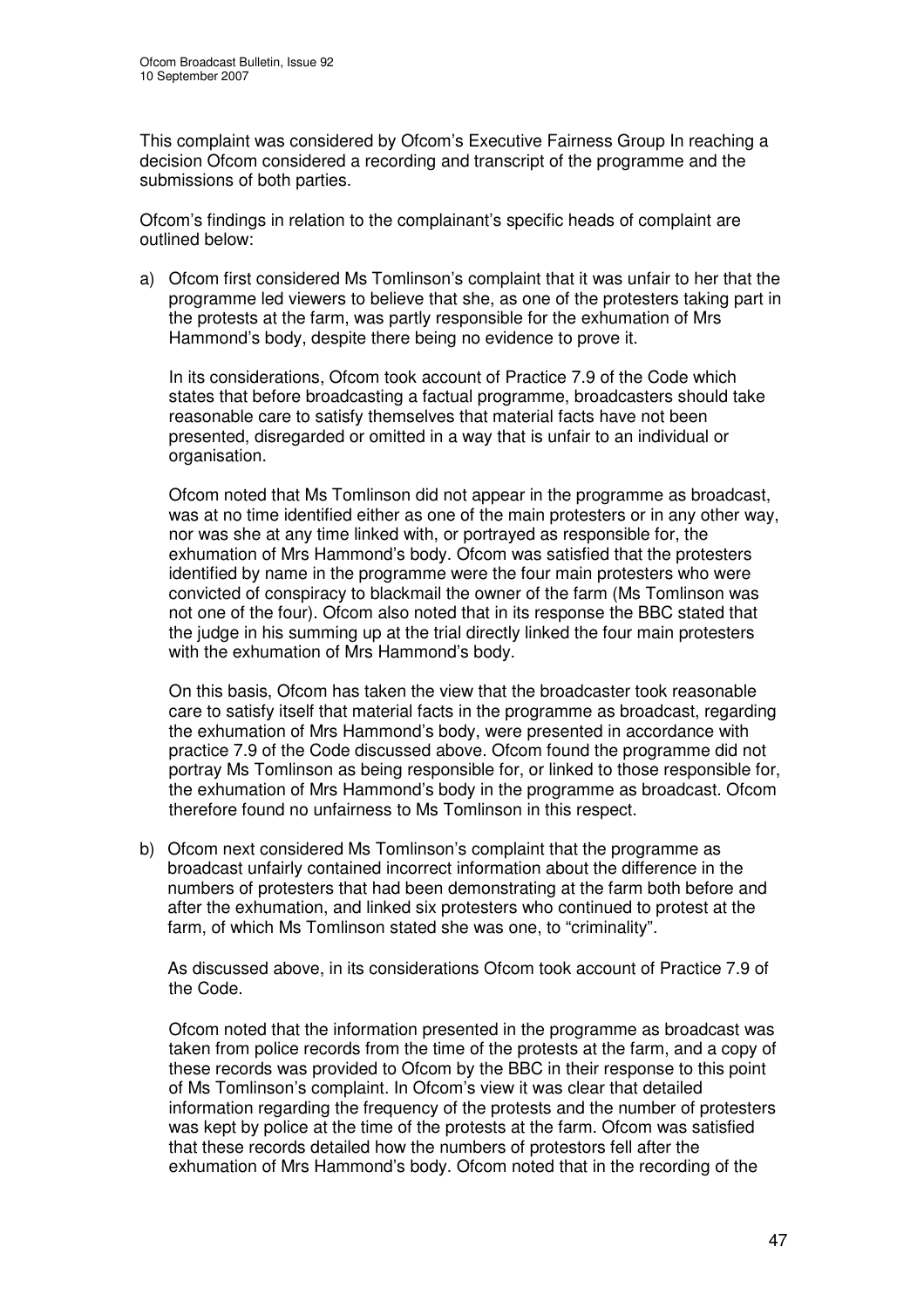programme Inspector Bird stated that *"….numbers [following the exhumation] dropped significantly down to on some occasions less than six…."*. In Ofcom's view the Inspector's statement was from a credible source, supported by the background material provided in the BBC's submission, and in any event the reference resulted in no unfairness to Ms Tomlinson who was neither named nor otherwise referred to or featured in the programme.

Ofcom then went on to consider the further element of Ms Tomlinson's complaint that the programme as broadcast suggested through Inspector Bird's comments that she, as one of the remaining protesters at the farm following the exhumation, was "hardcore" and "in the main involved in criminality".

Ofcom noted as discussed above that Ms Tomlinson was not a participant in the programme as broadcast; she was not referred to by name nor was she identified or referred to in any way as one of the remaining six protesters at the farm after the exhumation of Mrs Hammond's body.

Ofcom considered a recording of the programme. The sequence in which Inspector Bird referred to "criminality" began with footage being shown of four of the remaining protesters at the farm, namely those four protesters who had been tried for and convicted of conspiracy to blackmail the owner of the farm. Ofcom noted the BBC's submission which stated that these four protesters were also directly linked with the exhumation of Mrs Hammond's body during the judge's summing up at their trial.

Ofcom noted that Inspector Bird's statement that *"…..numbers (of protesters) dropped significantly down to on some occasions less than six, but those people that did continue to come were, in the main, those that were involved in criminality",* was made directly after the footage of the four convicted protesters had been shown. In Ofcom's view no link was made in the programme between the four convicted protesters and Ms Tomlinson and no link was made between Ms Tomlinson and "criminality". Also, Ofcom noted that Inspector Bird did not say that the six remaining protesters were involved in "criminality", in the broadcast programme he stated that those protesters, who continued to protest after the exhumation, were "in the main" involved in criminality, and no reference, pictorial or otherwise, was made to Ms Tomlinson. On this basis, Ofcom found no unfairness to Ms Tomlinson in this respect.

#### **Accordingly, Ms Tomlinson's complaint of unfair treatment in the programme as broadcast was not upheld.**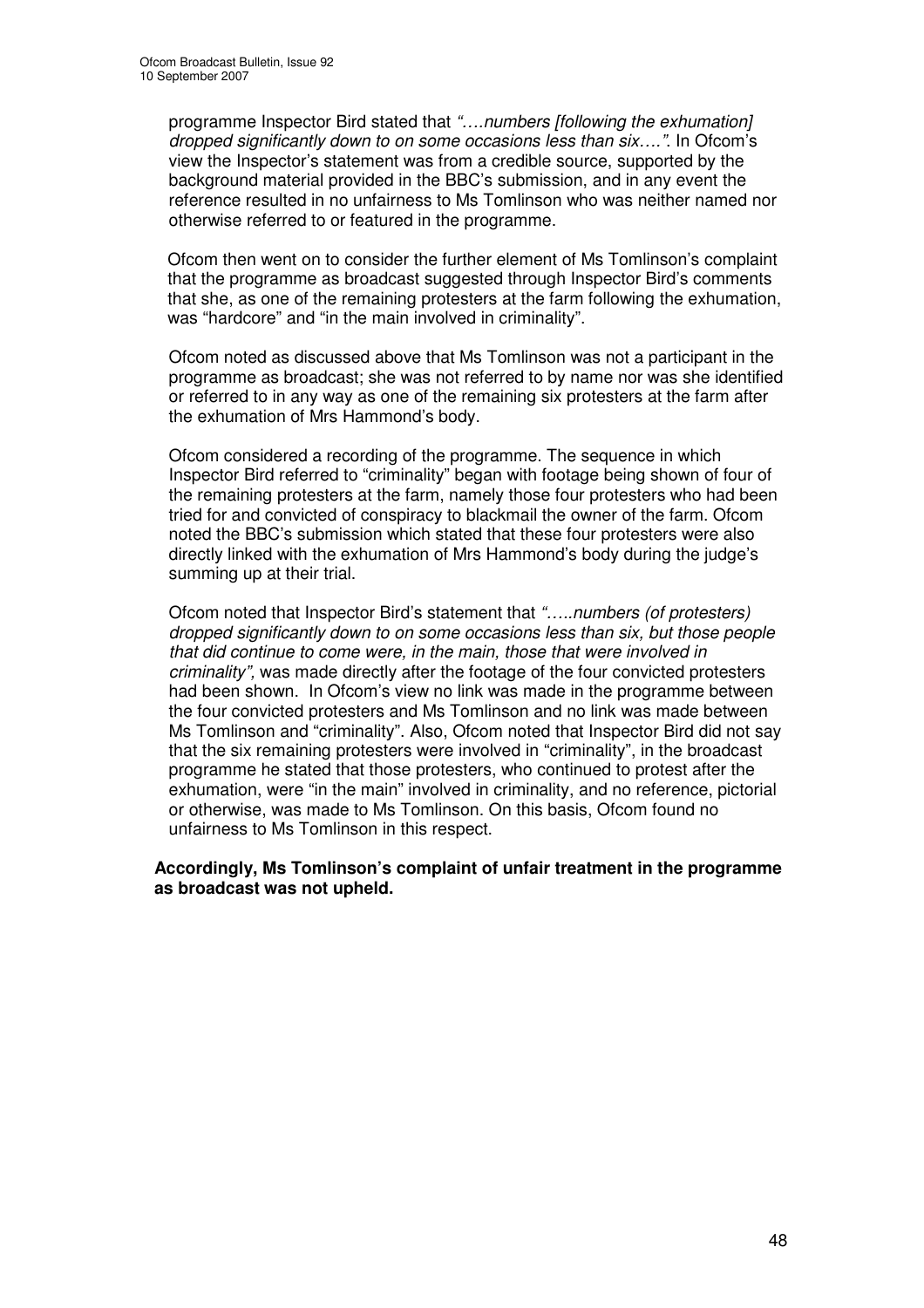# **Other Programmes Not in Breach/Out of Remit**

# **3 to 31 August 2007**

| Programme                                        | <b>Trans</b> | <b>Channel</b>            | Category                                      | No of                   |
|--------------------------------------------------|--------------|---------------------------|-----------------------------------------------|-------------------------|
|                                                  | <b>Date</b>  |                           |                                               | complaints              |
| 3 Minute Wonder                                  | 16/08/2007   | More 4                    | Sex/Nudity                                    | 1                       |
| 4 Music: V Festival 2007                         | 18/08/2007   | Channel 4                 | Generally Accepted<br><b>Standards</b>        | $\mathbf{1}$            |
| 8 Out Of 10 Cats                                 | 20/07/2007   | Channel 4                 | Generally Accepted<br>Standards               | $\overline{2}$          |
| 8 Out Of 10 Cats                                 | 26/07/2007   | Channel 4                 | Generally Accepted<br><b>Standards</b>        | 1                       |
| A Place in Spain: Costa Chaos                    | 17/08/2007   | Channel 4                 | Offensive Language                            | 1                       |
| Afternoon Show                                   | 07/08/2007   | Nevis Radio               | Generally Accepted<br><b>Standards</b>        | $\overline{1}$          |
| Alan Brazil's Sports Breakfast                   | 18/06/2007   | Talksport                 | Generally Accepted<br><b>Standards</b>        | $\mathbf{1}$            |
| Alison Bell                                      | 10/08/2007   | <b>LBC</b>                | Inaccuracy/Misleading                         | 1                       |
| America's Got Talent (trailer)                   | 01/07/2007   | ITV <sub>2</sub>          | Animal Welfare                                | $\mathbf{1}$            |
| American Idol (trailer)                          | 17/05/2007   | ITV <sub>2</sub>          | Flashing images                               | $\mathbf{1}$            |
| <b>BBC Breakfast</b>                             | 14/08/2007   | BBC1                      | Crime<br>(incite/encourage)                   | $\overline{1}$          |
| <b>BBC News</b>                                  | 26/07/2007   | BBC <sub>1</sub>          | <b>Generally Accepted</b><br><b>Standards</b> | $\overline{2}$          |
| <b>BBC News</b>                                  | 19/07/2007   | BBC1                      | Generally Accepted<br><b>Standards</b>        | $\mathbf{1}$            |
| <b>BBC News 24</b>                               | 12/07/2007   | <b>BBC News 24</b>        | <b>Generally Accepted</b><br>Standards        | $\mathbf{1}$            |
| <b>BBC News 24</b>                               | 14/07/2007   | <b>BBC News 24</b>        | Religious Issues                              | 1                       |
| <b>Britain's Next Top Model</b>                  | 30/07/2007   | Living TV                 | Generally Accepted<br>Standards               | $\overline{1}$          |
| <b>Bam Bam</b>                                   | 18/07/2007   | Capital 95.8<br><b>FM</b> | Generally Accepted<br>Standards               | $\overline{1}$          |
| Big Brother 8                                    | 03/08/2007   | Channel 4                 | Sex/Nudity                                    | 2                       |
| Big Brother 8                                    | 06/08/2007   | Channel 4                 | Harm/Food                                     | $\overline{2}$          |
| <b>Big Brother 8</b>                             | 10/08/2007   | Channel 4                 | Offensive Language                            | 1                       |
| Big Brother 8                                    | 25/07/2007   | Channel 4                 | <b>Generally Accepted</b><br><b>Standards</b> | $\overline{1}$          |
| Big Brother 8                                    | 18/07/2007   | Channel 4                 | Generally Accepted<br><b>Standards</b>        | 3                       |
| Big Brother 8                                    | 27/07/2007   | Channel 4                 | Generally Accepted<br><b>Standards</b>        | 1                       |
| Big Brother 8 Live                               | 06/08/2007   | Channel 4                 | Generally Accepted<br><b>Standards</b>        | 1                       |
| Big Brother's Big Mouth                          | 16/08/2007   | E4                        | <b>Generally Accepted</b><br>Standards        | 1                       |
| <b>Big Brother's Big Mouth</b>                   | 03/08/2007   | E <sub>4</sub>            | <b>Generally Accepted</b><br><b>Standards</b> | $\mathbf{1}$            |
| <b>Big Brother's Big Mouth</b>                   | 20/07/2007   | E <sub>4</sub>            | <b>Generally Accepted</b><br><b>Standards</b> | $\overline{\mathbf{4}}$ |
| <b>Big Brother's Little Brother</b><br>(trailer) | 07/08/2007   | E4                        | Generally Accepted<br><b>Standards</b>        | 1                       |
| CSI:NY                                           | 09/06/2007   | Five                      | <b>Undue Prominence</b>                       | 1                       |
| Capital Breakfast                                | 08/08/2007   | Capital 95.8FM            | Crime<br>(incite/encourage)                   | $\mathbf{1}$            |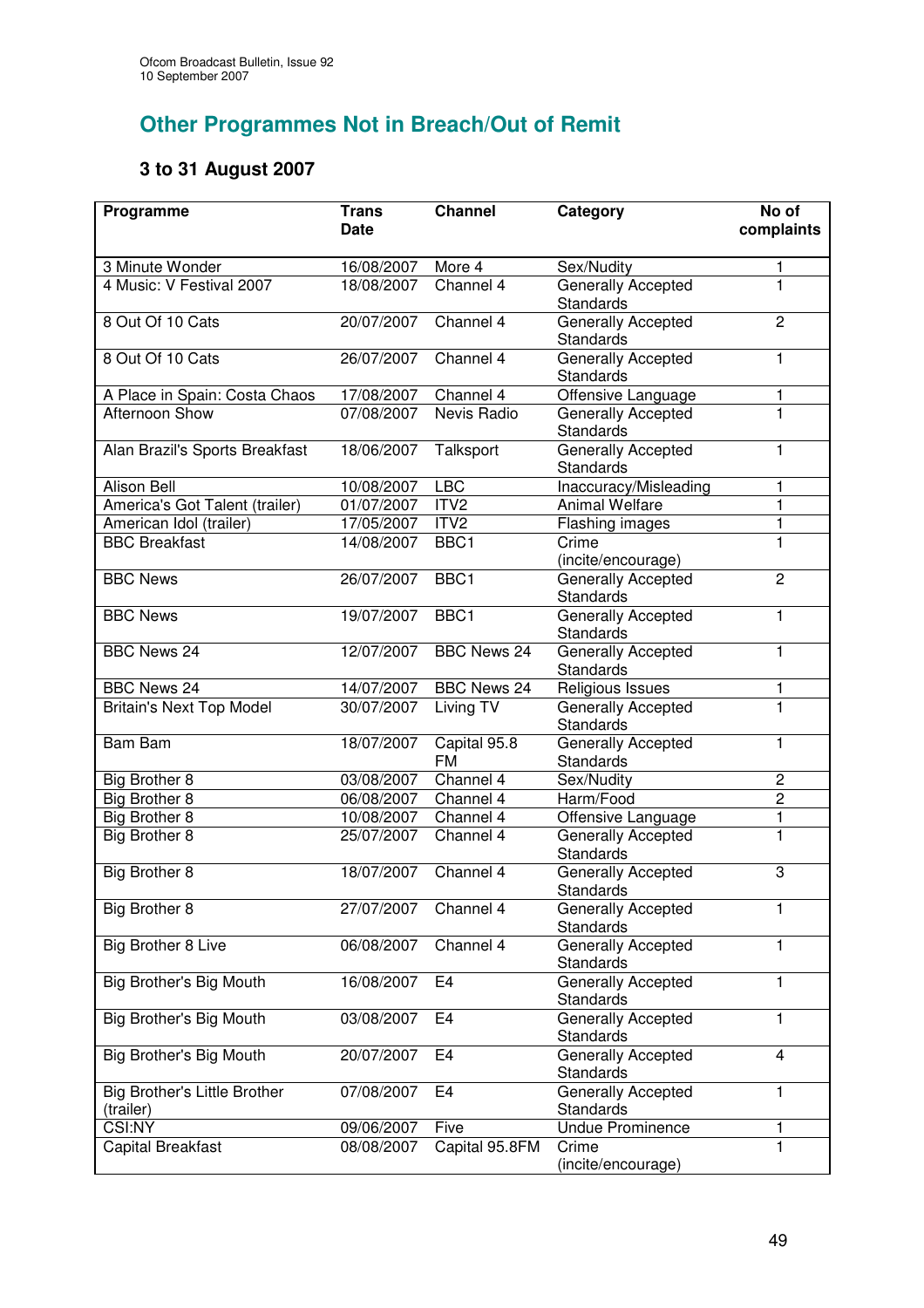| <b>Capital FM Breakfast Show</b>               | 05/07/2007 | Capital FM         | <b>Generally Accepted</b><br><b>Standards</b> | 1                       |
|------------------------------------------------|------------|--------------------|-----------------------------------------------|-------------------------|
| Captain Scarlet                                | 26/07/2007 | <b>CITV</b>        | Violence                                      | 1                       |
| <b>Carl Spencer</b>                            | 19/07/2007 | Galaxy 102         | Religious Offence                             | $\mathbf{1}$            |
| <b>Caspers Scare School</b>                    | 23/07/2007 | Boomerang          | Offensive Language                            | $\mathbf{1}$            |
| Casualty                                       | 28/07/2007 | BBC1               | Substance Abuse                               | $\overline{\mathbf{4}}$ |
| Casualty                                       | 28/07/2007 | BBC1               | <b>Generally Accepted</b><br>Standards        | $\mathbf{1}$            |
| <b>Channel 4 News</b>                          | 22/05/2007 | Channel 4          | Inaccuracy/Misleading                         | 1                       |
| Channel 4 News                                 | 13/08/2007 | Channel 4          | <b>Generally Accepted</b><br><b>Standards</b> | $\mathbf{1}$            |
| Channel 4 News                                 | 23/07/2007 | Channel 4          | Violence                                      | 1                       |
| <b>Chris Moyles Show</b>                       | 18/07/2007 | <b>BBC Radio 1</b> | Offensive Language                            | $\overline{2}$          |
| Chris Moyles Show                              | 22/08/2007 | <b>BBC Radio 1</b> | Generally Accepted<br>Standards               | $\mathbf 1$             |
| Come Dine With Me                              | 12/08/2007 | Channel 4          | <b>Animal Welfare</b>                         | $\mathbf{1}$            |
| Come Dine With Me                              | 12/08/2007 | Channel 4          | Offensive Language                            | $\mathbf{1}$            |
| Committed                                      | 07/08/2007 | Five               | Religious Offence                             | $\overline{c}$          |
| <b>Coronation Street</b>                       | 13/08/2007 | ITV1               | Religious Offence                             | $\mathbf{1}$            |
| <b>Coronation Street</b>                       | 13/08/2007 | ITV1               | Offensive Language                            | $\mathbf{1}$            |
| <b>Coronation Street</b>                       | 20/08/2007 | ITV1               | Inaccuracy/Misleading                         | $\mathbf{1}$            |
| <b>Coronation Street</b>                       | 20/08/2007 | ITV1               | <b>Generally Accepted</b><br>Standards        | $\mathbf{1}$            |
| <b>Coronation Street</b>                       | 20/08/2007 | ITVI               | Offensive Language                            | 1                       |
| <b>Coronation Street</b>                       | 20/07/2007 | ITV1               | Inaccuracy/Misleading                         | $\mathbf{1}$            |
| <b>Coronation Street</b>                       | 03/08/2007 | ITV <sub>1</sub>   | <b>Generally Accepted</b><br>Standards        | 1                       |
| Crimewatch                                     | 20/08/2007 | BBC1               | Generally Accepted<br>Standards               | 3                       |
| DanceX                                         | 21/07/2007 | BBC1               | Generally Accepted<br>Standards               | 3                       |
| DanceX                                         | 21/07/2007 | BBC <sub>1</sub>   | Sex/Nudity                                    | 1                       |
| Dancing with the Stars                         | 29/07/2007 | BBC1               | Generally Accepted<br>Standards               | $\overline{1}$          |
| <b>Deadliest Police Shootouts</b><br>(trailer) | 25/07/2007 | <b>Bravo</b>       | Generally Accepted<br>Standards               | $\mathbf{1}$            |
| Derren Brown                                   | 17/07/2007 | Channel 4          | <b>Generally Accepted</b><br>Standards        | 1                       |
| Dexter                                         | 02/07/2007 | Sky One            | Scheduling                                    | 1                       |
| Dexter (trailer)                               | 08/07/2007 | <b>FX</b>          | Scheduling                                    | 1                       |
| Diary of a Call Girl (trailer)                 | 18/08/2007 | ITV1               | Generally Accepted<br><b>Standards</b>        | 1                       |
| Diary of a Call Girl (trailer)                 | 18/08/2007 | ITV1               | Sex/Nudity                                    | 1                       |
| Diddy Dick and Dom                             | 17/06/2007 | <b>CBBC</b>        | Dangerous Behaviour                           | 1                       |
| Dispatches: Undercover Mother                  | 23/07/2007 | Channel 4          | Inaccuracy/Misleading                         | 3                       |
| Do Something Different                         | 17/08/2007 | BBC <sub>2</sub>   | Dangerous Behaviour                           | $\mathbf{1}$            |
| Eastenders                                     | 19/07/2007 | BBC1               | Generally Accepted<br>Standards               | 1                       |
| Eastenders                                     | 20/07/2007 | BBC1               | Violence                                      | $\overline{c}$          |
| Eastenders                                     | 24/07/2007 | BBC1               | Generally Accepted<br>Standards               | $\overline{2}$          |
| Eastenders                                     | 02/08/2007 | BBC1               | Substance Abuse                               | $\mathbf 2$             |
| Eastenders                                     | 03/08/2007 | BBC1               | Generally Accepted<br><b>Standards</b>        | $\overline{2}$          |
| Eastenders                                     | 23/07/2007 | BBC1               | Offensive Language                            | 1                       |
| Eastenders                                     | 20/07/2007 | BBC1               | <b>Generally Accepted</b><br>Standards        | $\mathbf{1}$            |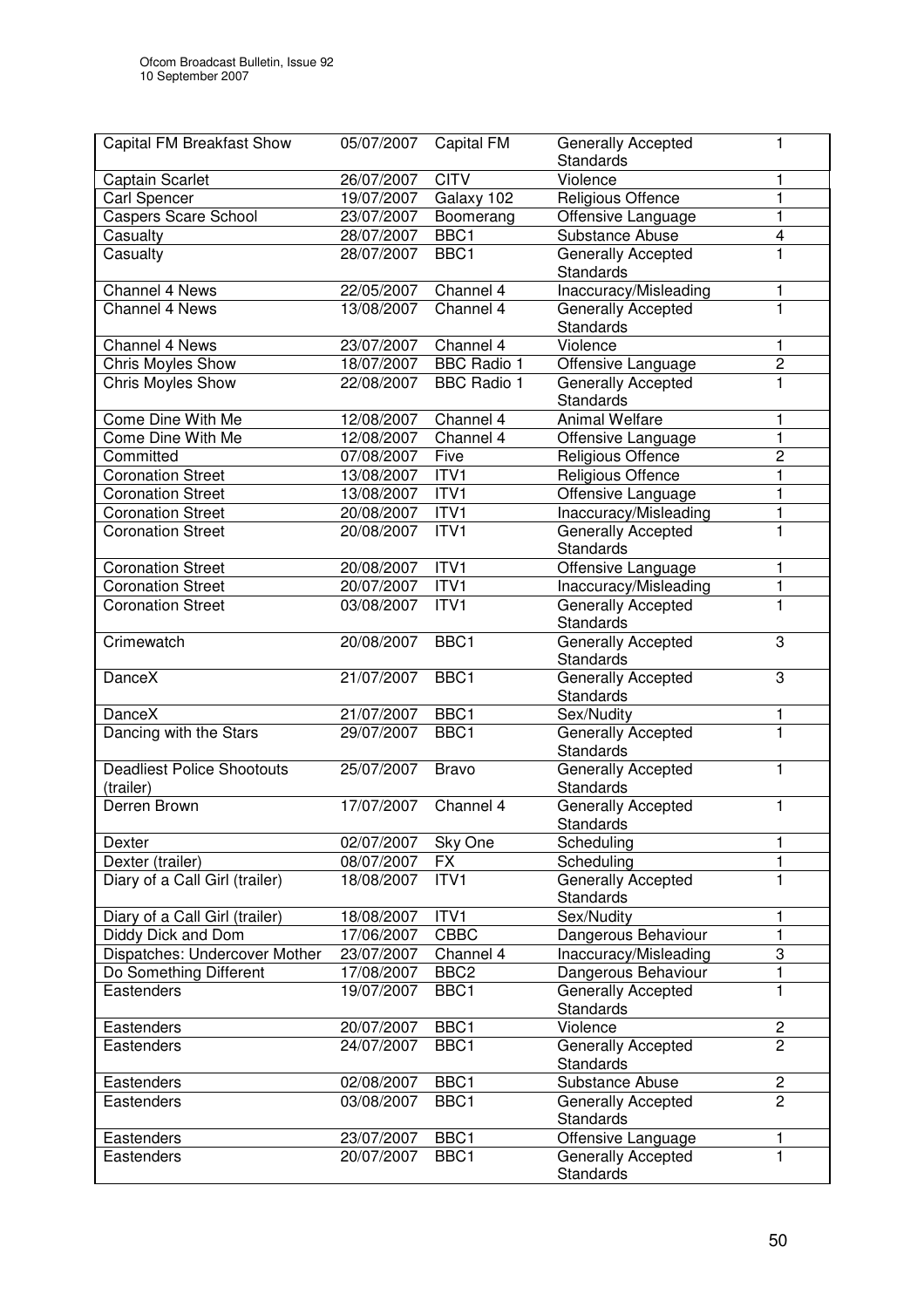| Emmerdale                              | 30/07/2007               | ITV1                   | <b>Animal Welfare</b>                   | 1                 |
|----------------------------------------|--------------------------|------------------------|-----------------------------------------|-------------------|
| Emmerdale                              | 08/08/2007               | ITV1                   | Generally Accepted                      | $\mathbf 1$       |
|                                        |                          |                        | <b>Standards</b>                        |                   |
| Emmerdale                              | 31/07/2007               | ITV1                   | Generally Accepted                      | $\mathbf{1}$      |
|                                        |                          |                        | Standards                               |                   |
| Emmerdale                              | 22/08/2007               | ITV1                   | <b>Generally Accepted</b>               | 1                 |
|                                        |                          |                        | Standards                               |                   |
| Emmerdale                              | 17/07/2007               | ITVI                   | <b>Generally Accepted</b>               | 1                 |
|                                        |                          |                        | <b>Standards</b>                        |                   |
| Emmerdale                              | 17/08/2007               | ITV1                   | Violence                                | 1                 |
| <b>Enemies of Reason</b>               | 13/08/2007               | Channel 4              | Religious Offence                       | $\mathbf{1}$      |
| F1 Grand Prix trailer                  | 22/07/2007               | ITV1                   | Generally Accepted                      | $\overline{1}$    |
|                                        |                          |                        | Standards                               |                   |
| Fetishes                               | 24/07/2007               | More4                  | <b>Generally Accepted</b>               | 1                 |
|                                        |                          |                        | Standards                               |                   |
| <b>Fifth Gear</b>                      | 02/07/2007               | Five                   | Generally Accepted                      | 1                 |
|                                        |                          | E <sub>4</sub>         | Standards                               | $\overline{2}$    |
| Fonejacker                             | 09/08/2007               |                        | <b>Generally Accepted</b>               |                   |
|                                        |                          |                        | Standards<br><b>Generally Accepted</b>  |                   |
| <b>Friday Night Project</b>            | 17/08/2007               | C <sub>4</sub>         |                                         | $\mathbf{1}$      |
| <b>GMTV</b>                            |                          | ITVI                   | Standards                               | $\mathbf{1}$      |
|                                        | 23/07/2007               |                        | Generally Accepted                      |                   |
| <b>GMTV</b>                            |                          |                        | Standards                               |                   |
|                                        | 02/08/2007               | ITV1                   | Dangerous Behaviour                     | $\overline{c}$    |
| <b>GMTV</b>                            | 03/08/2007               | ITV1                   | Violence                                | 1<br>$\mathbf{1}$ |
| <b>Gavin Stamp's Orient Express</b>    | 22/05/2007               | Five                   | Generally Accepted                      |                   |
|                                        |                          |                        | Standards                               |                   |
| <b>Generation Xcess: Violence</b>      | 10/06/2007               | ITV <sub>2</sub>       | Crime                                   | 1                 |
| and Drugs                              | 06/08/2007               |                        | (incite/encourage)                      |                   |
| George Galloway                        | 06/08/2007               | Talksport<br>Talksport | Due Impartiality/Bias                   | 1<br>$\mathbf{1}$ |
| George Galloway                        |                          |                        | Offensive Language                      | 1                 |
| George Galloway<br><b>Grimebusters</b> | 23/06/2007<br>13/08/2007 | Talksport<br>ITV1      | Religious Offence<br>Generally Accepted | $\overline{1}$    |
|                                        |                          |                        | <b>Standards</b>                        |                   |
| <b>Guarding the Queen</b>              | 24/07/2007               | ITVI                   | Generally Accepted                      | 1                 |
|                                        |                          |                        | Standards                               |                   |
| Hearts vs Hibernian                    | 06/08/2007               | Setanta Sports         | <b>Generally Accepted</b>               | 1                 |
|                                        |                          | 1                      | Standards                               |                   |
| Heroes (trailer)                       | 12/07/2007               | BBC1                   | Dangerous Behaviour                     | 1                 |
| <b>Holby City</b>                      | 07/08/2007               | BBC1                   | Substance Abuse                         | $\overline{2}$    |
| <b>Holby City</b>                      | 07/08/2007               | BBC1                   | Generally Accepted                      | $\overline{1}$    |
|                                        |                          |                        | <b>Standards</b>                        |                   |
| Hollyoaks                              | 04/07/2007               | Channel 4              | Violence                                | 1                 |
| Homes Under the Hammer                 | 07/08/2007               | BBC1                   | <b>Generally Accepted</b>               | 1                 |
|                                        |                          |                        | Standards                               |                   |
| House                                  | 26/07/2007               | Five                   | <b>Generally Accepted</b>               | 1                 |
|                                        |                          |                        | Standards                               |                   |
| How to Be a Property                   | 16/08/2007               | Five                   | Offensive Language                      | $\mathbf{1}$      |
| Developer                              |                          |                        |                                         |                   |
| I Predict a Riot                       | 19/07/2007               | <b>Bravo</b>           | Generally Accepted                      | 1                 |
|                                        |                          |                        | Standards                               |                   |
| <b>ITV News</b>                        | 31/07/2007               | ITV1                   | Generally Accepted                      | $\mathbf{1}$      |
|                                        |                          |                        | Standards                               |                   |
| <b>ITV News</b>                        | 10/08/2007               | ITVI                   | Generally Accepted                      | $\overline{2}$    |
|                                        |                          |                        | Standards                               |                   |
| <b>ITV News</b>                        | 10/07/2007               | ITV1                   | Generally Accepted                      | 1                 |
|                                        |                          |                        | Standards                               |                   |
| <b>ITV News</b>                        | 23/07/2007               | ITV1                   | Due Impartiality/Bias                   | 1                 |
| <b>ITV News</b>                        | 22/07/2007               | ITV1                   | Inaccuracy/Misleading                   | $\mathbf{1}$      |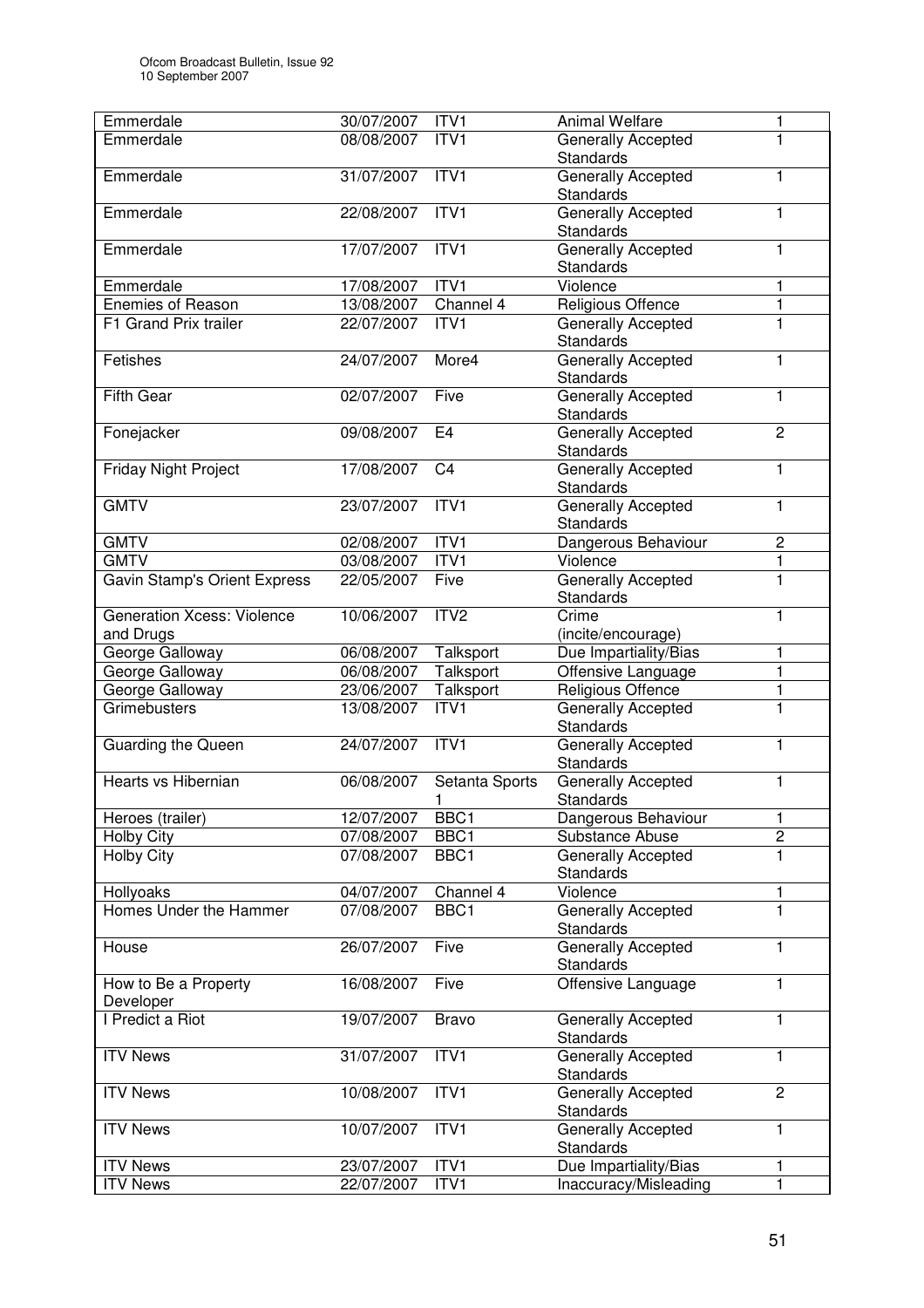| <b>ITV News</b>                     | 09/08/2007 | ITV <sub>1</sub>   | Generally Accepted<br><b>Standards</b>        | 1              |
|-------------------------------------|------------|--------------------|-----------------------------------------------|----------------|
| <b>ITV News</b>                     | 13/08/2007 | ITV1               | <b>Generally Accepted</b><br><b>Standards</b> | 1              |
| <b>ITV News</b>                     | 17/07/2007 | ITVI               | Generally Accepted<br><b>Standards</b>        | $\mathbf{1}$   |
| <b>ITV News trail</b>               | 26/07/2007 | ITV1               | <b>Generally Accepted</b><br>Standards        | 1              |
| lan Wright                          | 07/08/2007 | Talksport          | <b>Generally Accepted</b><br><b>Standards</b> | 1              |
| Immigration Housing Row:<br>Tonight | 02/07/2007 | ITVI               | <b>Generally Accepted</b><br>Standards        | $\mathbf{1}$   |
| Immigration Housing Row:<br>Tonight | 02/07/2007 | ITVI               | Due Impartiality/Bias                         | 1              |
| Jack Osbourne: Adrenalin<br>Junkie  | 18/08/2007 | ITV2               | Generally Accepted<br>Standards               | 1              |
| James Whale                         | 06/08/2007 | Talksport          | Religious Offence                             | 1              |
| James Whale                         | 20/08/2007 | Talksport          | Generally Accepted<br>Standards               | $\overline{1}$ |
| Jamie at Home (trailer)             | 24/07/2007 | Channel 4          | Generally Accepted<br>Standards               | 1              |
| Jamie at Home (trailer)             | 25/07/2007 | Channel 4          | Generally Accepted<br>Standards               | $\mathbf{1}$   |
| Jamie at Home (trailer)             | 12/07/2007 | Channel 4          | Generally Accepted<br>Standards               | $\mathbf{1}$   |
| Jamie at Home (trailer)             | 01/08/2007 | Channel 4          | Generally Accepted<br>Standards               | $\mathbf{1}$   |
| Jekyll (trailer)                    | 20/07/2007 | BBC1               | Generally Accepted<br><b>Standards</b>        | $\mathbf{1}$   |
| Jeremy Kyle                         | 15/08/2007 | ITVI               | Generally Accepted<br>Standards               | $\mathbf{1}$   |
| Jeremy Vine Show                    | 23/07/2007 | <b>BBC Radio 2</b> | Generally Accepted<br><b>Standards</b>        | 1              |
| Jon Gaunt                           | 13/07/2007 | Talksport          | <b>Generally Accepted</b><br>Standards        | $\overline{2}$ |
| Jon Gaunt                           | 01/08/2007 | Talksport          | Generally Accepted<br>Standards               | $\mathbf{1}$   |
| Jon Gaunt                           | 27/07/2007 | Talksport          | <b>Generally Accepted</b><br>Standards        | $\mathbf{1}$   |
| Jon Gaunt                           | 16/07/2007 | Talksport          | Generally Accepted<br>Standards               | 1              |
| Just A Minute                       | 12/08/2007 | <b>BBC Radio 4</b> | Offensive Language                            | 1              |
| Kahaani Ghar Ghar Ki                | 12/07/2007 | <b>Star Plus</b>   | Generally Accepted<br>Standards               | $\mathbf{1}$   |
| Last Man Standing                   | 24/07/2007 | BBC <sub>3</sub>   | <b>Animal Welfare</b>                         | 1              |
| Last Man Standing                   | 17/07/2007 | BBC <sub>3</sub>   | Animal Welfare                                | 1              |
| Law and Order (trailer)             | 15/07/2007 | <b>Sky Travel</b>  | Generally Accepted<br>Standards               | 1              |
| Lenny's Britain                     | 03/07/2007 | BBC1               | Generally Accepted<br>Standards               | $\overline{2}$ |
| Lenny's Britain                     | 03/07/2007 | BBC1               | Offensive Language                            | 1              |
| Let's Talk Sex                      | 23/03/2007 | Channel 4          | Inaccuracy/Misleading                         | 1              |
| Little Britain Down Under           | 27/07/2007 | BBC1               | <b>Generally Accepted</b><br>Standards        | $\overline{2}$ |
| Little Britain Down Under           | 27/07/2007 | BBC1               | Sex/Nudity                                    | 1              |
| <b>Little Devil</b>                 | 13/08/2007 | ITV1               | Violence                                      | 1              |
| London Tonight                      | 14/07/2007 | ITV1               | Offensive Language                            | 4              |
| London Tonight                      | 23/07/2007 | ITV <sub>1</sub>   | Inaccuracy/Misleading                         | 1              |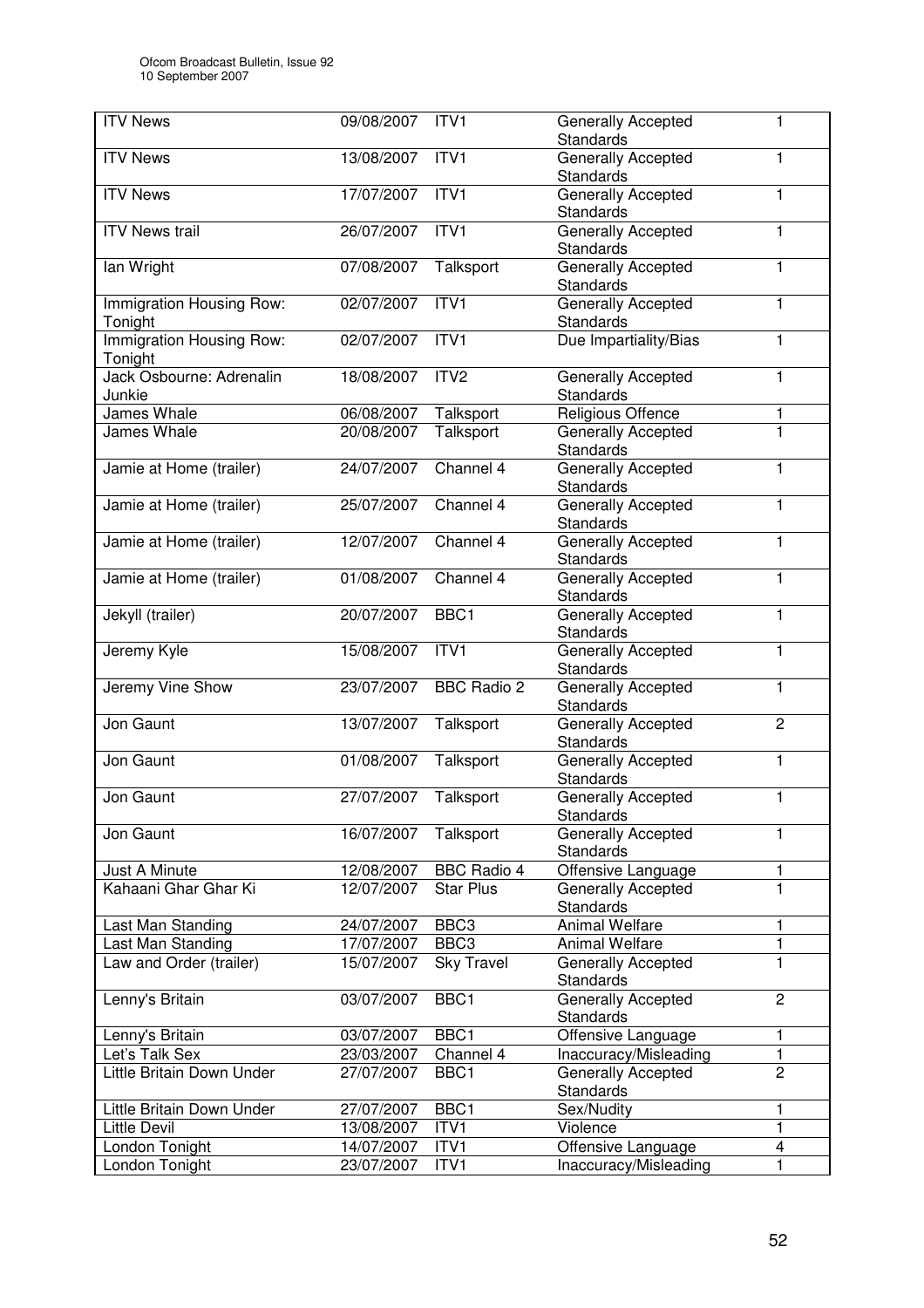| Loose Women                             | 24/07/2007 | ITVI                                 | Generally Accepted<br><b>Standards</b>        | $\overline{2}$ |
|-----------------------------------------|------------|--------------------------------------|-----------------------------------------------|----------------|
| Loose Women                             | 18/07/2007 | ITV1                                 | Generally Accepted<br>Standards               | $\mathbf{1}$   |
| Loose Women                             | 25/07/2007 | ITV1                                 | Generally Accepted<br>Standards               | 1              |
| Loose Women                             | 09/07/2007 | ITV1                                 | <b>Generally Accepted</b><br><b>Standards</b> | 1              |
| Make Your Play                          | 24/07/2007 | ITV1                                 | Competitions                                  | 1              |
| <b>Martin Collins Show</b>              | 25/07/2007 | Smooth Radio                         | <b>Generally Accepted</b><br><b>Standards</b> | $\mathbf{1}$   |
| Michael Holden                          | 11/08/2007 | <b>LBC</b>                           | Animal Welfare                                | 1              |
| Mike George Gardening Show              | 14/07/2007 | <b>BBC</b> Hereford                  | Generally Accepted<br><b>Standards</b>        | $\overline{1}$ |
| Mike Mendoza                            | 16/07/2007 | Talksport                            | Generally Accepted<br><b>Standards</b>        | 1              |
| Mike Parry                              | 10/08/2007 | Talksport                            | <b>Animal Welfare</b>                         | 1              |
| Mike Parry                              | 10/08/2007 | Talksport                            | Generally Accepted<br>Standards               | $\overline{1}$ |
| Mock the Week                           | 19/07/2007 | BBC <sub>2</sub>                     | <b>Generally Accepted</b><br>Standards        | 1              |
| Mock the Week                           | 12/07/2007 | BBC <sub>2</sub>                     | <b>Generally Accepted</b><br><b>Standards</b> | 1              |
| My Parents Are Aliens                   | 18/08/2007 | ITV1                                 | <b>Generally Accepted</b><br>Standards        | 1              |
| My Parents Are Aliens                   | 06/08/2007 | <b>CITV</b>                          | Violence                                      | 1              |
| My Parents Are Aliens                   | 18/08/2007 | ITVI                                 | Sex/Nudity                                    | 1              |
| <b>News</b>                             | 05/08/2007 | <b>BBC Radio 4</b>                   | Inaccuracy/Misleading                         | 1              |
| Nazi Pop Twins                          | 19/07/2007 | Channel 4                            | Due Impartiality/Bias                         | 1              |
| News Knight With Sir Trevor<br>McDonald | 22/07/2007 | ITV <sub>1</sub>                     | Generally Accepted<br>Standards               | $\overline{2}$ |
| News Knight With Sir Trevor<br>McDonald | 29/07/2007 | ITVI                                 | Generally Accepted<br>Standards               | $\mathbf{1}$   |
| News Knight With Sir Trevor<br>McDonald | 19/07/2007 | ITVI                                 | Religious Offence                             | 1              |
| News Knight With Sir Trevor<br>McDonald | 19/07/2007 | ITVI                                 | Generally Accepted<br>Standards               | $\mathbf{1}$   |
| News Knight With Sir Trevor<br>McDonald | 09/08/2007 | ITV <sub>1</sub>                     | Due Impartiality/Bias                         | 1              |
| News Knight With Sir Trevor<br>McDonald | 26/07/2007 | ITV1                                 | Generally Accepted<br><b>Standards</b>        | 1              |
| Newsnight                               | 26/07/2007 | BBC <sub>2</sub>                     | Dangerous Behaviour                           | 1              |
| Newsnight                               | 19/07/2007 | BBC <sub>2</sub>                     | Generally Accepted<br><b>Standards</b>        | $\mathbf 1$    |
| Nick Ferrari                            | 07/08/2007 | <b>LBC</b>                           | Generally Accepted<br><b>Standards</b>        | $\overline{2}$ |
| Nick Ferrari Breakfast Show             | 27/07/2007 | <b>LBC</b>                           | Generally Accepted<br>Standards               | $\mathbf{1}$   |
| Panorama                                | 23/07/2007 | BBC1                                 | <b>Generally Accepted</b><br>Standards        | 1              |
| Paul Ross                               | 02/08/2007 | <b>LBC</b>                           | <b>Generally Accepted</b><br>Standards        | $\overline{5}$ |
| Pororo the Little Penguin               | 09/08/2007 | Cartoonito                           | Offensive Language                            | 1              |
| Promotion for Premiership<br>coverage   | 08/08/2007 | <b>BBC</b> Radio<br><b>Five Live</b> | Inaccuracy/Misleading                         | 1              |
| Quizcall                                | 22/07/2007 | Five                                 | Competitions                                  | 1              |
| Quizcall                                | 15/07/2007 | Five                                 | Competitions                                  | 1              |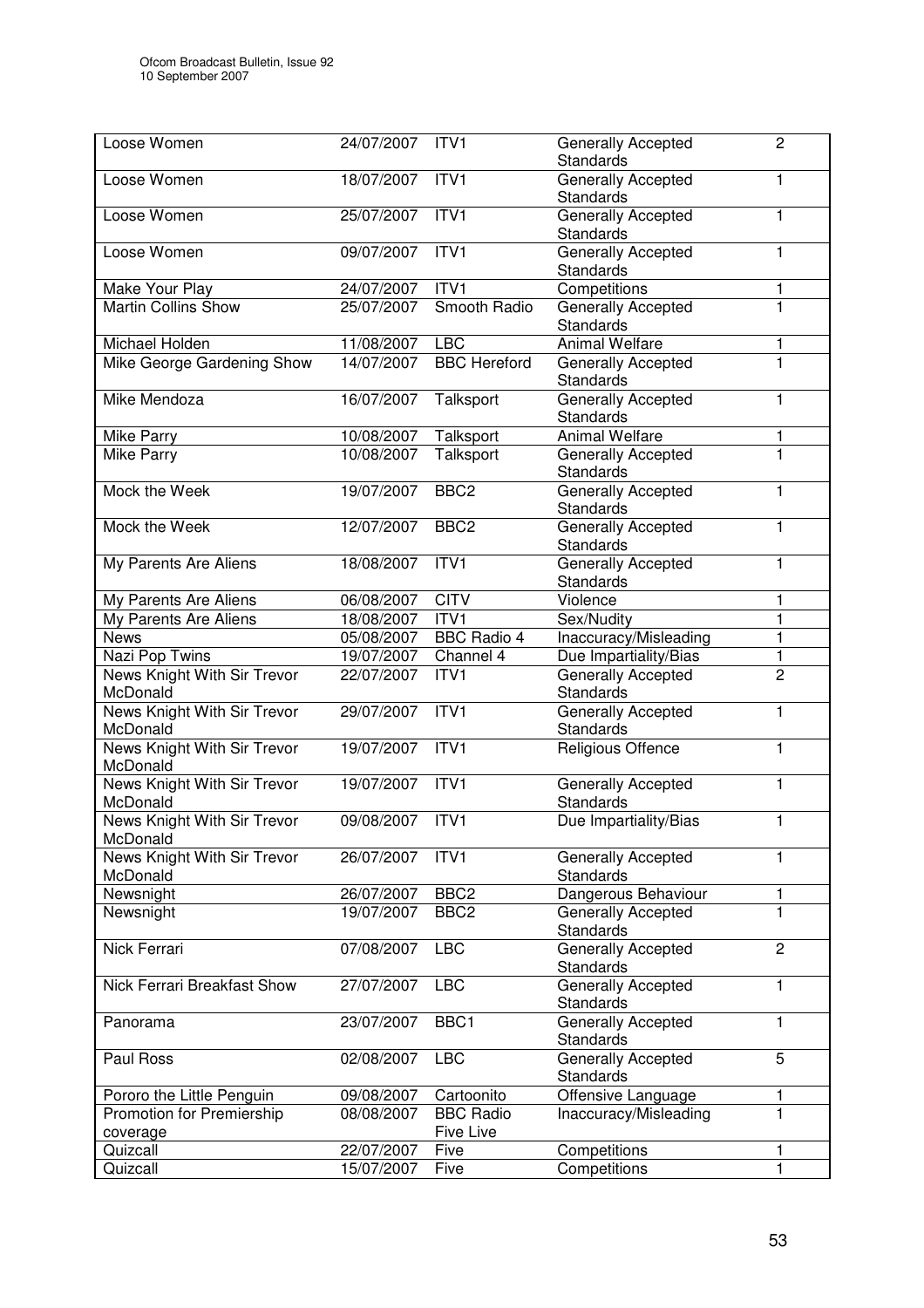| Quizcall                                   | 21/07/2007 | Five                          | Competitions                                  | 1              |
|--------------------------------------------|------------|-------------------------------|-----------------------------------------------|----------------|
| Quizcall                                   | 30/06/2007 | Five                          | Competitions                                  | 1              |
| Quizcall                                   | 04/08/2007 | Five                          | Inaccuracy/Misleading                         | 1              |
| R Mornings                                 | 25/07/2007 | <b>Revelation TV</b>          | Generally Accepted                            | $\overline{1}$ |
|                                            |            |                               | <b>Standards</b>                              |                |
| Radio 1 in Tenerife                        | 21/07/2007 | <b>BBC Radio 1</b>            | <b>Generally Accepted</b><br>Standards        | 1              |
| <b>Real Drive Home</b>                     | 17/07/2007 | <b>Real Radio</b><br>Scotland | <b>Generally Accepted</b><br><b>Standards</b> | 1              |
| Richard & Judy                             | 07/08/2007 | Channel 4                     | Crime<br>(incite/encourage)                   | $\mathbf{1}$   |
| Richard & Judy                             | 03/08/2007 | Channel 4                     | <b>Generally Accepted</b><br>Standards        | 1              |
| Richard & Judy                             | 15/08/2007 | Channel 4                     | Offensive Language                            | 1              |
| Richard & Judy                             | 01/08/2007 | Channel 4                     | <b>Animal Welfare</b>                         | 2              |
| Richard & Judy                             | 14/08/2007 | Channel 4                     | Offensive Language                            | $\mathbf{1}$   |
| Richard & Judy                             | 17/07/2007 | Channel 4                     | Due Impartiality/Bias                         | 1              |
| Richard & Judy                             | 18/07/2007 | Channel 4                     | <b>Animal Welfare</b>                         | 1              |
| Richard & Judy                             | 10/07/2007 | Channel 4                     | Generally Accepted<br><b>Standards</b>        | $\mathbf{1}$   |
| Rick Jackson In The Morning<br>(trail)     | 04/08/2007 | Ocean FM                      | Offensive Language                            | 1              |
| <b>Road Wars</b>                           | 31/07/2007 | Sky One                       | Crime<br>(incite/encourage)                   | $\mathbf{1}$   |
| Rock of Love                               | 21/07/2007 | $\overline{V}$ H <sub>1</sub> | <b>Generally Accepted</b><br>Standards        | 1              |
| Rugby League                               | 29/07/2007 | BBC <sub>2</sub>              | <b>Generally Accepted</b><br>Standards        | $\mathbf{1}$   |
| Rugby League Challenge Cup                 | 28/07/2007 | BBC1                          | Sex/Nudity                                    | 1              |
| Sally Morgan: Star Psychic                 | 01/08/2007 | ITV1                          | Inaccuracy/Misleading                         | 1              |
| Sarah Kennedy's Dawn Patrol                | 01/08/2007 | <b>BBC Radio 2</b>            | Generally Accepted<br>Standards               | 3              |
| Saturday Morning Kitchen                   | 28/07/2007 | BBC1                          | Generally Accepted<br><b>Standards</b>        | 1              |
| <b>Scott Mills</b>                         | 06/08/2007 | <b>BBC Radio 1</b>            | Generally Accepted<br><b>Standards</b>        | $\overline{2}$ |
| Sensitive Skin                             | 03/07/2007 | BBC <sub>2</sub>              | <b>Generally Accepted</b><br><b>Standards</b> | 1              |
| Severn Sound                               | 05/08/2007 | Severn Sound                  | Offensive Language                            | 1              |
| Shipwrecked 2007: Battle of the<br>Islands | 26/07/2007 | Channel 4                     | Generally Accepted<br><b>Standards</b>        | $\mathbf{1}$   |
| Silk FM                                    | 16/05/2007 | Silk FM                       | Competitions                                  | 1              |
| <b>Sky News</b>                            | 03/08/2007 | <b>Sky News</b>               | Generally Accepted<br>Standards               | $\mathbf{1}$   |
| <b>Sky News</b>                            | 03/07/2007 | <b>Sky News</b>               | <b>Generally Accepted</b><br><b>Standards</b> | 1              |
| Sponsorship of ITV Weather                 | 22/07/2007 | ITV1                          | Dangerous Behaviour                           | $\overline{c}$ |
| Sports promotion                           | 15/07/2007 | ITV <sub>2</sub>              | <b>Generally Accepted</b><br>Standards        | $\mathbf{1}$   |
| Sportsound                                 | 04/08/2007 | <b>BBC Radio</b><br>Scotland  | Generally Accepted<br>Standards               | 1              |
| <b>Star Stories</b>                        | 10/08/2007 | Channel 4                     | Generally Accepted<br>Standards               | $\overline{c}$ |
| Stephen Nolan Show                         | 07/08/2007 | <b>BBC Radio</b><br>Ulster    | Generally Accepted<br>Standards               | 1              |
| <b>Street Crime UK</b>                     | 29/07/2007 | <b>FTN</b>                    | Offensive Language                            | 1              |
| <b>Street Wars</b>                         | 30/06/2007 | Sky Three                     | Generally Accepted<br>Standards               | $\overline{1}$ |
| Sumo TV                                    | 25/04/2007 | Sumo TV                       | Violence                                      | 1              |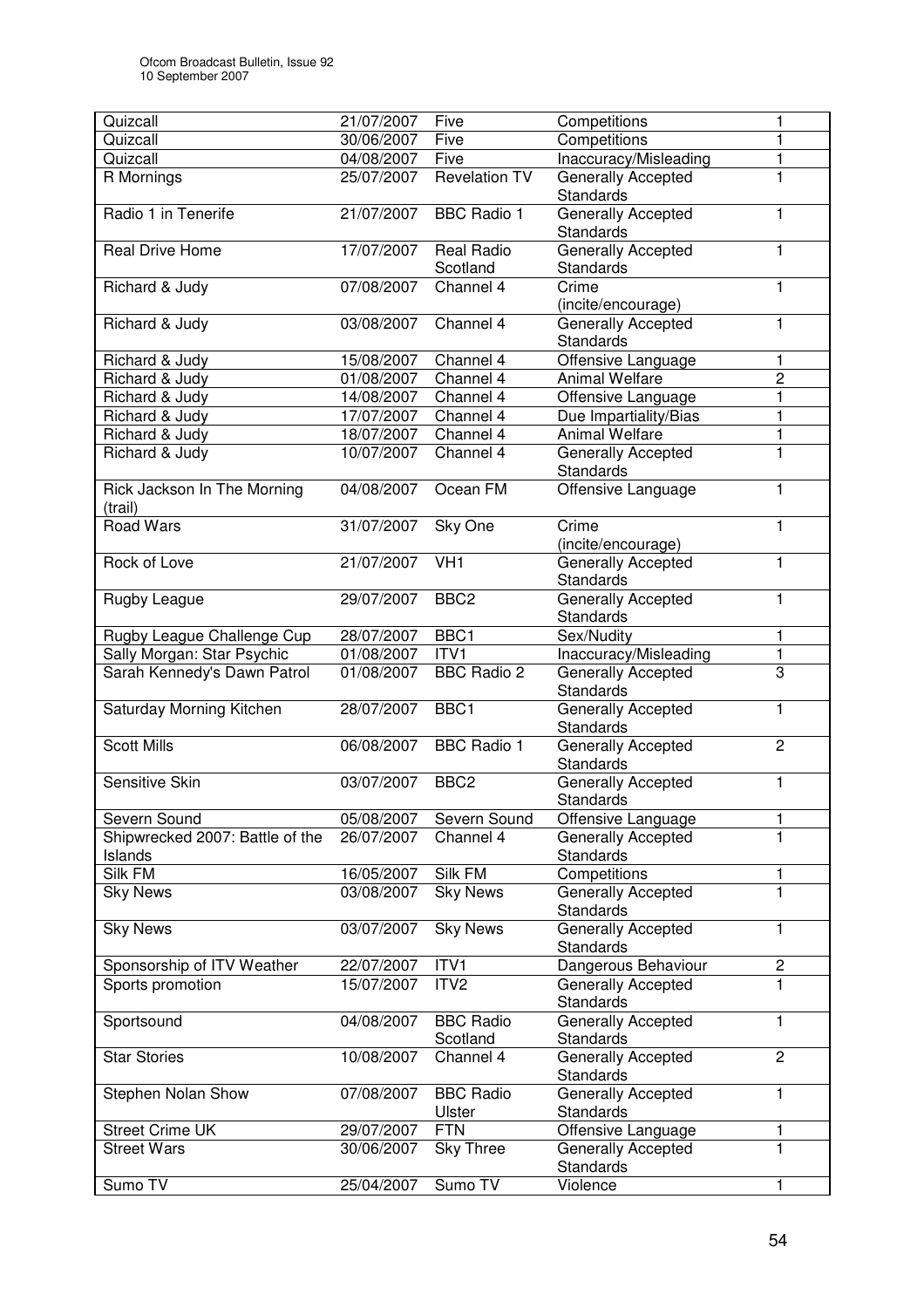| Swedish Premier league promo  | 15/08/2007 | Kanal 9              | Violence                                      | 1                |
|-------------------------------|------------|----------------------|-----------------------------------------------|------------------|
| TV Heaven, Telly Hell         | 06/08/2007 | Channel 4            | Generally Accepted                            | 1                |
|                               |            |                      | <b>Standards</b>                              |                  |
| Teen Body Obsession:          | 24/07/2007 | ITV1                 | Generally Accepted                            | $\mathbf{1}$     |
| Too Much Too Young            |            |                      | <b>Standards</b>                              |                  |
| <b>Television X</b>           |            | <b>Television X</b>  | Inaccuracy/Misleading                         | 1                |
| The Agenda                    | 10/08/2006 | <b>Islam Channel</b> | Offensive Language                            | $\mathbf{1}$     |
| The Big Fight Live:           | 21/07/2007 | ITV1                 | Advertising                                   | $\mathbf{1}$     |
| <b>WBO World Cruiseweight</b> |            |                      |                                               |                  |
| Championship                  |            |                      |                                               |                  |
| The Bill                      | 18/07/2007 | ITV1                 | Generally Accepted<br><b>Standards</b>        | $\mathbf{1}$     |
| The Bill                      | 18/07/2007 | ITV1                 | Violence                                      | 1                |
| The Bill                      | 19/07/2007 | ITV1                 | Generally Accepted                            | $\mathbf{1}$     |
|                               |            |                      | <b>Standards</b>                              |                  |
| The Breakfast Show            | 27/07/2007 | Southern FM          | Generally Accepted<br><b>Standards</b>        | 1                |
| The Diet Doctors Inside and   | 01/08/2007 | Five                 | Inaccuracy/Misleading                         | 1                |
| Out                           |            |                      |                                               |                  |
| The Diet Doctors Inside and   | 25/07/2007 | Five                 | Inaccuracy/Misleading                         | 1                |
| Out                           |            |                      |                                               |                  |
| The Diet Doctors Inside and   | 15/08/2007 | Five                 | <b>Animal Welfare</b>                         | $\mathbf{1}$     |
| Out                           |            |                      |                                               |                  |
| The Dog Whisperer             | 20/07/2007 | <b>Sky Three</b>     | <b>Animal Welfare</b>                         | 1                |
| The Friday Night Project      | 10/08/2007 | C <sub>4</sub>       | Generally Accepted                            | $\overline{4}$   |
|                               |            |                      | Standards                                     |                  |
| The Hive                      | 13/08/2007 | Sky One              | Generally Accepted                            | 1                |
|                               |            |                      | Standards                                     |                  |
| The Jeremy Kyle Show          | 07/08/2007 | ITVI                 | Generally Accepted                            | $\mathbf{1}$     |
|                               |            |                      | <b>Standards</b>                              |                  |
| The Jeremy Vine Show          | 26/07/2007 | <b>BBC Radio 2</b>   | Crime                                         | $\mathbf{1}$     |
|                               |            |                      | (incite/encourage)                            |                  |
| The Morning Line              | 28/07/2007 | C <sub>4</sub>       | <b>Generally Accepted</b>                     | 1                |
|                               |            |                      | Standards                                     |                  |
| The Now Show                  | 20/07/2007 | <b>BBC Radio 4</b>   | Religious Offence                             | $\boldsymbol{2}$ |
| The ONE Show                  | 27/07/2007 | BBC1                 | Generally Accepted                            | $\overline{1}$   |
|                               |            |                      | Standards                                     |                  |
| The Pulse                     | 19/07/2007 | <b>New Style</b>     | Violence                                      | $\mathbf{1}$     |
|                               |            | Radio                |                                               |                  |
| The Restaurant (trailer)      | 16/08/2007 | BBC <sub>2</sub>     | <b>Generally Accepted</b><br><b>Standards</b> | 1                |
| The Simpsons                  | 22/06/2007 | Channel 4            | <b>Generally Accepted</b>                     | 1                |
|                               |            |                      | <b>Standards</b>                              |                  |
| The Slammer                   | 18/08/2007 | BBC <sub>2</sub>     | Crime                                         | $\mathbf{1}$     |
|                               |            |                      | (incite/encourage)                            |                  |
| The Tower                     | 16/07/2007 | BBC1                 | <b>Generally Accepted</b>                     | 1                |
|                               |            |                      | Standards                                     |                  |
| The Tower                     | 30/07/2007 | BBC1                 | Substance Abuse                               | 1                |
| The X Factor                  | 18/08/2007 | ITV1                 | Generally Accepted                            | $\overline{2}$   |
|                               |            |                      | Standards                                     |                  |
| The X Factor                  | 19/08/2007 | ITV <sub>2</sub>     | Generally Accepted                            | $\mathbf{1}$     |
|                               |            |                      | Standards                                     |                  |
| Tim Shaw's Asylum             | 13/08/2007 | Kerrang Radio        | Generally Accepted                            | 1                |
|                               |            |                      | <b>Standards</b>                              |                  |
| Titanic                       | 22/07/2007 | BBC <sub>2</sub>     | Offensive Language                            | 1                |
| Titanic                       | 22/07/2007 | BBC <sub>2</sub>     | Sex/Nudity                                    | 1                |
| Today                         | 26/07/2007 | <b>BBC Radio 4</b>   | Religious Issues                              | $\mathbf{1}$     |